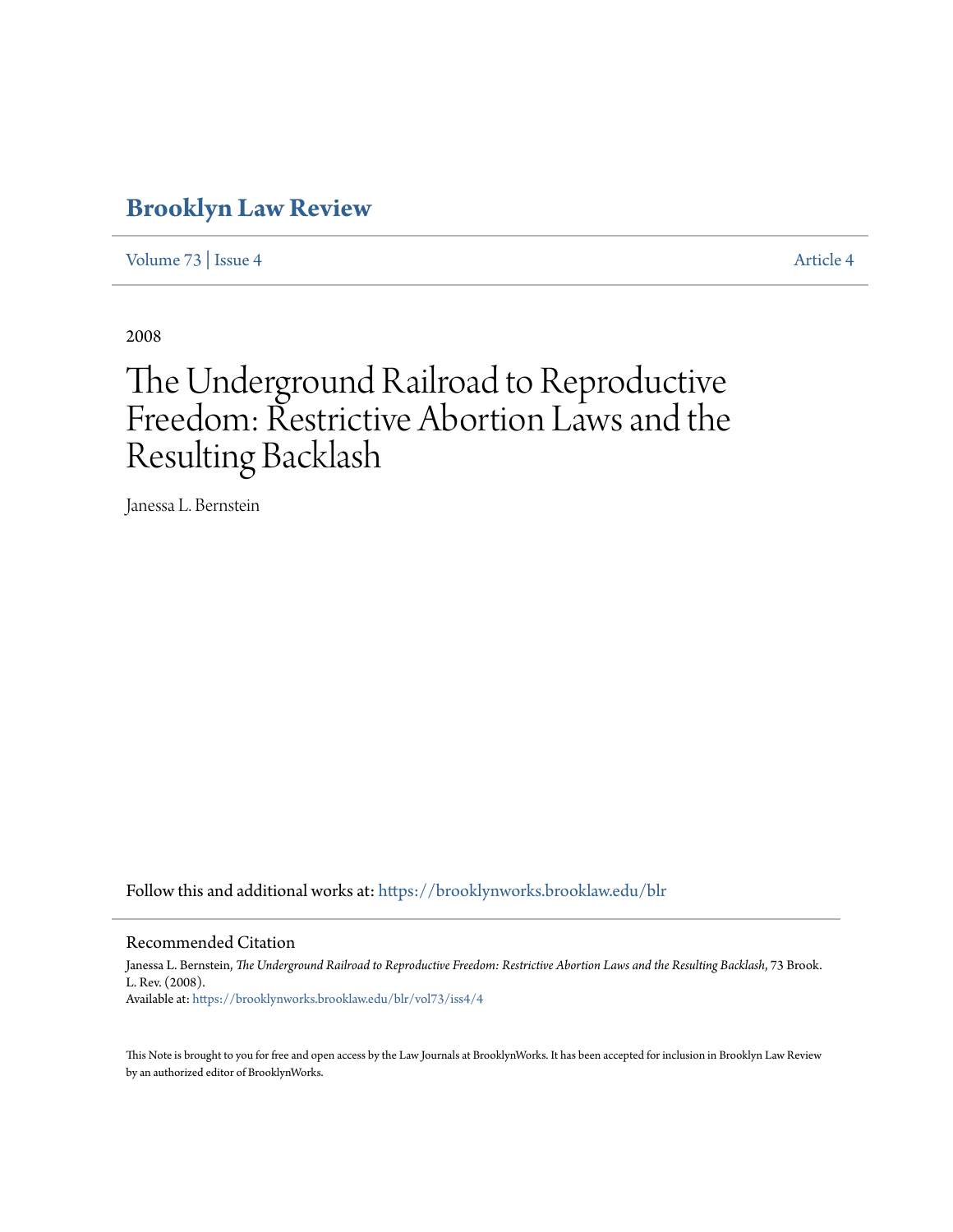# The Underground Railroad to Reproductive Freedom

### RESTRICTIVE ABORTION LAWS AND THE RESULTING BACKLASH

We are women whose ultimate goal is the liberation of women in society. One important way we are working toward that goal is by helping any woman who wants an abortion to get one as safely and cheaply as possible under existing conditions.1

#### I. INTRODUCTION

Since almost immediately after the United States Supreme Court's landmark 1973 decision in Roe v. Wade, $\alpha$  state legislatures have continued to impose, and the Court has consistently upheld, restrictions on a woman's ability to obtain an abortion.3 In Roe, the Court held that, "the right of personal

[Roe] arose when Norma McCorvey, an unmarried, pregnant carnival worker sought an abortion in her home state of Texas in 1969. McCorvey consulted a doctor, who informed her that abortion was illegal in Texas and suggested she might try going to another state. With no money to travel, she sought an attorney to arrange a private adoption and was referred to two . . . attorneys . . . . [They] had been looking for a plaintiff to challenge the Texas abortion law in federal court. They took her case, arguing that restricting the right to abortion unconstitutionally infringed on a woman's fundamental right to privacy.

 $\overline{a}$ 

Id. at 224. 3 See, e.g., Mazurek v. Armstrong, 520 U.S. 968, 975-76 (1997) (upholding Montana's statute requiring that only licensed physicians perform abortions); Webster v. Reprod. Health Servs., 492 U.S. 490, 511, 519-20 (1989) (upholding provisions of a Missouri statute that prohibited use of public facilities or public personnel to perform abortions and required ultrasound tests in pregnancies of twenty weeks or more to determine viability by measuring gestational age, weight, and lung maturity); Harris v. McRae, 448 U.S. 297, 326 (1980) (upholding as constitutional the Hyde Amendment, which restricted federal funding of Medicaid abortions only to cases of

<sup>1</sup> Chicago Women's Liberation Union Herstory Project, Abortion—A Woman's Decision, A Woman's Right, http://www.cwluherstory.org/CWLUFeature/ Janebroch.html. The quote was taken from the original informational brochure passed out by the Abortion Counseling Service, also known as "Jane," a network of volunteers who, in the years prior to the legalization of abortion provided illegal abortions. Id.

<sup>&</sup>lt;sup>2</sup> 410 U.S. 113 (1973). See generally SUSAN GLUCK MEZEY, ELUSIVE EQUAL-ITY, WOMEN'S RIGHTS, PUBLIC POLICY, AND THE LAW, 224-76 (2003). Mezey describes the facts that led to the litigation in Roe v. Wade: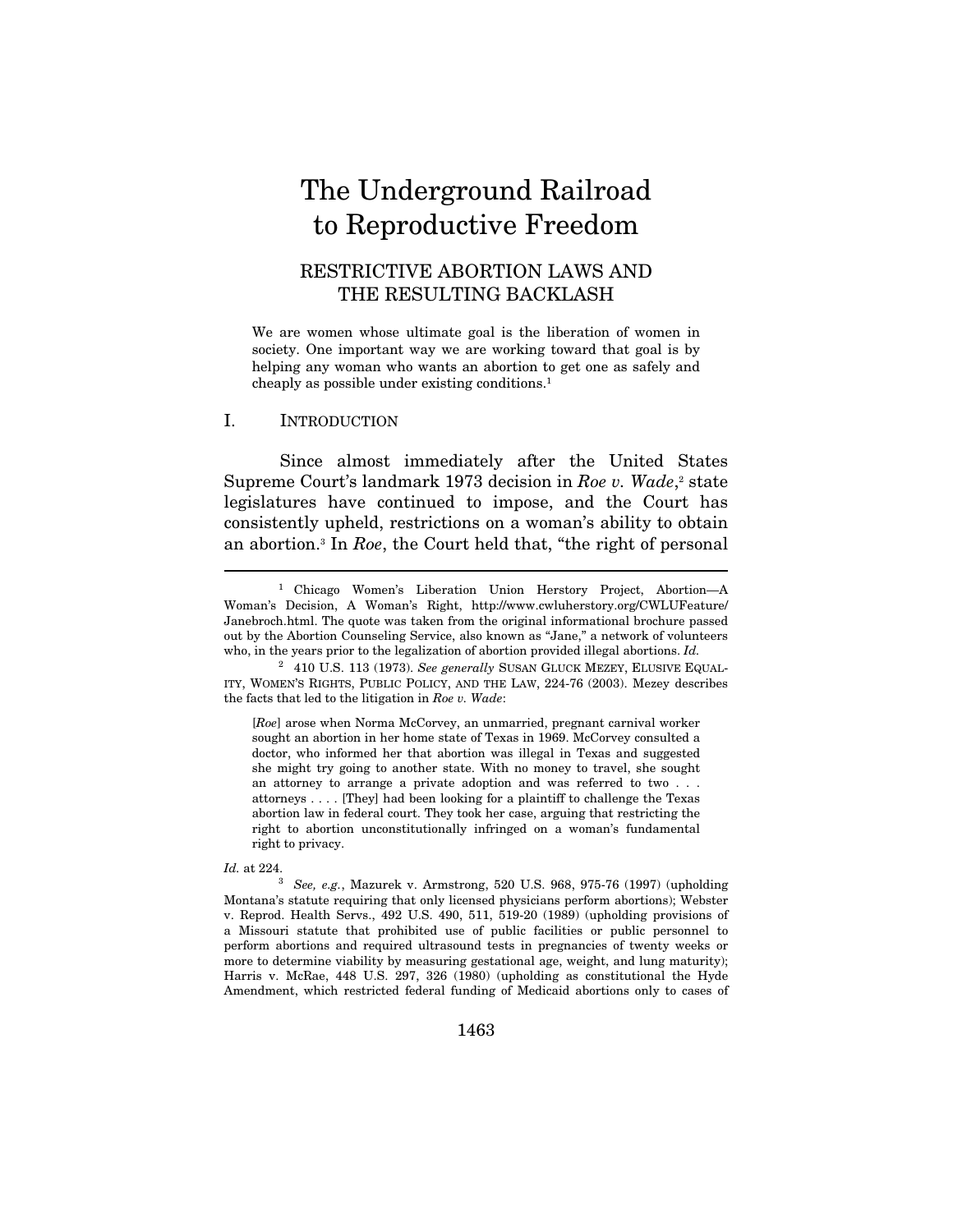privacy includes the abortion decision, but that this right is not unqualified and must be considered against important state interests in regulation."4 In Planned Parenthood of Southeastern Pennsylvania v. Casey, the Court significantly limited the constitutional right to choose to have an abortion created through Roe, and instead established that the states have broad authority to regulate second and third trimester abortions.5 The Casey decision emphasized that abortion is not a fundamental right that merits strict scrutiny review, but is instead a "liberty claim" that is subject to the deferential "undue burden" test.6 Accordingly, state legislation that restricts abortion is not surprising in light of the Supreme Court's recent re-acknowledgement that, "subsequent to viability, the State in promoting its interest in the potentiality of human life may, if it chooses, regulate, and even proscribe, abortion except where it is necessary, in appropriate medical judgment, for the preservation of the life or health of the mother."<sup>7</sup> In response to *Roe* and *Casey*, state legislators have continually introduced and enacted numerous restrictions on the availability of abortions, while pro-choice activists have challenged such restrictions in the courts.8 Mandatory waiting

life endangerment); Maher v. Roe, 432 U.S. 464, 466, 478 (1977) (upholding a Connecticut prohibition of the use of public funds for abortions, except those that are "medically necessary"); Poelker v. Doe, 432 U.S. 519, 521 (1977) (upholding a St. Louis policy against performance of abortion in public hospitals). But cf. Colautti v. Franklin, 439 U.S. 379, 390 (1979) (striking down as vague a Pennsylvania statute that required physicians to use an abortion technique that would provide best opportunity for fetus to be born alive in post-viability abortion).<br>  $4 \quad Roe, 410 \text{ U.S. at } 154.$ <br>  $5 \quad \text{Planned Parenthood of Se. Pa. v. Casey, 505 \text{ U.S. } 833, 837 \text{ (1992).} \text{} Casey$ 

reaffirmed that a woman has a right "to choose to have an abortion before fetal viability and to obtain it without undue interference from the State, whose pre-viability interests are not strong enough to support an abortion prohibition or the imposition of substantial obstacles to the woman's effective right to elect the procedure." Id. at 834. Although Casey emphasizes that the abortion decision should be a well-informed one, the Court did not acknowledge that their decision "might have an 'incidental effect of increasing the cost or decreasing the availability' of abortion." MEZEY, supra note 2, at 262.

 $6$  See Casey, 505 U.S. at 846, 873-74. As one commentator notes, "The 'undue burden' standard [Casey] articulates grants the state more power of regulation than did Roe, undermining the ability of adult women to exercise their right to choose with absolute impunity." Pammela S. Quinn, Note, Preserving Minors' Rights After Casey: The "New Battlefield" of Negligence and Strict Liability Statutes, 49 DUKE L. J. 297, 306 (1999). 7 Stenberg v. Carhart, 530 U.S. 914, 921, 922 (2000) (striking down

Nebraska's partial-birth abortion ban as vague and for failure to provide an exception for the health of the mother).<br><sup>8</sup> See cases cited supra note 3. The Roe and Casey decisions gave the states

considerable discretion to choose to enact abortion restrictions. As it is unlikely that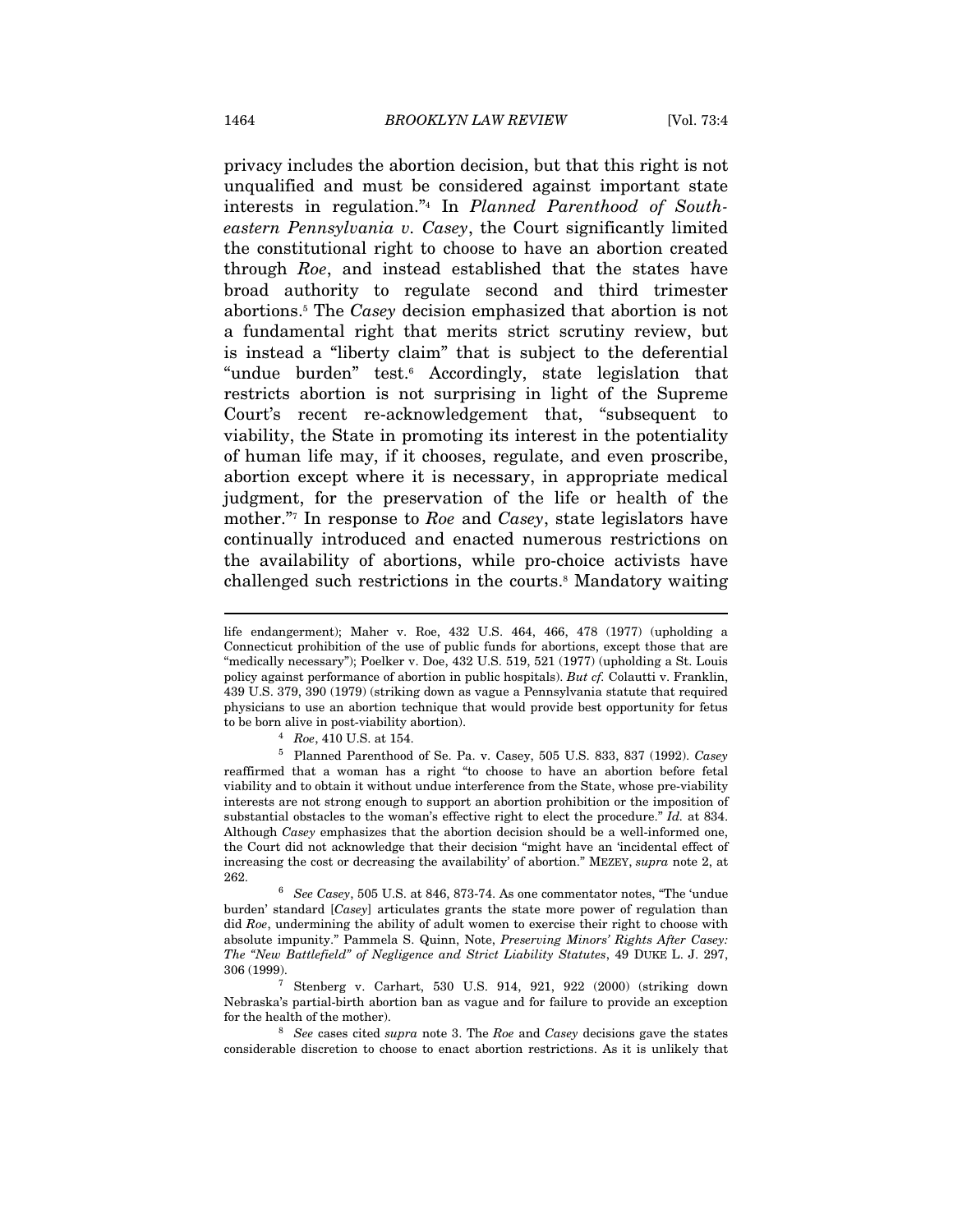periods, parental consent statutes, abortion counseling bans and gag rules are all common state restrictions.9 Although repressive, these restrictions have been upheld under the notion that a state may legislate to protect its "interest in potential life," so long as the laws preserve access to abortion when necessary to protect the life and health of a pregnant woman.10

Although Roe remains settled law, the re-election of President George W. Bush, the confirmations of conservative Supreme Court judges Chief Justice John Roberts and Justice Samuel Alito, and the possibility of Justice Stevens's retirement and his replacement by another conservative judge have encouraged anti-choice activists to once again step up their efforts to overturn  $Roe.$ <sup>11</sup> Rather than merely limiting the availability of abortions through the above-mentioned restrictions, lawmakers have increasingly proposed and enacted blatantly unconstitutional legislation that fails to provide exceptions to protect the life and health of pregnant women.<sup>12</sup>

 $\overline{a}$ 

ban as unconstitutional because they fail to include an exception to preserve the health of the woman as required under Casey and Stenberg. While South Dakota's controversial legislation was, in a sense, an act of legislative defiance, one commentator suggests that the legislature was acting within its rights in passing a law that so obviously violates Supreme Court precedent:

Given the legitimacy, indeed the necessity, of the Supreme Court's sometimes overruling its own precedents, legislators must be able to enact some laws that they know to be unconstitutional under existing precedent, but which

the Supreme Court will narrow, or overrule Casey, advocates and opponents of abortion rights have taken the abortion debate to the states.<br><sup>9</sup> See, e.g., Casey, 505 U.S. at 837-39 (upholding law requiring mandatory

waiting periods, parental consent requirements, and state-scripted counseling requirements); Ohio v. Akron Ctr. for Health, 497 U.S. 502 (1990) (upholding an Ohio statute requiring minors to notify one parent or obtain a judicial waiver); Rust v. Sullivan, 500 U.S. 173 (1991) (upholding federal regulations prohibiting family planning clinics from receiving Title X funds for counseling or giving referrals to

women regarding abortion).<br><sup>10</sup> See, e.g., Casey, 505 U.S. at 876-77, 900-01.<br><sup>11</sup> See, e.g., Douglas McCollam, Can "Roe" Survive the Arrival of Alito?, LEGAL TIMES, Dec. 7, 2005, http://www.law.com/jsp/article.jsp?id=1133863511391; CENTER FOR REPRODUCTIVE RIGHTS, WHAT IF ROE FELL?—THE STATE-BY-STATE CONSEQUENCES OF OVERTURNING ROE V. WADE 7 (2004) [hereinafter WHAT IF ROE FELL] ("A Supreme Court decision overturning Roe most likely would not by itself make abortion illegal in the United States. Rather, such a decision would remove federal constitutional protection for the right to choose and give each state the authority to set its own abortion policy, including banning it outright." (footnote omitted)), available at http://www.reproductiverights.org/pdf/bo\_whatifroefell.pdf. Some states, aware that Roe might be in jeopardy, have considered laws that automatically outlaw abortion if the U.S. Supreme Court reverses Roe. Id. at 13. Such "trigger laws" are designed to ban abortion as soon as the court overturns Roe or the Constitution is amended to allow state regulation of abortion. Id. Six states currently have trigger laws on the books. Id.  $^{12}$  I refer to abortion laws such as the now-defeated South Dakota abortion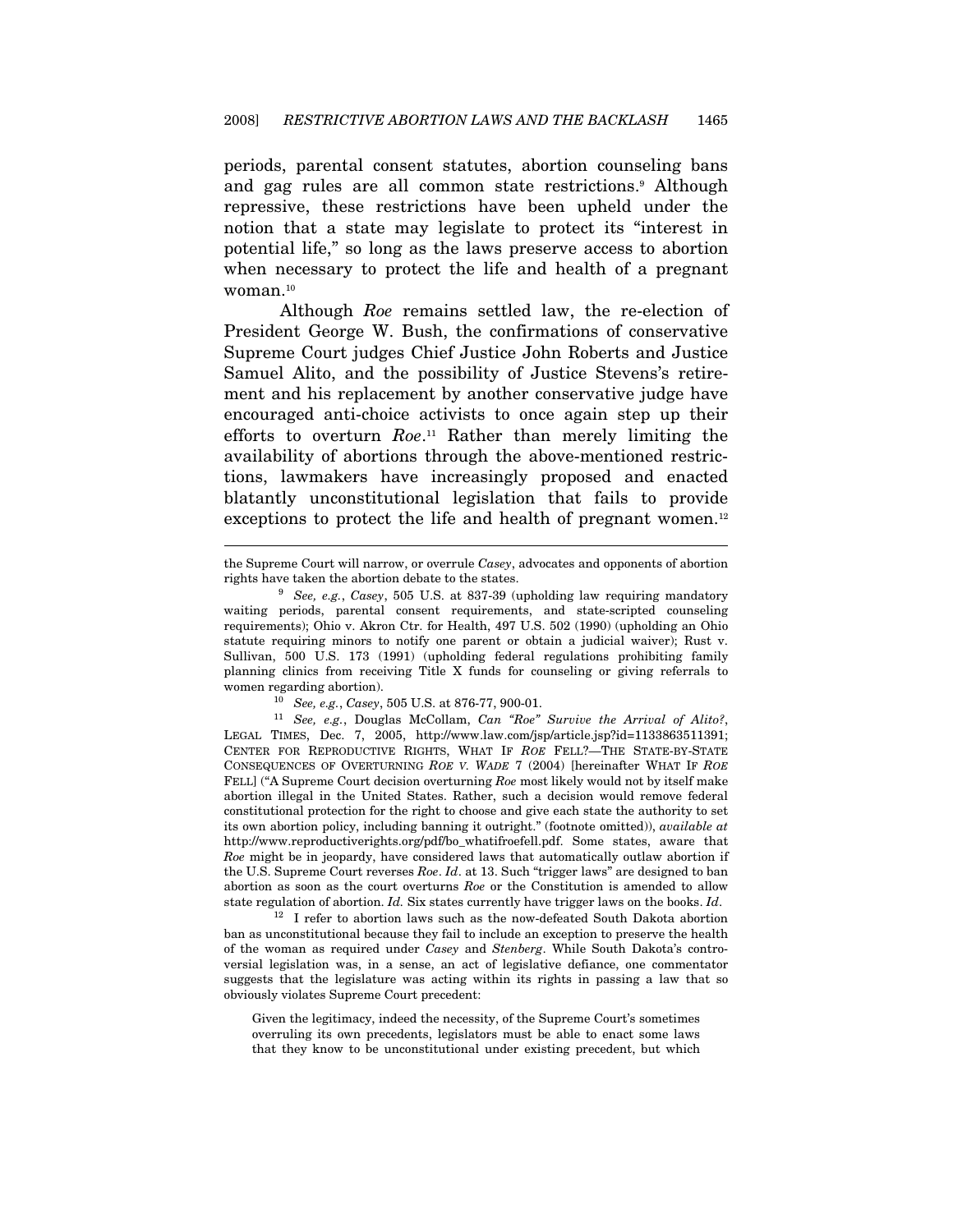South Dakota's failed anti-abortion statute, the Women's Health and Human Life Protection Act,<sup>13</sup> was the most draconian of these restrictions since the Supreme Court held that the right of privacy encompasses "a woman's decision whether or not to terminate her pregnancy."<sup>14</sup> The law, which its backers acknowledged was designed to test Roe v. Wade in the courts,15 forbade abortion, even in cases where pregnancy was a result of rape or incest, or in situations in which a  $\overline{\phantom{a}}$ 

would be found valid if the Court overruled those precedents. Otherwise, the Court would never have the opportunity to reverse itself—for the simple reason that no case challenging the prior rulings would make it into court. Precedents would remain in force, constraining elected officials, long after the Court was willing to overrule them. Thus, legislatures should be able to enact "test" legislation—laws designed to test the continued vitality of some established line of precedent.

Michael C. Dorf, Does South Dakota's New Abortion Ban Cross the Line Between "Test" Legislation and Defiance of the Supreme Court?, FINDLAW, Mar. 15, 2006, http://writ.news.findlaw.com/dorf/20060315.html. 13 H.R. B. 1215, 81st Leg. Assem., 2006 S.D. Sess. Laws ch. 119 (defeated by

referrendum Nov. 7, 2006). 14 Roe v. Wade, 410 U.S. 113, 153 (1973); see Kate Michelman, Editorial,

Reproductive Rights on the Line in South Dakota, THE NATION, Oct. 22, 2006, available at http://www.thenation.com/doc/20061106/michelman. Though the South Dakota ban drew a large amount of attention in the 2006 elections, Ohio's House of Representatives, on June 13, 2006, held a hearing on a bill that would, according to the its preamble, outlaw all abortions in the state. H.R. B. 228, 126th Gen. Assem., Reg. Sess. (Ohio 2005-2006) (bill to amend, inter alia, OHIO REV. CODE ANN. § 2919.12(A) ("No person shall . . . (1) Perform or induce an abortion; (2) Transport another, or cause another to be transported, across the boundary of this state or of any county in this state in order to facilitate the other person having an abortion."); Jim Provance, Legislators Debate Ban on Almost All Abortions, THE BLADE (Toledo, Ohio), June 14, 2006, available at 2006 WLNR 10220639; see also Patrick Cain, Abortion Bill Exposes Divisions in Ohio GOP—Some Say Ban Is Drastic; They Want Other States to Take on High Costs of Battling Roe v. Wade, AKRON BEACON J., June 17, 2006, at A1; Editorial, The Abortion Strategy, THE BLADE (Toledo, Ohio), June 22, 2006 ("The Ohio bill would outlaw abortion even when a woman's life is in danger. As in South Dakota, no exceptions would be allowed for rape, incest, or health of the mother."), available at 2006 WLNR 10772281. Though the Ohio bill was short-lived, it succeeded in pushing the "contentious abortion debate onto the front burner in Ohio politics."  $Id$ .<br><sup>15</sup> In an interview on MSNBC, Governor Rounds stated:

Well, I am pro-life and I do know that my personal belief is that the best way to approach elimination of abortion is one step at a time. And I do think that this court will ultimately take apart  $Roe$  v. Wade one-step at a time. Personally, do I think that they're going to step in and do a frontal attack or accept a frontal attack? No, I don't. But there are a lot of people in South Dakota and across the nation that believe that it's worth a try.

The Abrams Report: South Dakota Legislature Attacks Roe v. Wade (MSNBC television broadcast Feb. 24, 2006), available at http://www.msnbc.msn.com/id/11542260/. The law explicitly stated, "Nothing in this Act may be construed to subject the pregnant mother upon whom any abortion is performed or attempted to any criminal conviction and penalty." S.D. H.R. 1215. Nevertheless, the South Dakota law violated existing constitutional precedent under Roe and Casey as it failed to provide an exception for risks to a woman's health.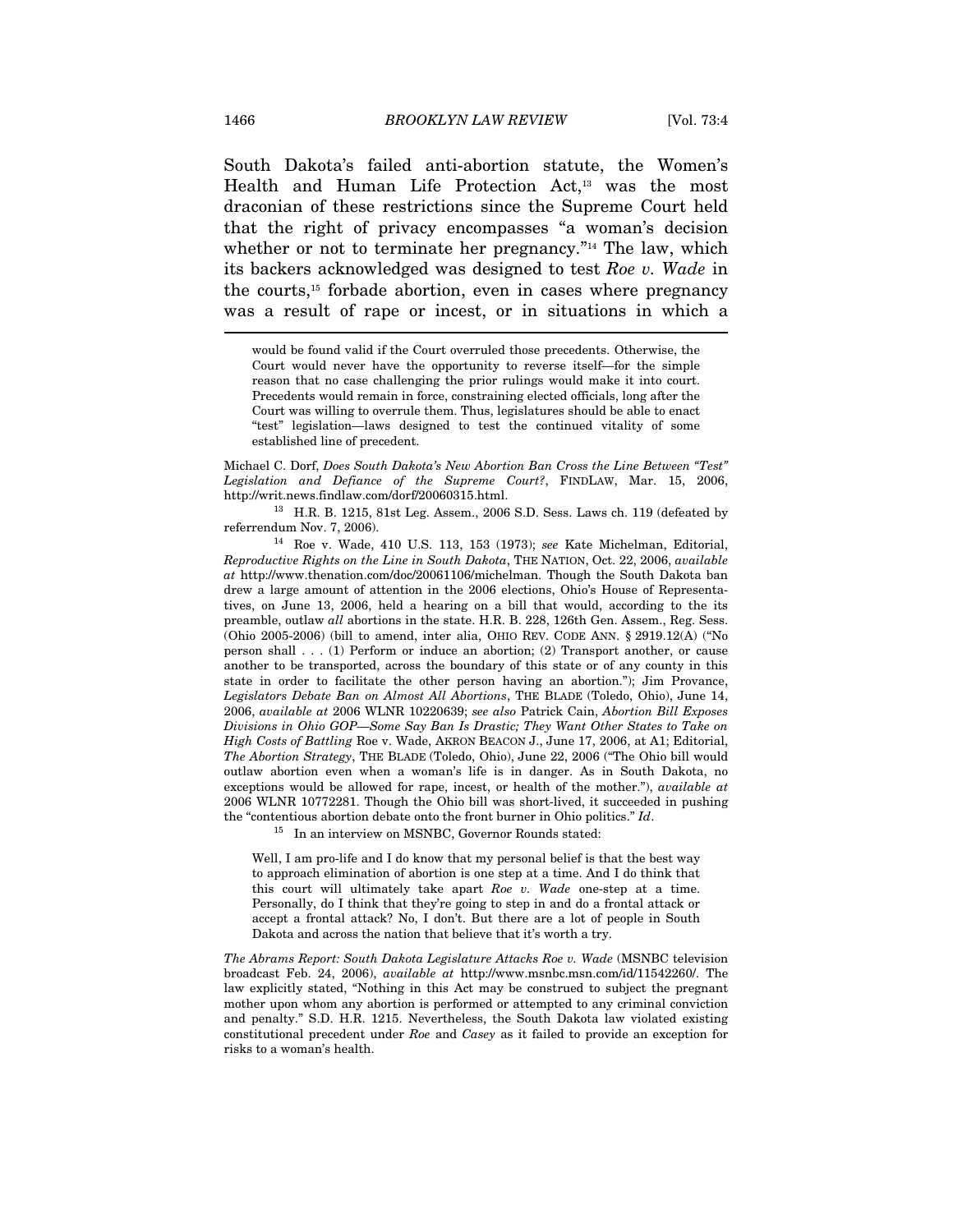pregnancy would be dangerous to the woman's physical and/or mental health.16 The only exception to the abortion ban was for cases in which the procedure was necessary "to prevent the death of a pregnant mother."17 The Act made the performance of an abortion a class 5 felony and set a penalty of up to five years in prison and a \$5000 fine for performing an abortion.18 The South Dakota statute was signed into law on March 6, 2006 by Governor Mike Rounds.19

Despite the Governor's claims to the contrary, not everyone in South Dakota supported the Act. The South Dakota Campaign for Healthy Families<sup>20</sup> launched a grassroots mobilization in order to overturn the controversial legislation.<sup>21</sup>

 $\overline{a}$ 

is a coalition of concerned citizens and groups fighting the abortion ban in South Dakota. We are a political committee registered with the South Dakota Secretary of State and the IRS and formed in an effort to repeal HB 1215, the ban on abortions. The Campaign is co-chaired by 14 prominent South Dakota leaders from all corners of the state, from both political parties, young and old, ministers, doctors, nurses, and the leader of the largest Native American tribe.

South Dakota Campaign for Healthy Families, http://sdhealthyfamilies.org/aboutus.php (last visited Apr. 2, 2008). For press coverage of the South Dakota controversy concerning the abortion ban, see the Campaign for Healthy Families website, http://sdhealthyfamilies.org/ (last visited Jan. 27, 2008).

 $12$  See Brokaw, supra note 19. See generally Kristina Wilfore, Ballot Initiatives on the Right: 2006, PUBLIC EYE MAG., Fall 2006, at 6, available at http://www.publiceye.org/magazine/v20n3/wilfore\_ballot.html (explaining that ballot initiatives, such as the one used by pro-choice activists in South Dakota, "allow citizens to push for a popular vote on a key issue in their state by gathering [a required number of] voter signatures"). A state constitutional provision dating back to 1898 allowed South Dakota voters to put a law to referrendum if they gathered a sufficient number of signatures (here, petitioners needed 16,728). See S.D. CONST. art. III, § 1; S.D. CODIFIED LAWS § 12-3-1 (2007); Monica Davey, Ripples from Law Banning Abortion Spread Through South Dakota, N.Y. TIMES, Apr. 16, 2006, sec. 1, at 14; see also Peter

<sup>&</sup>lt;sup>16</sup> S.D. H.R. 1215; see also Monica Davey & Carolyn Marshall, South Dakota Bans Abortion, N.Y. TIMES, Mar. 7, 2006, at A1. For a discussion of some arguments made against exceptions in the case of rape, incest, and the health of the mother, see  $infra$ text accompanying notes 146-153.<br><br/>  $^{17}$  S.D. H.R. 1215.

<sup>18</sup> Id.; Amy Goodman & Juan Gonzalez, South Dakota Votes on Most Restrictive Abortion Law in Country: A Debate, DEMOCRACY NOW!, Nov. 3, 2006 http://www.democracynow.org/2006/11/3/south\_dakota\_votes\_on\_most\_restrictive (last visited Apr. 17, 2008). 19 Chet Brokaw, South Dakota Governor Signs Abortion Ban into Law,

ASSOC. PRESS, Mar. 6, 2006, available at http://www.truthout.org/cgi-bin/artman/exec/ view.cgi/47/18189. The legislature rejected an effort to allow South Dakotans to decide the question in a referendum. Monica Davey, Ban on Most Abortions Advances in South Dakota, N.Y. TIMES, Feb. 23, 2006, at A14. The legislators chose to do so in "an effort to prevent state tax dollars from financing what is certain to be a long and expensive court battle." Id.

<sup>&</sup>lt;sup>20</sup> According to the group's website, the South Dakota Campaign for Healthy Families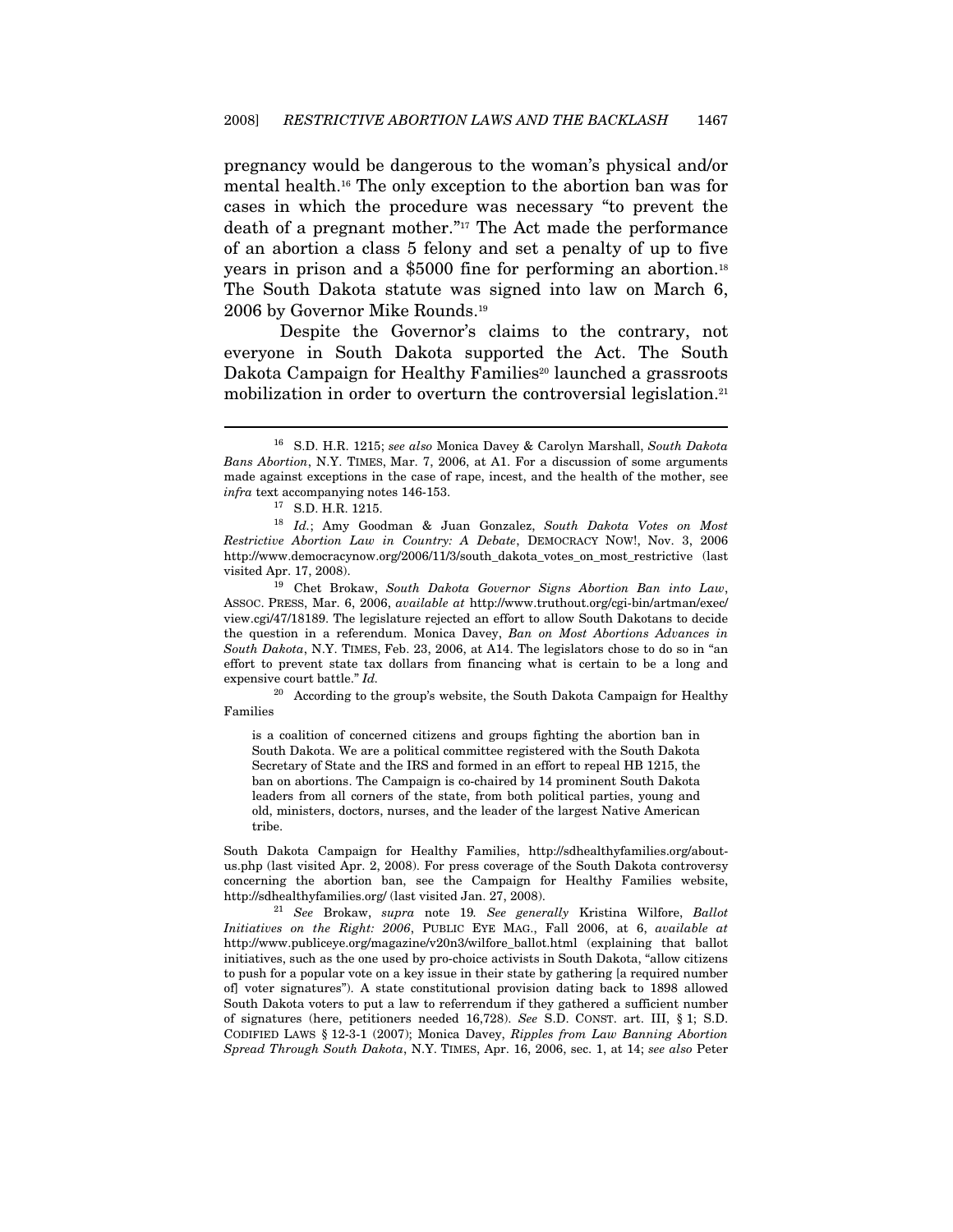Instead of challenging the ban in the courts, and for fear of obtaining a precedent that would uphold the law, the group strategically sought to refer the state abortion ban to the November ballot.22 Although the voters of South Dakota ultimately struck down the statute, $23$  it is unlikely that this will be the last time that the states attempt to enact such an extensive and oppressive ban on abortions.<sup>24</sup>

This premise is evidenced by the fact that South Dakota was the first but not the only state to consider very severe abortion restrictions in 2006.25 Legislators in numerous states introduced bans similar to the one overturned in South Dakota,<sup>26</sup> while other states enacted abortion restrictions such as waiting periods, parental and spousal notification laws, and prohibitions against late-term abortions.27 This flurry of state

the courts).<br><sup>23</sup> Ballot Initiatives: Pay Me More, Don't Let Them Wed, The ECONOMIST,

Nov. 11, 2006, at 79. The voters struck down the measure 56% to 44%. Id. <sup>24</sup> See supra note 14 (describing Ohio's attempt to enact an abortion ban similar to the South Dakota ban).

 $125$  Evelyn Nieves, S.D. Abortion Bill Takes Aim at 'Roe,' WASH. POST, Feb. 23, 2006, at A1. 26 Alabama, Arkansas, Georgia, Indiana, Kentucky, Louisiana, Mississippi,

assisting in the procedure. Id.  $^{27}$  The Center for Reproductive Rights report described legislative efforts in 2005 and 2006 as follows:

The Center also tracked fifteen bills in six states which attempt to restrict so-called 'partial birth abortions'. . . . Since the beginning of the 2006 legislative session, the Center has monitored ninety-two biased counseling

Slevin, S. Dakota Becomes Abortion Focal Point, WASH. POST, Aug. 28, 2006, at A1. The campaign collected more than twice the required amount of signatures by the June 19, 2006 deadline to get the issue on the ballot. See Laura Vanderkam, Op-Ed., A Civil Abortion Debate?, USA TODAY, Nov. 7, 2006, at 13A ("South Dakota's referendum represents one of the few times since 1973 . . . that voters have gotten to debate the [abortion] question directly at the polls.").<br><sup>22</sup> See Davey, supra note 21; Slevin, supra note 21; Judy Keen, Abortion Ban

Looms Large on S.D. Ballot, USA TODAY, Oct. 26, 2006, at 3A (noting that if the ban had succeeded at the polls, Planned Parenthood planned to challenge the legislation in

Missouri, Ohio, Oklahoma, South Carolina, Tennessee, and West Virginia introduced similar bans. Lisa Casey Perry, Attacks on Reproductive Rights Spread to 14 States, PEOPLE'S WEEKLY WORLD, June 27, 2006. For example, Louisiana enacted legislation banning abortion if Roe v. Wade is overturned. SB 33, 2006 La. Sess. Law Serv. 06RS 271 (West). Further, according to the Center for Reproductive Rights, in 2006 Louisiana enacted a ban on abortions in all stages of pregnancy except to avert "substantial risk of death due to a physical condition, or to prevent the serious, permanent impairment of a life-sustaining organ of a pregnant woman." CENTER FOR REPRODUCTIVE RIGHTS, 2006 MID-YEAR REPORT, http://www.crlp.org/st\_leg\_summ\_ midyear\_06.html [hereinafter 2006 MID-YEAR REPORT]. Also, Mississippi attempted unsuccessfully to outlaw all abortions, providing exceptions only to save the life of the pregnant woman or in cases of rape or incest. Id. Under Ohio's proposed abortion ban, discussed supra note 14, pregnant women could be charged with a felony for leaving Ohio to have an abortion and doctors could face second-degree felony charges for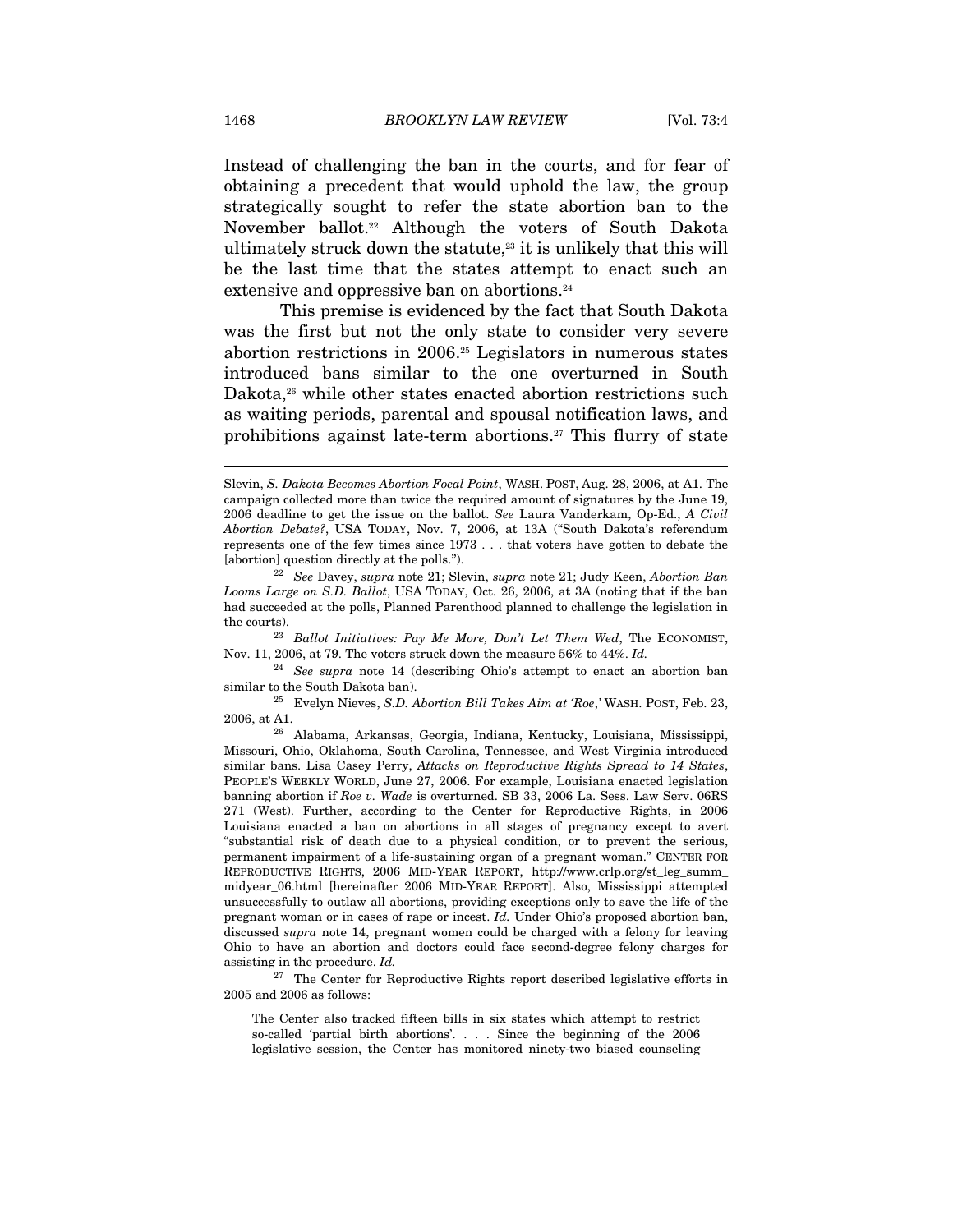restrictions and the contentious nature of the abortion debate heighten the likelihood that the Supreme Court could once again choose to reexamine its holding in Roe v. Wade.<sup>28</sup> As noted by retired Supreme Court Justice Sandra Day O'Connor, "No one, it seems, considers the Supreme Court decision in Roe v. Wade to have settled the issue for all time."29

and/or mandatory delay bills introduced in thirty-nine states. . . . These proposed laws used many different strategies, including a mandatory 24-hour "reflection period" after counseling, written consent, coercion screening, and mandatory receipt of information on the "medical and psychological risks of abortion." Moreover, lawmakers in West Virginia introduced a law that would require medical facilities to warn women seeking an abortion of an increased risk of breast cancer. Three biased counseling and/or mandatory delay bills were enacted this legislative session and two were vetoed. . . . Fetal pain provisions account for twenty-eight of the ninety-two biased counseling/mandatory delay bills introduced this session. The majority of these bills would require that the state's informed consent materials be amended to include information that the fetus has the capacity to feel pain at a specified point in gestation. . . .

 Seventy-nine bills have been introduced or carried over from the 2005 session dealing with minor's access to abortion, contraception, and health care. The Center also tracked eleven bills that would make it more difficult for minors to access contraceptives. The majority of this legislation either sought to require minors to secure parental consent before filling a prescription for contraceptives or require a pharmacist to notify a parent before filling a prescription for contraceptives. While none of these bills have been enacted at this point in the session, they were introduced in seven states and New York's bill is still pending . . . .

 While many state legislatures have sought to use public money to fund crisis pregnancy centers during the 2006 session, they have also introduced legislation to further restrict the use of public money to fund abortions for low income women. At this point in the legislative session twenty-two bills have been introduced in ten states that seek to prohibit or restrict the use of state public funds to pay for abortions for low income women.

#### 2006 MID-YEAR REPORT, supra note 26.

 $\overline{a}$ 

<sup>28</sup> Though it was only seven years ago when the Supreme Court invalidated Nebraska's so-called 'partial birth' abortion ban in Stenberg v. Carhart, Congress nevertheless enacted the Partial Birth Abortion Ban Act of 2003 ("PBABA")—a federal statute similar to that in Stenberg, that also failed to provide an exception for the health of the mother. David Masci & Jon Shimabukuro, The Supreme Court Revisits the Partial Birth Abortion Issue, Gonzales v. Carhart and Gonzales v. Planned Parenthood, LEGAL BACKGROUNDER, Pew Forum on Religion & Public Life (Nov. 2006), http://pewforum.org/publications/reports/partial-birth-abortion.pdf. On April 18, 2007, the Supreme Court held in a 5-4 decision that the statute does not violate the Constitution. Gonzales v. Carhart, 127 S. Ct. 1610, 1638-39 (2007). Justice Kennedy wrote for the majority, which included Justices Alito, Thomas, Scalia, and Chief Justice Roberts. Id. at 1618. Justice Ginsburg wrote for the dissent, which included Justices Breyer, Souter, and Stevens. Id.

<sup>29</sup> Dennis J. Hutchinson, Bench Press, N.Y. TIMES, June 29, 2003, § 7 (reviewing SANDRA DAY O'CONNOR, THE MAJESTY OF THE LAW: REFLECTIONS OF A SUPREME COURT JUSTICE (2003)). Notably, it was Justice O'Connor who, in writing for the Casey plurality, articulated the more deferential "undue burden" standard. See Casey, 505 U.S. 833, 874-79 (1992).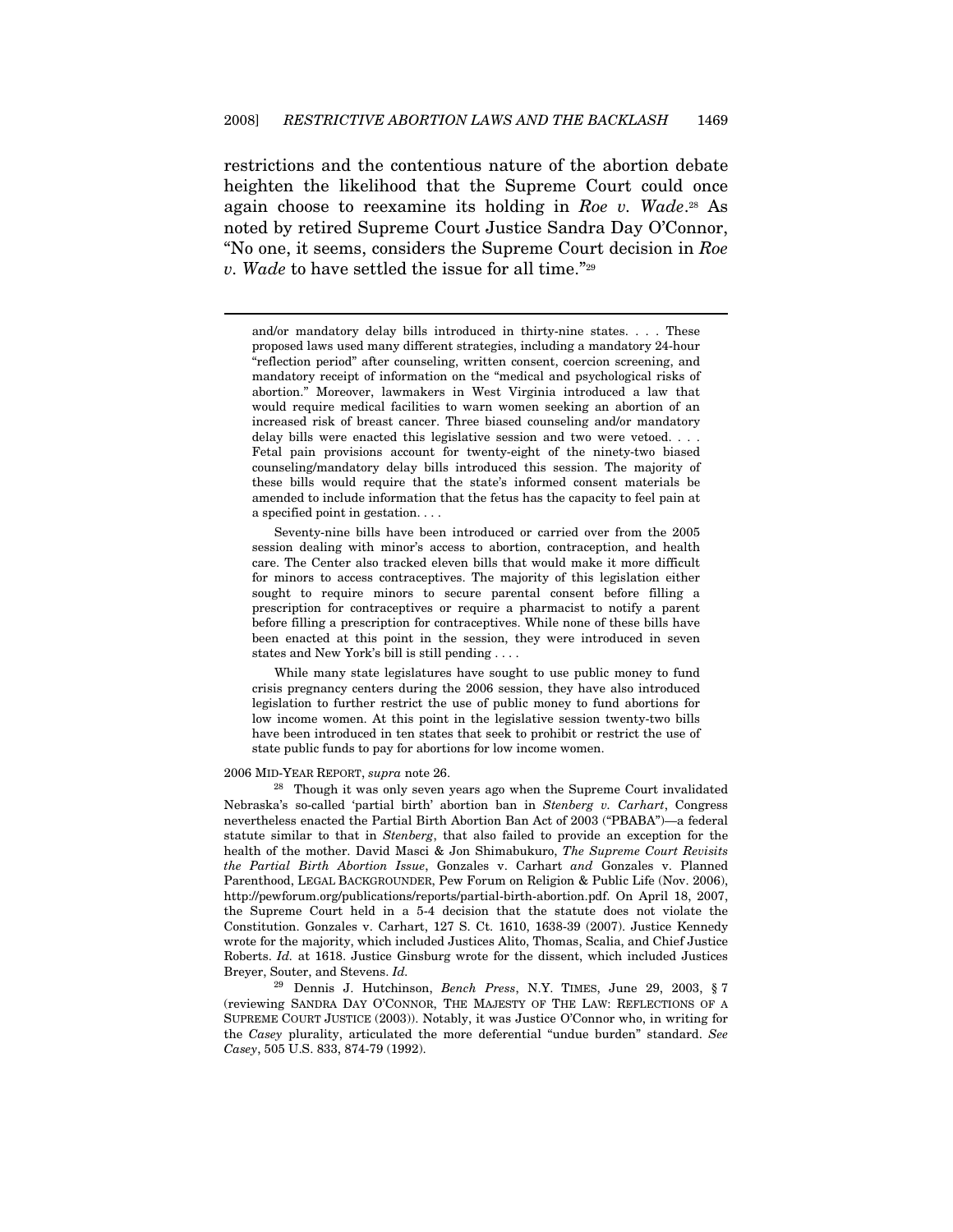In light of changes to the Supreme Court's composition and increased advocacy in opposition to abortion, it is quite possible that the Court could overturn Roe, or affirm even more severe state restrictions on abortion.30 Consequently, it is important to examine the implications of state legislation that hinder a woman's right to obtain an abortion.<sup>31</sup> Though prochoice activists were successful in mobilizing South Dakota voters to overturn the proposed abortion ban, states can and will continue to enact legislation that curtails reproductive choice.32 Therefore, this Note will explore the effects of current state abortion laws on women seeking abortions in an effort to analyze the reemergence of the abortion "underground railroad"—the means by which women travel to other states and communities in order to obtain abortions and/or contraceptives that are either unavailable or incredibly difficult to obtain in their home states.33 Such an "underground railroad" is frighteningly reminiscent of the pre-Roe years when women sought and obtained unsafe and unsanitary abortions both because of and despite their illegality.<sup>34</sup> Though a number of feminist

<sup>&</sup>lt;sup>30</sup> See supra text accompanying note 11.<br><sup>31</sup> Roe's reversal would allow states to create abortion policy as they see fit. "Given the variations in law and political climates in the 50 states, the overturning of Roe would result in a patchwork of rights in which women seeking abortions would be strongly protected in some states and completely denied the right in others, with different levels of protection in between." WHAT IF ROE FELL, supra note 11, at 7.

 $\frac{32}{32}$  See supra notes 26-32 and accompanying text.<br> $\frac{33}{32}$  Debbie Nathan, *The New Underground Railroad*, N.Y. MAG., Dec. 12, 2005, available at http://nymag.com/nymetro/news/features/15249/index.html. I refer to the "re-emergence" of the underground abortion railroad because these networks existed prior to 1973, when abortion was still illegal. During the 1960s, two underground networks emerged—the Society for Humane Abortion in California and the Jane Collective in Chicago—whereby women were able to obtain illegal abortions. See Chicago Women's Liberation Union Herstory Project Website, http:// www.cwluherstory.org/featured-history/index.php (last visited March 19, 2008) [hereinafter CWLU Website]. See generally LESLIE J. REAGAN, WHEN ABORTION WAS A CRIME: WOMEN, MEDICINE, AND LAW IN THE UNITED STATES, 1867-1973 (1997), available at http://ark.cdlib.org/ark:/13030/ft967nb5z5/. In 1969, a group of women in Chicago began providing abortions through an illegal, underground network officially known as the Abortion Counseling Service of Women's Liberation, which was referred to in code as "Jane." The group, which was patterned after the Underground Railroad, provided more than 11,000 safe abortions between 1969 and 1973. See CWLU Website.<br><sup>34</sup> See REAGAN, supra note 33, at 223. Another commentator describes the

pre-Roe years as follows:

While the problem of unintended pregnancy spanned all strata of society, the choices available to women varied before Roe. At best, these choices could be demeaning and humiliating, and at worst, they could lead to injury and death. Women with financial means had some, albeit very limited, recourse to a legal abortion; less affluent women, who disproportionately were young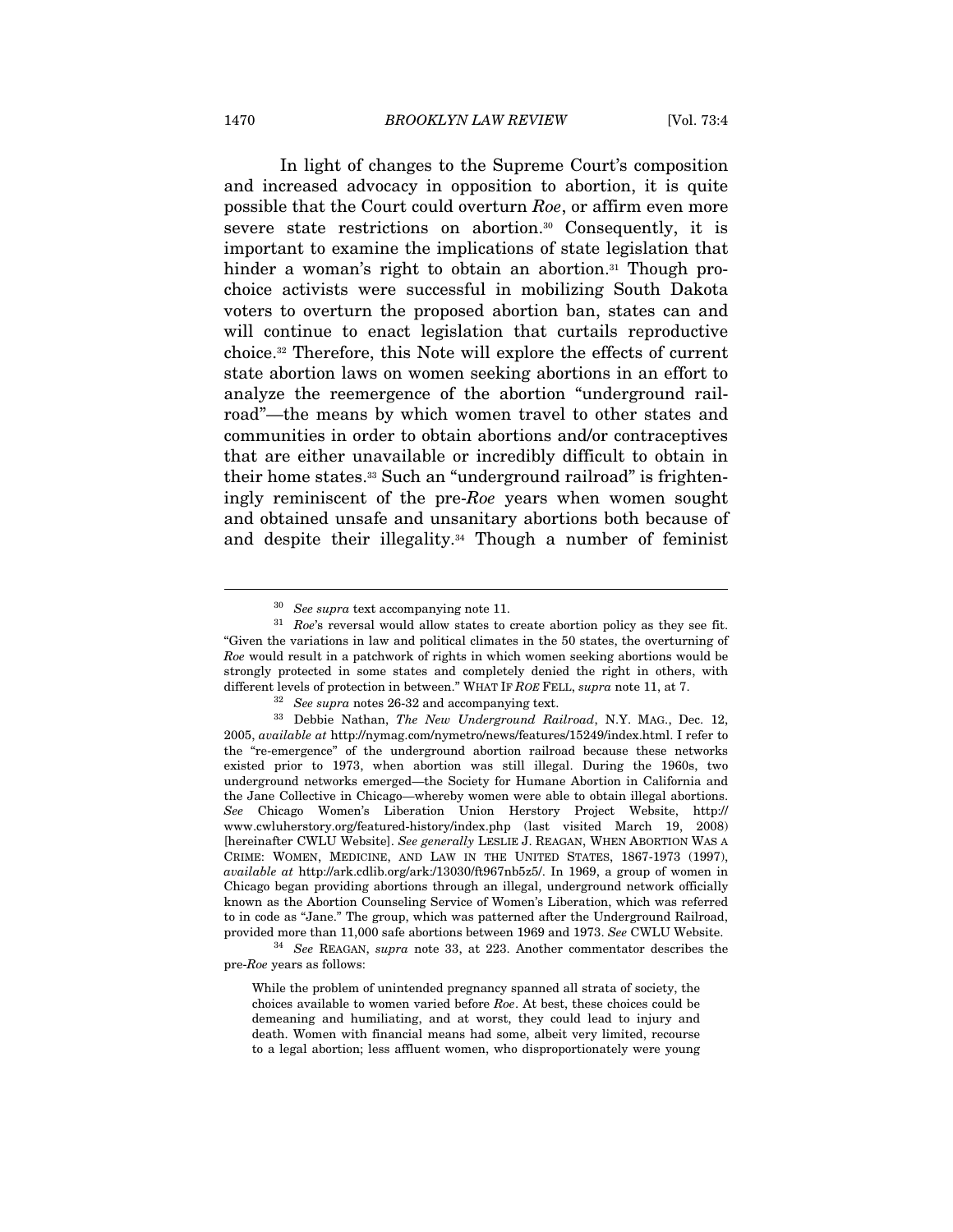commentaries have discussed "underground movements" in reference to issues including abortion,<sup>35</sup> domestic violence,<sup>36</sup> and female genital mutilation, $37$  to date no legal scholar has argued that laws which uniquely impact the lives of women often result in movements underground and that such movements therefore deserve greater attention from legislatures.

This Note will argue that women who move underground are typically reacting to gendered laws<sup>38</sup> that fail to acknowledge women's interests in their own bodily integrity. When state legislators fail to appreciate the likelihood that their laws will result in underground movements, they relegate women to a position of second-class citizenship, placing women's bodies and lives in danger. This Note will further argue that legislatures oftentimes deliberately ignore and/or fail to investigate the statistical, historical, and anecdotal evidence that underground movements have in the past emerged in response to newly enacted abortion restrictions, and will continue to do so in the future. The mere likelihood that a law will be evaded does not necessarily suggest that it should be subject to a validity challenge; however, laws that uniquely impact women, abortion laws in particular, deserve careful scrutiny because the evasion of such laws will result in the physical injuries and deaths of large numbers of women. Such a result violates the constitutional mandate of Equal Protection under the Fourteenth Amendment.39 This Note will

and members of minority groups, had few options aside from a dangerous illegal procedure.

Rachel Benson Gold, Lessons from Before Roe: Will Past Be Prologue?, in GUTTMACHER REPORT ON PUBLIC POLICY, Mar. 2003, at 8, available at http://www.guttmacher.org/ pubs/tgr/06/1/gr060108.html.

 $35$  See generally Benson Gold, supra note 34; CWLU Website, supra note 33; LAURA KAPLAN, THE STORY OF JANE: THE LEGENDARY UNDERGROUND FEMINIST ABORTION SERVICE (1995). 36 See generally G. Kristian Miccio, Notes from the Underground: Battered

Women, the State, and Conceptions of Accountability, 23 HARV. WOMEN'S L.J. 133

<sup>(2000). &</sup>lt;sup>37</sup> See generally Karen Hughes, *The Criminalization of Female Genital Mutilation in the United States*, 4 J.L. & POL'Y 321 (1995).

<sup>&</sup>lt;sup>38</sup> Gendered laws are laws that apply to only one sex or laws that apply differently to one sex than the other. Conversely, gender-neutral laws are laws that apply equally to men and women. Despite the differences between the two, sex discrimination can be present in either type of law.<br><sup>39</sup> The Fourteenth Amendment establishes that no state may deny persons

the equal protection of the laws. U.S. CONST. amend. XIV, § 1. As noted by one commentator:

The Equal Protection Clause prohibits laws that ban abortion for these reasons. First, an assertedly benign interest in protecting unborn life cannot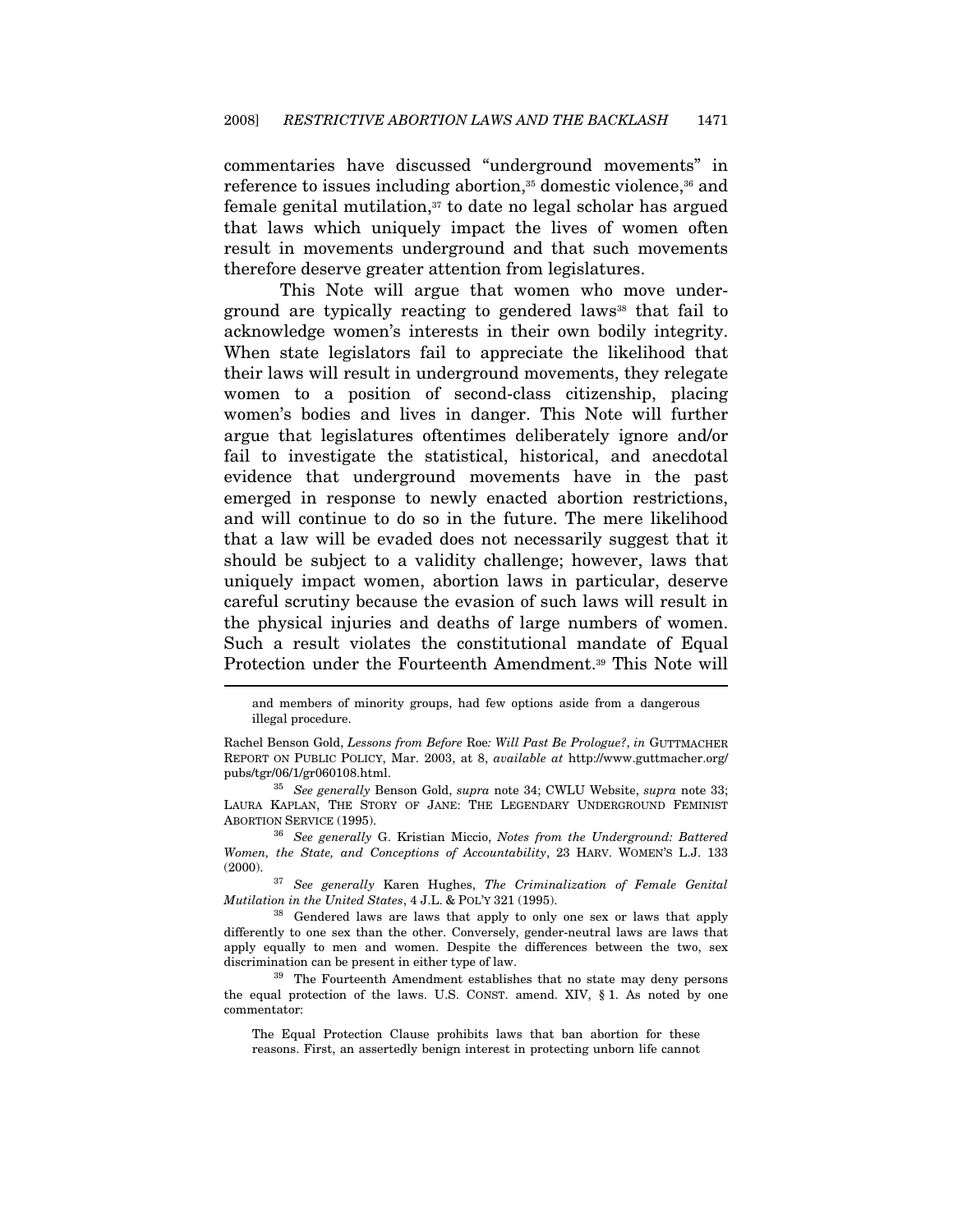therefore suggest that abortion advocates will best serve their goals of making abortion safe, rare, and available through the introduction of evidence regarding the deaths, injuries, and frequency of abortion resulting from such movements in the United States and elsewhere. If legislatures then still proceed to enact restrictive laws, abortion advocates will have no alternative but to make underground networks more accessible and to ensure the safety of underground abortions.

Part II of this Note will describe restrictive anti-choice legislation that has been proposed in the states. An examination of the varying and increasing number of such laws will suggest that the South Dakota law was a natural progression from these types of restrictions. Part III will analyze South Dakota's failed abortion ban and will question how fully or fairly the lawmakers considered the medical, social and personal implications of the abortion ban. Though voters ultimately rejected the ban, an analysis of the legislative history of the defeated ban will illustrate the failure on the part of the legislature to explore the implications of the law and the likelihood that it would result in an underground movement. In Part IV, this Note will address the negative effects that restrictive laws have on women seeking abortions, with particular attention paid to the development of the modern-day underground railroad whereby women travel to states with more liberal laws to obtain abortions. Part V, then, will offer a brief comparative analysis of abortion laws in

Reva B. Siegel, David C. Baum Memorial Lecture: The New Politics of Abortion: An Equality Analysis of Woman-Protective Abortion Restrictions, 2007 U. ILL L. REV. 991, 1040, 1042-43 (footnotes and paragraph break omitted).

save an abortion ban from claims of sex discrimination if government recites woman-protective justifications to secure the statute's enactment. Equal protection cases prohibit government from pursuing a discriminatory purpose, not only when a discriminatory purpose is the sole purpose for the challenged action, but also when that purpose is a "motivating factor" for the challenged action. . . .

Second, under the Constitution, citizens are free to embrace traditional gender-differentiated family roles, but government may no longer enforce these roles, as it did for centuries. . . .

Third, these constitutional constraints on the way government can regulate women's roles apply equally to the regulation of pregnant women, whether we treat the regulation of pregnant women as facially neutral or sex based within the Court's reasoning in Geduldig v. Aeillo. Laws regulating pregnant women are unconstitutional if enforcing constitutionally proscribed views of women was a motivating factor in the law's enactment. If a law regulating pregnant women reflects or attempts to enforce stereotypes about women's family roles, it violates the Equal Protection Clause, as the Court recently demonstrated in Nevada Department of Human Resources v. Hibbs.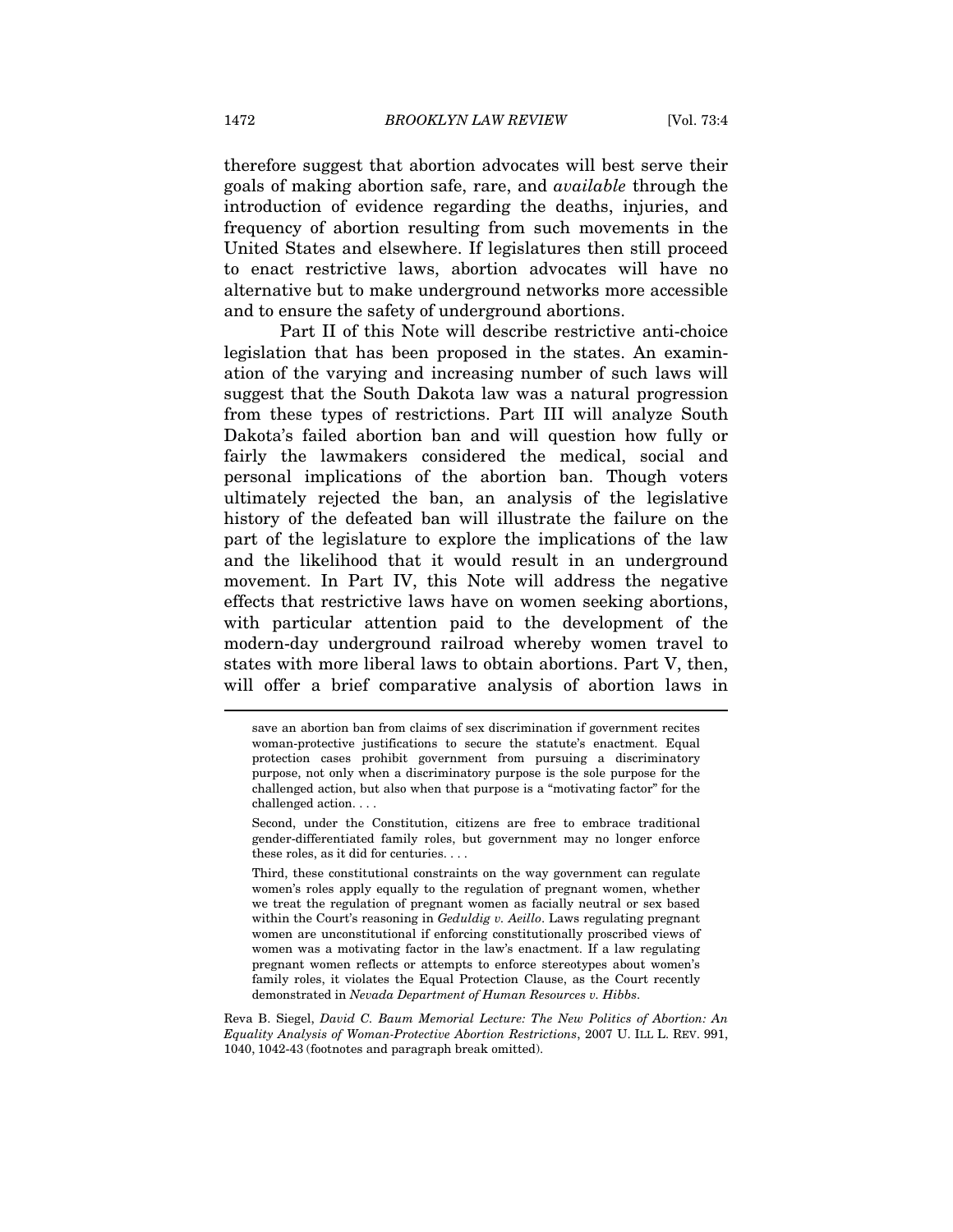other countries with particular attention paid to the rates of abortions in countries where the procedure is illegal or severely restricted. Finally, Part VI will conclude and will offer several suggestions as to how to best avoid the increasing necessity of the underground abortion movement.

#### II. ANTI-CHOICE LEGISLATION IN THE STATES

Abortion remains a politically divisive issue within the United States and the world, with activists on both sides of the debate advocating for legislation that supports their respective arguments. Notably, the anti-abortion movement has gained considerable support since Roe and Casey were decided by the Supreme Court. Abortion opponents, dismayed by the Court's unwillingness to overrule Roe, have adopted an incrementalist strategy, whereby instead of "trying to make abortion illegal" they are "trying to make it impossible."40 Legislation has included mandatory waiting periods before an abortion may be performed, parental-consent and parental notification laws, and refusal laws that allow doctors and hospitals to decline to perform abortions.41 Other restrictions, such as requirements that abortions be performed in a hospital after a certain point in the pregnancy or that a second doctor be present for the procedure, "add to the cost and affect the availability of abortion."42 So too, do restrictions on public funding of abortions and on private insurance availability.<sup>43</sup> Other abortion restrictions come in the form of laws that allow doctors to refuse to perform abortions, bans on late term abortions, and postviability restrictions.44

The impetus to enact such an array of abortion restrictions has only increased during the past decade.45 The rightward political shift throughout the federal bench during the Bush administration has increasingly influenced antiabortion activists and legislators to test the staying power of

 $^{40}\;$  Heather A. Smith, Comment,  $A$   $New$   $Prescription$  for Abortion, 73 U. COLO. L. REV. 1069, 1075 (2002).

<sup>&</sup>lt;sup>41</sup> See infra Part II.A-C.<br><sup>42</sup> Christine Vestal, *States Probe Limits of Abortion Policy*, STATELINE, June 11, 2007, at 15, http://archive.stateline.org/weekly/Stateline.org-Weekly-Original-Content-2007-06-11.pdf.  $^{43}$  Id.  $^{44}$  Id.  $^{45}$  See supra notes 11 and 27 and accompanying text.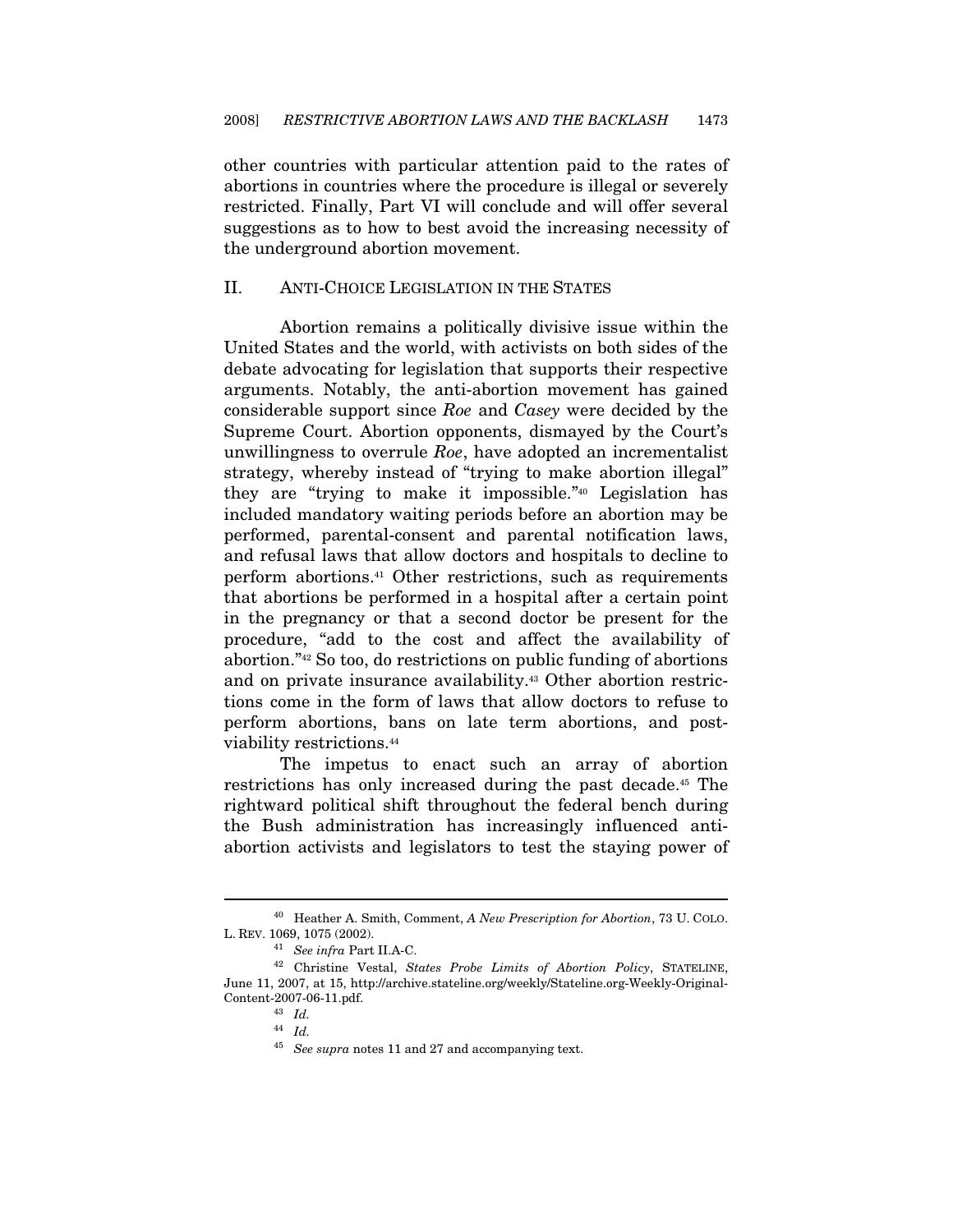the Supreme Court's 1973 Roe decision.<sup>46</sup> Roe's reversal would clear the way for a state-by-state battle over whether, and under what circumstances, abortion could remain legal.47 Even though Roe remains good law, and the right to an abortion is guaranteed, obtaining an abortion in some states is quite difficult as local laws, culture, and politics create widely varying experiences for women seeking to end their pregnancies.48 Existing abortion restrictions such as mandatory delay laws, parental notification and consent laws, and refusal laws already may be having the effect that many women seeking abortions are forced into bearing unwanted children or resorting to the "abortion underground." The following sections will briefly explore the impact of such legislation in these states.

#### A. Mandatory Delay Laws

In Casey, the Supreme Court held that mandatory delay laws, though clearly designed to discourage abortions,<sup>49</sup> do not pose a "substantial" obstacle as they do not eliminate a woman's right to obtain an abortion.50 One commentator

 $46$  See supra note 11. Although the recent changes in the composition of the Supreme Court have influenced state legislatures to renew and/or strengthen their efforts to enact laws that limit a woman's right to obtain an abortion, such legislation is by no means novel. In fact, "within two years after Roe was decided, thirty-two states enacted a total of sixty-two abortion-related laws." MEZEY, supra note 2, at 227.  $^{47}$  WHAT IF ROE FELL, supra note 11 at 7.

<sup>48</sup> See Vestal, supra note 42; Nadine Strossen, Women's Rights Under Siege, 73 N.D. L. REV. 207, 223 (1997) ("[S]tate and local governments have been imposing onerous restrictions that, for all practical purposes, make abortion unavailable to many women in our society, especially young women, poor women, and women who live far away from abortion services."); see also Benson Gold, supra note 34 (predicting that the pre-Roe cultural factors that impeded access to abortion for many women may recur should states regain regulatory authority); supra text accompanying notes 42-46. 49 See Strossen, supra note 48, at 220-28; see also Ted Joyce & Robert

Kaestner, The Impact of Mandatory Waiting Periods and Parental Consent Laws on the Timing of Abortion and State of Occurrence Among Adolescents in Mississippi and South Carolina, 20 J. POL'Y ANALYSIS & MGMT. 263 (2001) (finding that although the overall abortion rate declined in Mississippi after the enactment of a mandatory delay law, the proportion of procedures that were performed in the second trimester increased by fifty-three percent among women whose closest provider was in-state). 50 Casey, 505 U.S. at 887. For an analysis of whether the Casey undue burden

standard has meaningfully protected a woman's right to an abortion, see Linda J. Wharton et al., Preserving the Core of Roe: Reflections on Planned Parenthood v. Casey, 18 YALE J.L. & FEMINISM 317 (2006). The authors assert that "mandatory waiting periods . . . proliferated across the United States in the years following Casey. Although these laws were on the books in approximately thirteen states prior to Casey, they were not being enforced because they had been ruled constitutionally invalid in 1983." Id. at 319-20 n.9 (citations omitted).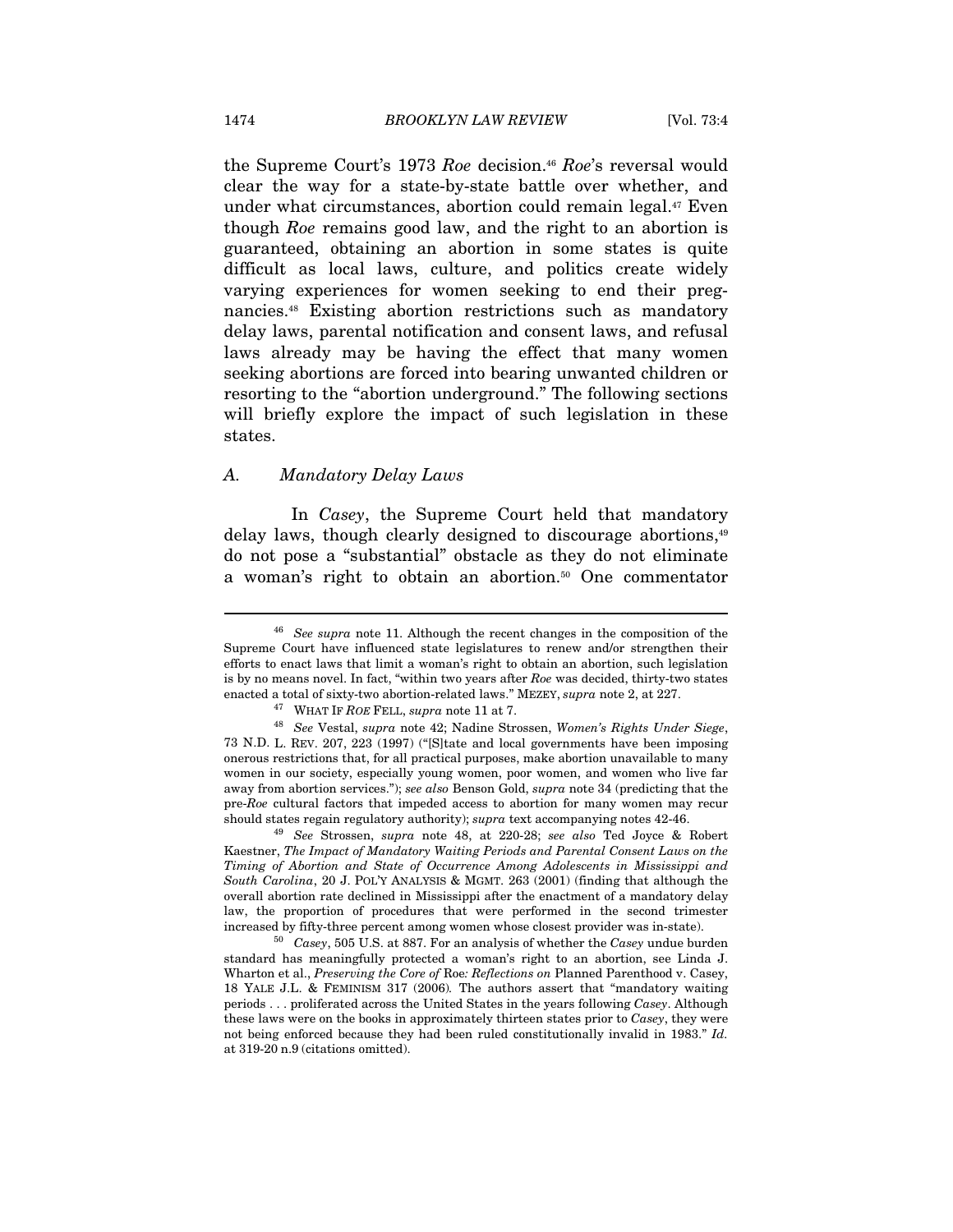described certain members of the Court's willingness to uphold state abortion restrictions as follows: "To complain about having to wait an extra day, as the three justices saw it, was to insist upon 'abortion on demand.'"51 Accordingly, it comes as no surprise that twenty-four states currently enforce mandatory delay laws that require a woman to wait a certain number of hours or days after receiving state-mandated information drafted to discourage abortion.52 Such requirements do not serve any health purpose, but instead exist at the behest of legislatures that seek to discourage abortion through the creation of obstacles to access.53 In fact, the American Medical Association ("AMA"), the leading national physicians organization, found that mandatory delay laws "increase the gestational age at which the induced pregnancy termination occurs, thereby also increasing the risk associated with the procedure."54 As noted by numerous commentators and advocates, these requirements are especially harsh for low-

<sup>&</sup>lt;sup>51</sup> Chris Whitman, *Looking Back on* Planned Parenthood v. Casey, 100 MICH. L. REV. 1980, 1988 (2002).

<sup>52</sup> GUTTMACHER INSTITUTE, STATE POLICIES IN BRIEF: AN OVERVIEW OF ABORTION LAWS (Apr. 1, 2008), available at http://www.guttmacher.org/statecenter/ spibs/spib\_OAL.pdf [hereinafter OVERVIEW OF ABORTION LAWS]; Mandatory Delays and Biased Information Requirements (Dec. 9, 2005) (Center for Reprod. Rights, New York, N.Y.), http://www.reproductiverights.org/pub\_fac\_manddelay1.html. 53 See Joyce & Kaestner, supra note 49; see also Jonathan Klick, Mandatory

Waiting Periods for Abortions and Female Mental Health, 16 HEALTH MATRIX 183, 186, (2006). In describing the debate over mandatory delays, Klick notes that "[s]upporters of mandatory delays suggest that women who make rash, irreversible decisions about their pregnancies often regret those decisions." Id. They assert that "waiting periods should improve the mental health of women with unwanted pregnancies by giving them a chance to reflect on their decisions." Id. On the other hand, opponents of mandatory delay laws argue that such legislation causes "delays in securing an abortion" and "[i]n some cases, they argue, the delays will actually be harmful to a woman's mental health as she is forced to second-guess her decision potentially leading to depression." Id.

<sup>54</sup> Council on Scientific Affairs, American Medical Association, Induced Termination of Pregnancy Before and After Roe v. Wade: Trends in the Mortality and Morbidity of Women, 268 JAMA 3231, 3238 (1992); see also Chinué Turner Richardson & Elizabeth Nash, Misinformed Consent: The Medical Accuracy of State-Developed Abortion Counseling Materials, 9 GUTTMACHER POL'Y REV. 4, 7 (2006), available at http://www.guttmacher.org/pubs/gpr/09/4/gpr090406.pdf (noting that the AMA "has long opposed any legislative measure that would require 'procedure-specific' informed consent"). Women who encounter mandatory-delay laws are often forced to seek later abortions. The study by Joyce and Kaestner, found that after a law requiring women to make two trips to the clinic took effect in Mississippi, the proportion of abortions performed after the first trimester increased by forty percent. This is particularly problematic considering the fact that pushing an abortion into the second trimester makes what would have been a routine procedure more complicated, risky, and expensive. See Joyce & Kaestner, supra note 49; ACLU, Government-Mandated Delays Before Abortion (Jan. 15, 2003), http://www.aclu.org/reproductiverights/abortion/ 16397res20030115.html [hereinafter ACLU, Government-Mandated Delays].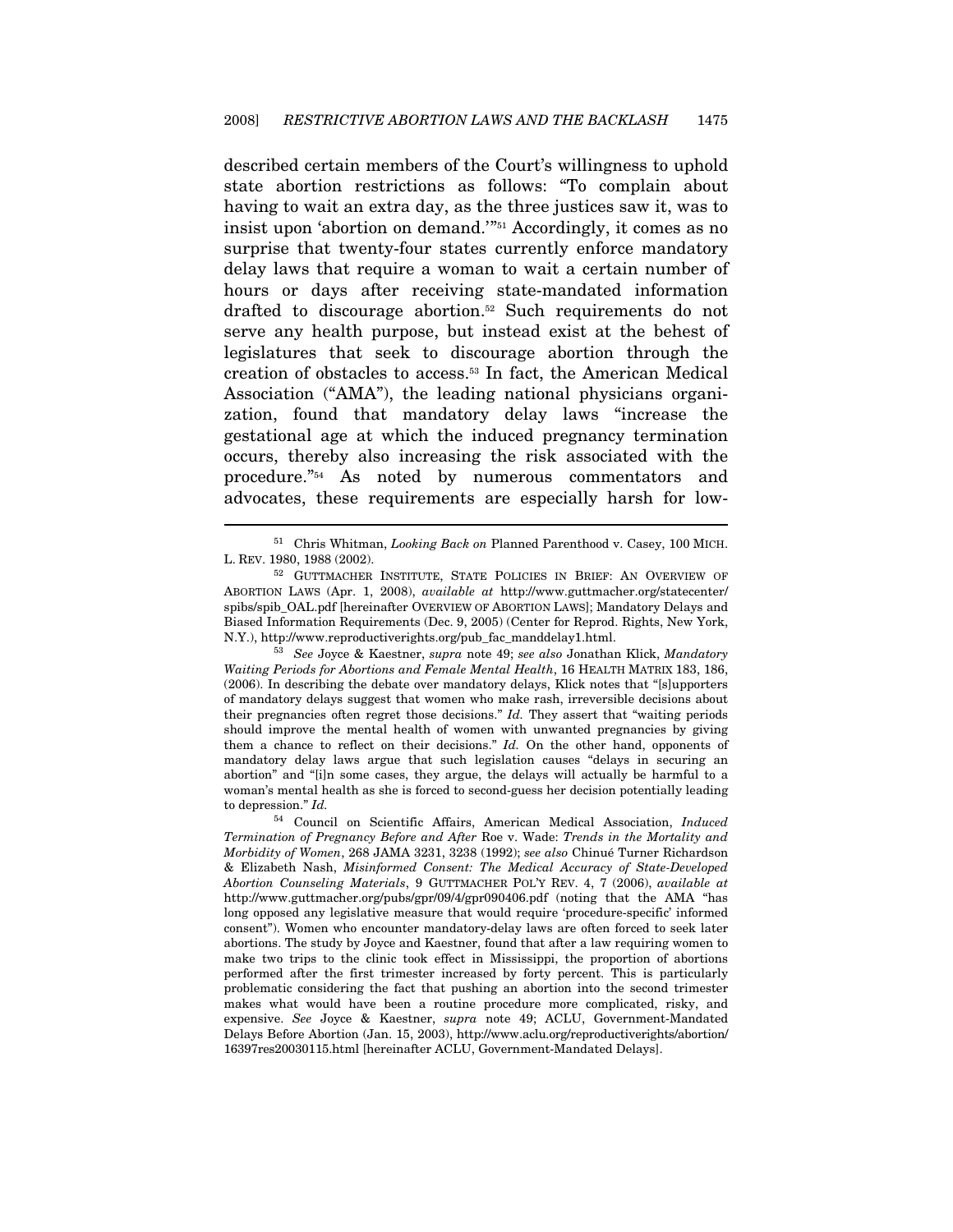income women, underage girls, and women who live in rural areas, and they fail to address the reasons why women seek abortions.55 Moreover, critics have argued that the mandatory counseling and waiting period legislation treats women as though they are "incapable of autonomous choice."56

#### B. Parental Involvement Laws

In addition to their decision to uphold mandatory delay laws, the Supreme Court in Casey also held that states have an interest in ensuring that minors are protected from making immature decisions, and affirmed states' rights to pass certain types of regulations that foster parental involvement in a minor's decision to have an abortion.<sup>57</sup> Currently, thirty-five states have laws in effect requiring either parental consent or notification,58 while courts in nine other states have rejected

<sup>55</sup> See ACLU, Government-Mandated Delays, supra note 54; 2006 MID-YEAR REPORT, supra note 26; Klick, supra note 53; Wharton et al., supra note 50.<br><sup>56</sup> John A. Robertson, *Reproductive Technology in Germany and The United* 

States: An Essay in Comparative Law and Bioethics, 43 COLUM. J. TRANSNAT'L L. 189, 202 (2004).

 $207$  See Casey, 505 U.S. at 895 ("[O]ur judgment that [notification restrictions for minors] are constitutional [is] based on the quite reasonable assumption that minors will benefit from consultation with their parents and that children will often not realize that their parents have their best interests at heart."). Unlike the Court's decision in Planned Parenthood v. Danforth, holding that "[a]ny independent interest the parent may have in the termination of the minor daughter's pregnancy is no more weighty than the right of privacy of the competent minor mature enough to have become pregnant," 428 U.S. 52, 75 (1976), Casey is far less lenient, reflecting the Court's unwillingness to trust in a minor's decision. See id. "[T]he Court has not wavered from its belief in these interconnected assumptions about teen decisional incapacity and the ameliorative effect of parental engagement, using this belief to justify limiting the reproductive rights of young women." J. Shoshanna Ehrlich, Grounded in the Reality of Their Lives: Listening to Teens Who Make the Abortion Decision Without Involving Their Parents, 18 BERKELEY WOMEN'S L.J. 61, 65 (2003); see Christine Vestal, Calif., Ore. Voters to Decide Parental Notice, STATELINE, Oct. 19, 2006, at 9, http://archive.stateline.org/weekly/Stateline.org-Weekly-Original-Content-2006-10-16.pdf.

<sup>58</sup> GUTTMACHER INSTITUTE, ST. POLICIES IN BRIEF: PARENTAL INVOLVEMENT IN MINORS' ABORTIONS 1 (2008), available at http://www.agi-usa.org/statecenter/spibs/ spib\_PIMA.pdf; Teresa Stanton Collett, Transporting Minors for Immoral Purposes: The Case for the Child Custody Protection Act & the Child Interstate Abortion Notification Act, 16 HEALTH MATRIX 107, 113 n.18 (2006) (citing the following state laws: ALA. CODE §§ 26-21-2 to -4 (1992); ALASKA STAT. §§ 18-16.010 to -16.030 (2004); ARIZ. REV. STAT. ANN. § 36-2152 (2003); ARK. CODE ANN. §§ 20-16-801 to -804 (2000); CAL. HEALTH & SAFETY CODE § 123450 (West 1996); COLO. REV. STAT. §§ 12-37.5-101 to -108 (2004); DEL. CODE ANN. tit. 24, § 1783 (1997); FLA. STAT. § 390.01114 (2005); GA. CODE ANN. § 15-11-112 (2001); IDAHO CODE ANN. §§ 18-609, 18-609A (2004); 750 ILL. COMP. STAT. 70/15 (West 2005); IND. CODE § 16-34-2-4 (1997); IOWA CODE §§ 135L.1-L.6 (West 1997); KAN. STAT. ANN. § 65-6705 (2002); KY. REV. STAT. ANN. § 311.732 (West 2004); LA. REV. STAT. 40.1299.35 (2008); ME. REV. STAT. ANN. tit. 22, § 1597-A (2004); MD. CODE ANN. [HEALTH-GEN.] § 20-103 (LexisNexis 2005); MASS.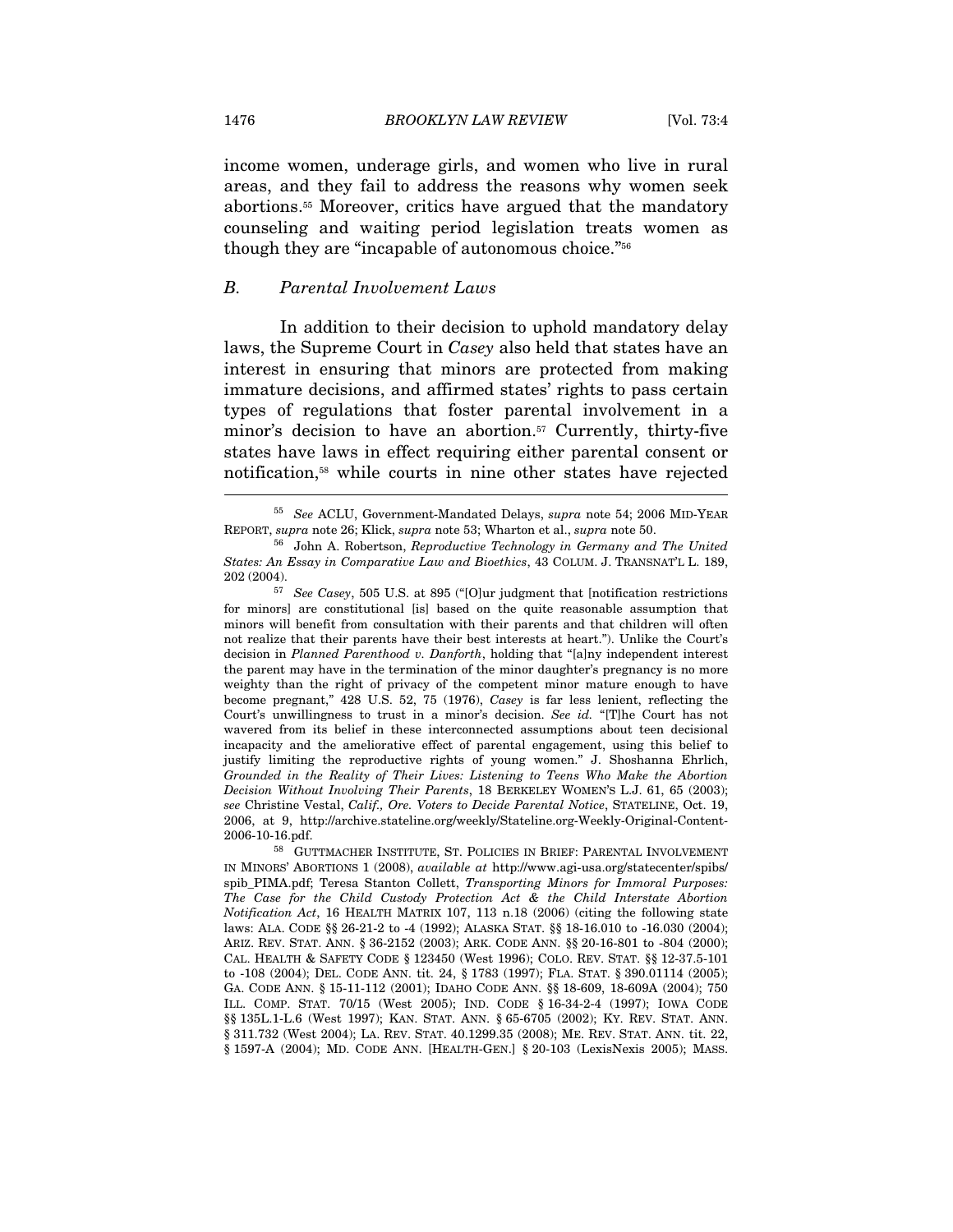such statutes as violating the privacy and equal-protection clauses in their state constitutions.59 In fact, all but five states have passed some type of parental involvement law.<sup>60</sup> Though judicial bypass procedures allow for mature and well-informed minors to legally circumvent parental involvement laws,<sup>61</sup> statistical and anecdotal evidence suggest that minors often cross state lines to evade parental notification or consent requirements.62 Further, commentators have correctly criticized

 $\overline{a}$ 

Montana, Nevada, New Hampshire, New Jersey, and New Mexico); see also Stanton Collett, *supra* note 58, at 114 n.19.  $\frac{60}{100}$  Stanton Collett, *supra* note 58, at 113 n.18 (noting that the only states

without such laws are Hawaii, New York, Oregon, Vermont, and Washington.).<br><sup>61</sup> The Supreme Court has upheld state parental consent or notification statutes so long as the statute contains a mechanism to bypass parental involvement. See Lambert v. Wicklund, 520 U.S. 293 (1997); Casey, 505 U.S. 833 (1992); Planned Parenthood Assoc. of Kansas City, Mo. v. Ashcroft, 462 U.S. 476 (1983); Bellotti v. Baird, 443 U.S. 622 (1979). But see Adam Liptak, On Moral Grounds, Some Judges Are Opting Out of Abortion Cases, N.Y. TIMES, Sept. 4, 2005, at § 1 (noting that judges who morally or religiously oppose abortion are opting out of their duty to hear abortion cases in states where the law requires a minor to have parental consent or to seek a judicial bypass before she can legally obtain an abortion). Such refusals by judges are certainly problematic. It has been recognized that "[m]eaningful access to a judicial bypass protects some of [the] most vulnerable minors." Shelia Cheaney & Laura Smith, Staying Open: How Restricting Venue in Texas's Judicial Bypass Cases Would Hurt Minors and Violate the Constitution, 9 SCHOLAR 45, 47, 65 (2006) (discussing Texas law as it relates to judicial bypass procedures). 62 The Council on Ethical and Judicial Affairs notes:

Because the need for privacy may be compelling, minors may be driven to desperate measures to maintain the confidentiality of their pregnancies. They may run away from home, obtain a "back-alley" abortion, or resort to self-induced abortion. The desire to maintain secrecy has been one of the leading reasons for illegal abortion deaths since the U.S. Supreme Court decided the existence of a constitutional right to abortion in 1973.

Council on the Ethical and Judicial Affairs, Mandatory Parental Consent to Abortion, 269 JAMA 82, 83 (1993); see also Helena Silverstein & Leanne Speitel, "Honey, I Have No Idea": Court Readiness to Handle Petitions to Waive Parental Consent for Abortion, 88 IOWA L. REV. 75, 77 (2002) (finding that Alabama's parental consent statute and its judicial waiver process failed to secure the rights of pregnant minors). But  $cf$ . Cheaney & Smith, supra note 61, at 47 n.8 (citing a 1992 study by Stanley K. Henshaw and

GEN. LAWS ch. 112, § 12S (2003); MICH. COMP. LAWS ANN. §§ 722.901-.904 (West 2003); MINN. STAT. ANN. §144.343 (2005); MISS. CODE ANN. §§ 41-41-51 to -59 (West 1999); MO. REV. STAT. § 188.028 (2004); MONT. CODE ANN. §§ 50-20-202 to -212 (West 2005); NEB. REV. STAT. §§ 71-6901 to -6902 (2003); NEV. REV. STAT. § 442.255 (2004); N.H. REV. STAT. §§ 132:24-:26 (Supp. 2004) (repealed June 29, 2007); N.J. STAT. ANN. §§ 9:17A-1 to -1.6 (West 2005); N.M. STAT. ANN. § 30-5-1 (LexisNexis 2003); N.C. GEN. STAT. §§ 90-21.6 to -21.7 (2003); N.D. CENT. CODE § 14.02.1-03 (2004); OHIO REV. CODE ANN. § 2919.121 (West. Supp. 2005); OKLA. STAT. tit. 63, § 1-740; 18 PA. CONS. STAT. ANN. § 3206 (West 2000); R.I. GEN. LAWS § 23-4.7-6 (2001); S.C. CODE ANN. § 44- 41-30 (2002); S.D. CODIFIED LAWS § 34-23A-7 (1994); TENN. CODE ANN. §§ 37-10-301 to -303 (2001); TEX. FAM. CODE ANN. §§ 33.001-.011 (Vernon 2002); UTAH CODE ANN. § 76- 7-304(2) (2003); VA. CODE ANN. § 16.1-241 (2003); W. VA. CODE § 16- 2F-3 (2003); WIS. STAT. ANN. § 48.375 (2004); WYO. STAT. ANN. § 35-6-118 (2005)). 59 Vestal, supra note 57 (identifying Alaska, California, Idaho, Illinois,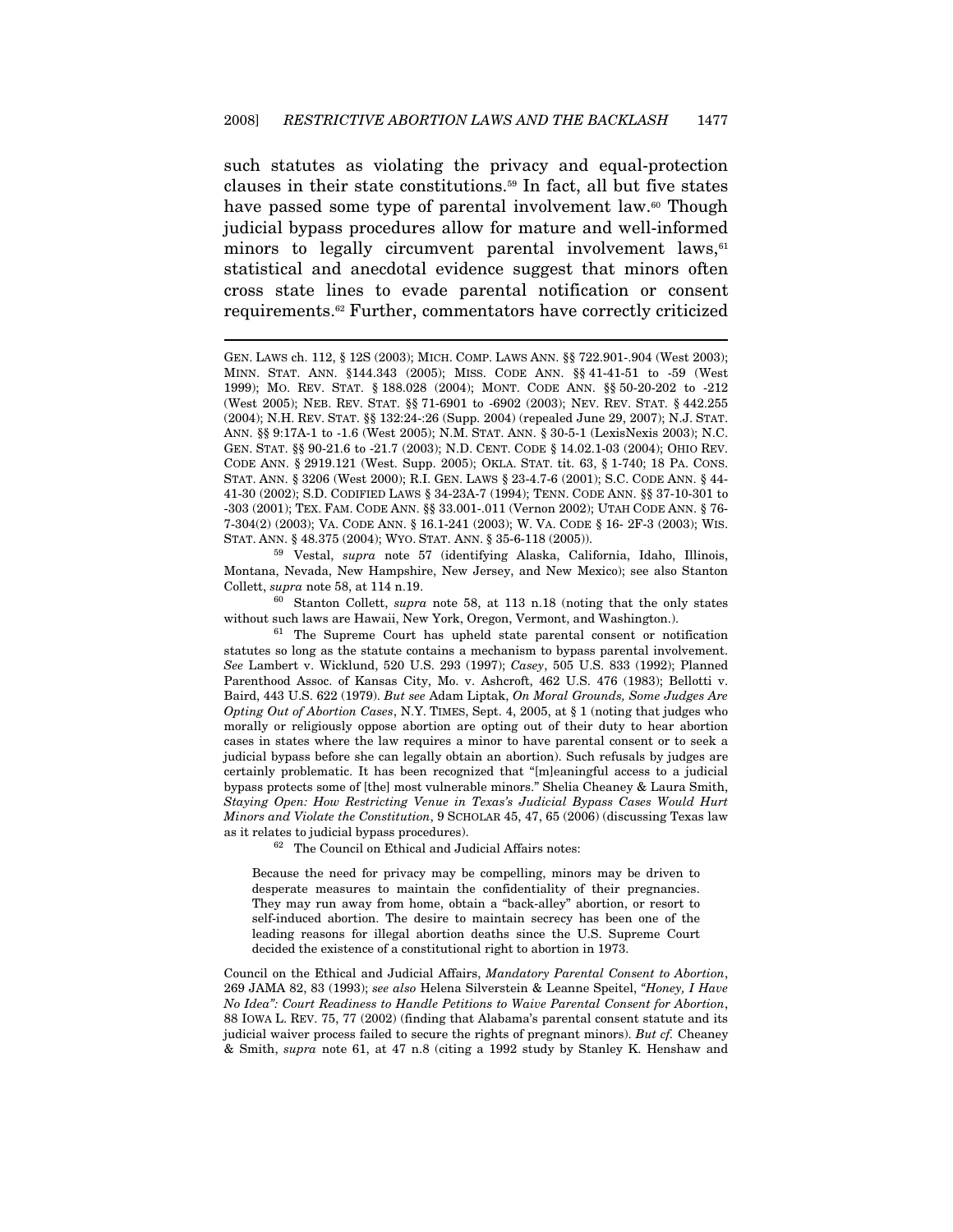such laws because they compromise the health and safety of minors seeking abortions, and they unnecessarily delay the procedure.63 Numerous medical organizations—including the American Medical Association, the American Academy of Pediatrics, the Society for Adolescent Medicine, the American College of Obstetricians and Gynecologists, and the American Public Health Association—also oppose such legislation and instead support confidential health care for minors.64 Parental consent laws unquestionably encourage minor women to seek abortions in other states without such requirements,<sup>65</sup> as evidenced by Congressional efforts to enact legislation prohibiting such maneuvers.<sup>66</sup> Such legislation will not likely deter

Planned Parenthood & the Roberts' Court, 5 WHITTIER J. CHILD & FAM. ADVOC. 669, 682-83 (2006) (arguing that parental consent/notice laws deny "the 'reality of adolescent sexual activity'," and, "can compromise the health and safety of a minor seeking an abortion by delaying the procedure").<br><sup>64</sup> 2005 Child Interstate Abortion Notification Act: Hearing on H.R. 748 Before

the Subcomm. on the Constitution, H. Comm. on the Judiciary, 109th Cong. 8 (2005) [hereinafter CIANA Hearing] (opening statement of Rep. Steve Chabot, Chairman, Subcomm. on the Constitution). 65 In Pennsylvania, where the parental consent law went into effect in March

1994, the number of teen-agers terminating pregnancies dropped from 4037 in 1992 to 3276 in 1994 according to a spokesman for the Pennsylvania Department of Health. Teen-Agers Cross State Lines in Abortion Exodus, N.Y. TIMES, Dec. 18, 1995, at 6. Such numbers, though, must be examined in light of the reality that many teenagers simply resorted to out-of-state abortion clinics. According to one commentator:

There are some indications that taking minors across state lines to avoid parental knowledge or consent is a significant problem. For example, after the Pennsylvania Abortion Control Act was implemented, officials at clinics in New Jersey and New York noted an increase in the number of Pennsylvania patients: "At the South Jersey Women's Center in Cherry Hill, the percentage of patients from Pennsylvania more than tripled over [ten] months, from 7 percent in January 1995 to about 25 percent in October, said George Dainoff, the clinic's medical director." A significant increase was also reported by the administrator of Southern Tier Women's Services in Vestal, New York.

Stanton Collett, *supra* note 58, at 115.<br><sup>66</sup> See Child Custody Protection Act ("CCPA"), S. 403, 109th Cong. (2006). The CCPA would make it a federal crime to circumvent a homestate law requiring notification or consent of one or both parents prior to an abortion by transporting a minor across state lines to obtain an abortion. The Child Interstate Abortion Notification Act ("CIANA") "would make it a federal offense to . . . circumvent . . . a valid state parental consent or notification law by knowingly transporting a minor across a state line with the intent that she obtain an abortion." The CIANA "builds on the [CCPA] by also requiring that an abortion provider," before performing an abortion on a minor resident of a different state, "notify a parent, or if necessary a legal guardian." CIANA Hearing, supra note 64. Opponents of the CCPA have noted that laws that require parental consent could cause minors harm. Among minors who did

Kathryn Kost concluding that "in states devoid of parental involvement laws, approximately seventy-five percent of teens seeking abortions had told their parents about the pregnancy.").  $63\text{}$  See Layla Summers, Note, The Future of the Abortion Right: Ayotte v.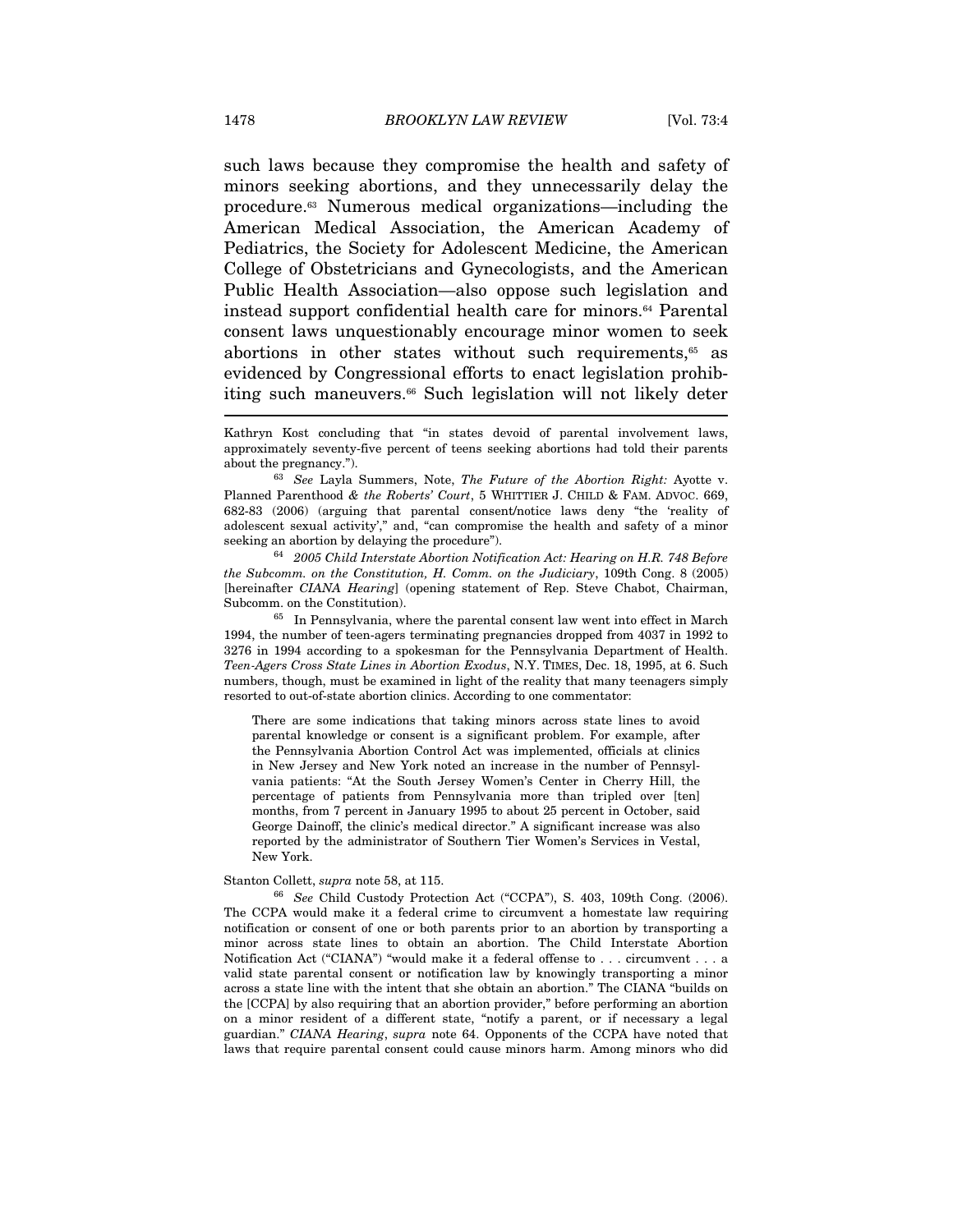young women from obtaining abortions. Instead, if young women are unable to travel out of state, they will likely resort to illegal abortions.<sup>67</sup>

#### C. Refusal Laws

 $\overline{a}$ 

The negative impact that mandatory delay laws and parental involvement laws have on women is further compounded by the fact that doctors and hospitals are increasingly unwilling to perform abortions.<sup>68</sup> In fact, eighty-seven percent of all counties in the United States do not have a single abortion provider.69 Forty-six states currently have refusal laws, which allow doctors and healthcare providers to opt out of performing or assisting in abortions on the grounds that they conflict with the provider's religious beliefs, and which allow pharmacists to refuse to provide contraceptives to women seeking them.70 Though such legislation varies amongst the

In 1988, Indiana teenager Becky Bell, was confronted with an unplanned pregnancy. She visited a clinic where the staff told her that under Indiana law, she would need to tell her parents that she planned to have an abortion. When clinic staff explained the judicial bypass procedure to her she said, "If I can't tell my mom and dad, how can I tell a judge who doesn't even know me?" A neighboring state that did not have a parental involvement law was too far away for her to travel to. Instead, she had an illegal abortion under unsanitary conditions. Six days later, she died. Her parents believe that the parental consent law in Indiana was responsible for her death.

Id. (citations omitted). For more stories, including more about Becky Bell, see http:// www.prochoice.org/about\_abortion/stories/parental\_involvement.html (last visited Apr. 8, 2008). 68 Moreover, in some instances hospitals have refused to treat rape victims

with the morning after pill. Strossen, supra note 48, at 224. Pharmacists' refusals to provide contraceptives is particularly problematic considering the reality that contraceptives and emergency contraception can dramatically reduce the number of unintended pregnancies and abortions. NARAL Pro-Choice America Foundation, Emergency Contraception Can Help Reduce the Teen-Pregnancy Rate, at 1 (2007), available at http://www.prochoiceamerica.org/assets/files/Birth-Control-EC-teens.pdf. 69 See Guttmacher Institute, Facts in Brief: Induced Abortion in the United

States (2006), http://www.guttmacher.org/pubs/fb\_induced\_abortion.pdf (last visited Apr. 8, 2008) [hereinafter *Induced Abortion*].<br><sup>70</sup> Guttmacher Institute, State Policies in Brief: Refusing to Provide Health

Services 1 (Apr. 1, 2008), available at http://www.guttmacher.org/statecenter/spibs/ spib\_RPHS.pdf. "All states except Alaska, New Hampshire, Vermont, and West Virginia allow doctors to refuse to perform abortions; and all states except Alaska, New

not tell a parent of their abortion, thirty percent had experienced violence in their family or feared violence or being forced to leave home. For example, in Idaho, a 13-year-old girl named Spring Adams was shot to death by her father after he learned that she planned to terminate a pregnancy caused by his acts of incest. Margie Boule, An American Tragedy, SUNDAY OREGONIAN, Aug. 27, 1989, at E1.<br><sup>67</sup> Summers, *supra* note 63, at 686 n.126 describes one such situation where a

minor, seeking to avoid a parental notice provision, had an illegal abortion: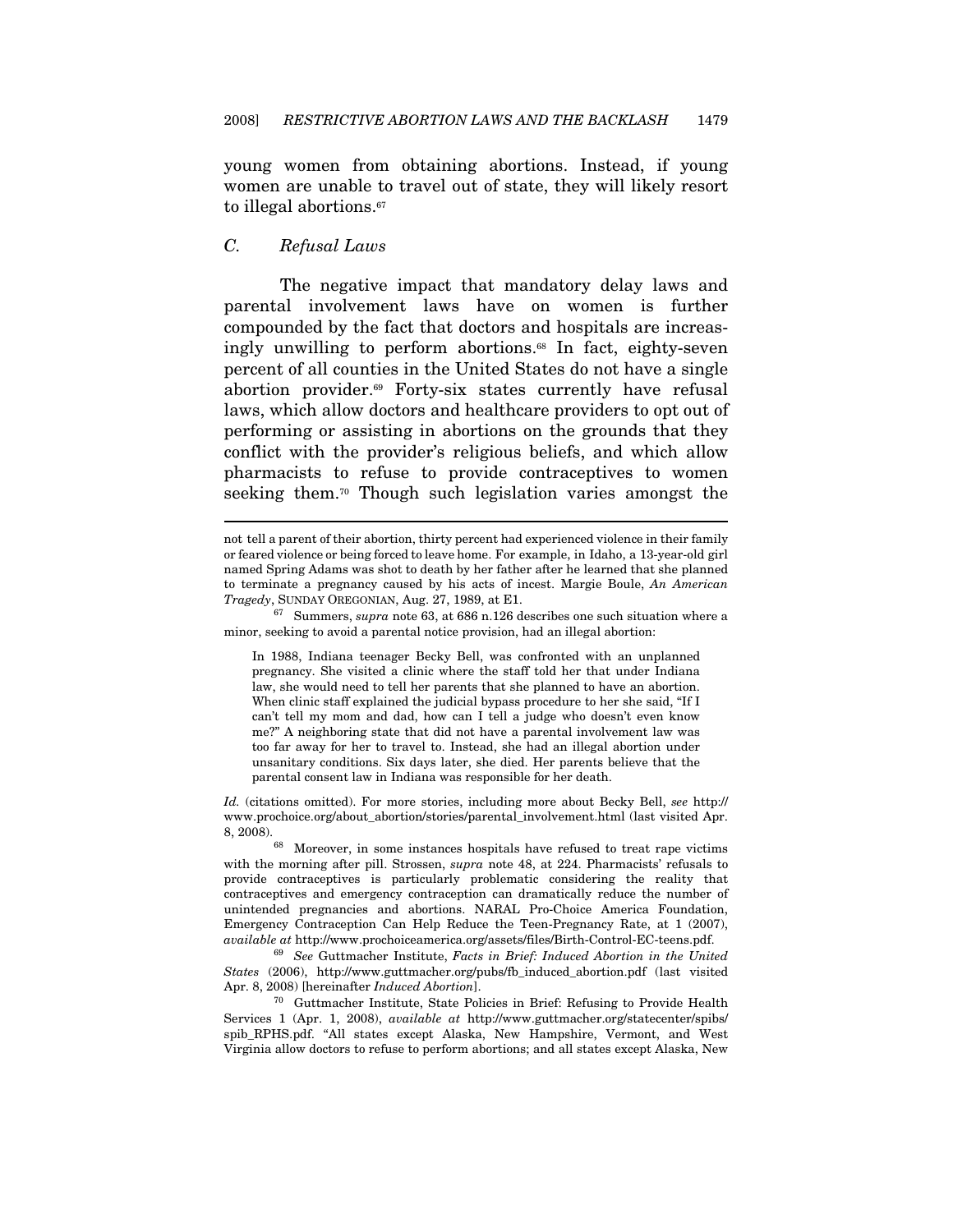states, refusal clauses generally allow health care providers and institutions to refuse "to provide, pay for, or make referrals for reproductive health services, based on their subjective religious or personal beliefs."71

Legislation that permits medical professionals to refuse to treat patients has already had a substantial impact on a number of women.<sup>72</sup> These laws fail to protect patients' rights because they typically do not require that a refusing healthcare provider or institution supply patients seeking abortions with notice that the reproductive health services that they seek are available elsewhere.73 Such issues affect huge numbers of women and yet somehow many state legislatures still discredit these arguments and enact abortion restrictions instead.74

### D. State Legislatures Fail to Address the Ramifications of Restrictive Abortion Laws

It is noteworthy that very little time in legislative debates is spent addressing the likelihood that severe abortion restrictions will harm women's health and will cause women to resort to underground networks where such procedures can be made available.75 Worldwide statistics support the argument

Hampshire, Vermont, West Virginia, Connecticut, New York, and Rhode Island allow private and/or religious medical institutions to refrain from offering abortion services." Vestal, supra note 42; see Claire A. Smearman, Drawing The Line: The Legal, Ethical and Public Policy Implications of Refusal Clauses, 48 ARIZ. L. REV. 469, 474 (2006) (noting that the term "refusal clause," rather than "conscience clause," better characterizes such provisions because the laws allow doctors to refuse to perform "an

otherwise legal or ethical duty"). 71 NATIONAL ABORTION FEDERATION, <sup>2003</sup> STATE LEGISLATIVE REPORT 5 (2004), available at http://www.prochoice.org/pubs\_research/publications/downloads/ public\_policy/state\_bill\_report\_2003.pdf.<br><sup>72</sup> See Sabrina Rubin Erdely, Doctors' Beliefs Can Hinder Patient Care: New

Laws Shore Up Providers' Right to Refuse Treatment Based on Values, MSNBC, June 22, 2007, available at http://www.msnbc.msn.com/id/19190916/ (describing the experiences of rape victims who were denied emergency contraception by doctors); Tom C.W. Lin, Treating An Unhealthy Conscience: A Prescription for Medical Coverage, 31 VT. L. REV. 105, 105-06 (2006) (describing the experience of a rape victim who was not offered emergency contraception even after her mother requested it because she was being treated at a Catholic hospital); The Limitations of Conscientious Refusal in Reproductive Medicine, ACOG Committee Opinion No. 385, American College of

Obstetricians and Gynecologists (Nov. 2007).  $^{73}$  See Smearman, supra note 70, at 487-88; Lin, supra note 72, at 125 ("How can a patient grant 'informed consent' for a treatment when she does not receive all of the relevant information?"). 74 See Adam Sonfield, New Refusal Clauses Shatter Balance Between Provider

<sup>&#</sup>x27;Conscience,' Patient Needs, at 2-3 (Guttmacher Rep. on Pub. Pol'y, Aug. 2004), http://www.guttmacher.org/pubs/tgr/07/3/gr070301.pdf. 75 See infra Part V.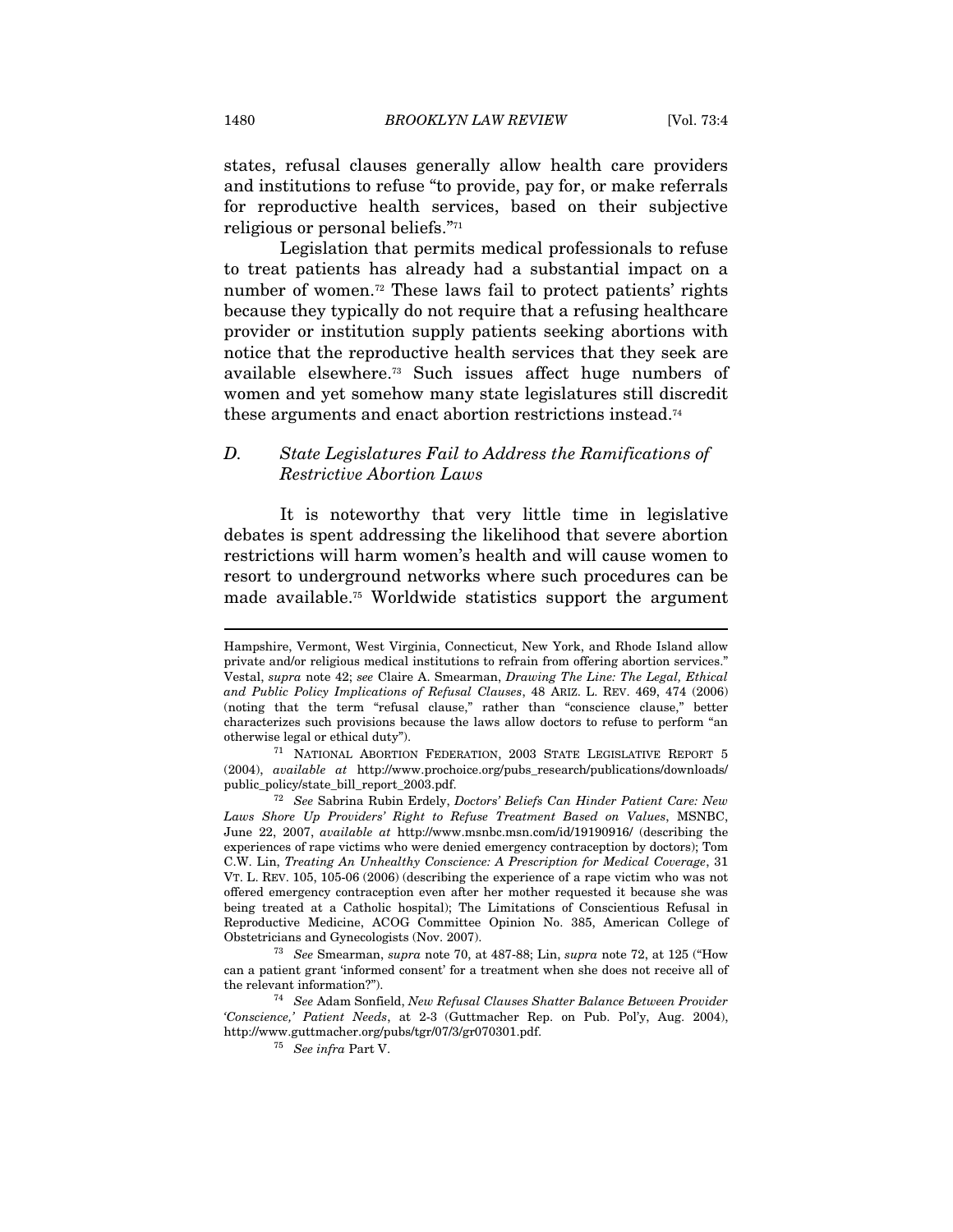that if abortion is made illegal, it will not disappear. As the Center for Reproductive Rights reports:

Of the 40 to 60 million abortions that take place annually, at least 20 million are performed under unsafe, illegal conditions and up to 50% of these women require follow-up gynecological care. Millions suffer permanent physical injuries, and at least 78,000 women die. Most of these deaths are preventable, and occur in countries where access to abortion is highly restricted or illegal altogether.76

Studies on abortion worldwide reflect the trends mentioned above and support the proposition that by legalizing abortion, countries can help reduce or eliminate the need for unsafe abortions.77 The United States, unlike many developing countries where abortions are often illegal and unsafe, has high rates of both unplanned pregnancies and legal abortions.78 Anti-choice activists urge that such high rates of abortion are attributable to the United States' permissive abortion policy.79

<sup>76</sup> Center for Reproductive Rights, Briefing Paper, The Bush Global Gag Rule A Violation of International Human Rights (2000), http://www.crlp.org/pdf/pub\_ bp\_bushggr\_violation.pdf. Though the above mentioned figures do include data on developing nations where medical services and sanitary conditions are far worse than they would be in the United States, illegal abortions even in the most sanitary conditions could still cause injury and death. See Naomi Cahn & Anne T. Goldstein, Roe and Its Global Impact, 6 U. PA. J. CONST. L. 695, 720 (2004) ("In the United States, our focus on abortion rights fundamentally relates to women's rights and we can assume that decent health care is available.").<br><sup>77</sup> Moreover, such statistics reflect the fact that "reproductive rights are an

essential part of any larger struggle for women's human rights," and for women worldwide, "control over their own reproduction is a prerequisite for any meaningful conception of women's human rights. Symposium, Crazy Jane Talks with the Bishop: Abortion in China, Germany, South Africa and International Human Rights Law, 12 TEX. J. WOMEN & L. 287, 288-89 (2003); see also David Sho-Chao Hung, Abortion Rights in the United Stated and Taiwan, 4 CHI.-KENT J. INT'L & COMP. L. 2 (2004) (discussing illegal abortions in Taiwan and the need for more liberal approaches to abortion laws); Cahn & Goldstein, supra note 76 (describing reproductive health issues that women face in the Democratic Republic of the Congo); Fay Sliger, Since Roe: Access to Abortion in the United States and Policy Lessons from Western Europe, 10 NEW ENG. J. INT'L & COMP. L. 229, 264 (2004) (comparing European abortion laws to those of the United States and asserting, "By persisting in efforts to restrict abortion services, the United States will not only continue to infringe upon women's rights and place their health and lives at risk, but its aim of making abortions rare will continue to be elusive."); see

 $\emph{infra$  Part V.  $^{78}$  GUTTMACHER INSTITUTE, SHARING RESPONSIBILITY: WOMEN, SOCIETY ANDABORTION WORLDWIDE 27, 42 (1999), available at http://www.guttmacher.org/pubs/ sharing.pdf [hereinafter Sharing Responsibility]; see also Suzanne Delbanco et al., Public Knowledge and Perceptions About Unplanned Pregnancy and Contraception in Three Countries, 29 FAM. PLAN. PERSPECS. 70, 70 (1997), available at http:// www.guttmacher.org/pubs/journals/2907097.pdf (comparing the United States, Canada and the Netherlands and noting that the United States has the highest rates of unplanned pregnancy).

 <sup>79</sup> Cynthia Dailard, Issues in Brief, Abortion in Context: United States and Worldwide (May 1999), at 5, http://www.guttmacher.org/pubs/ib\_0599.pdf.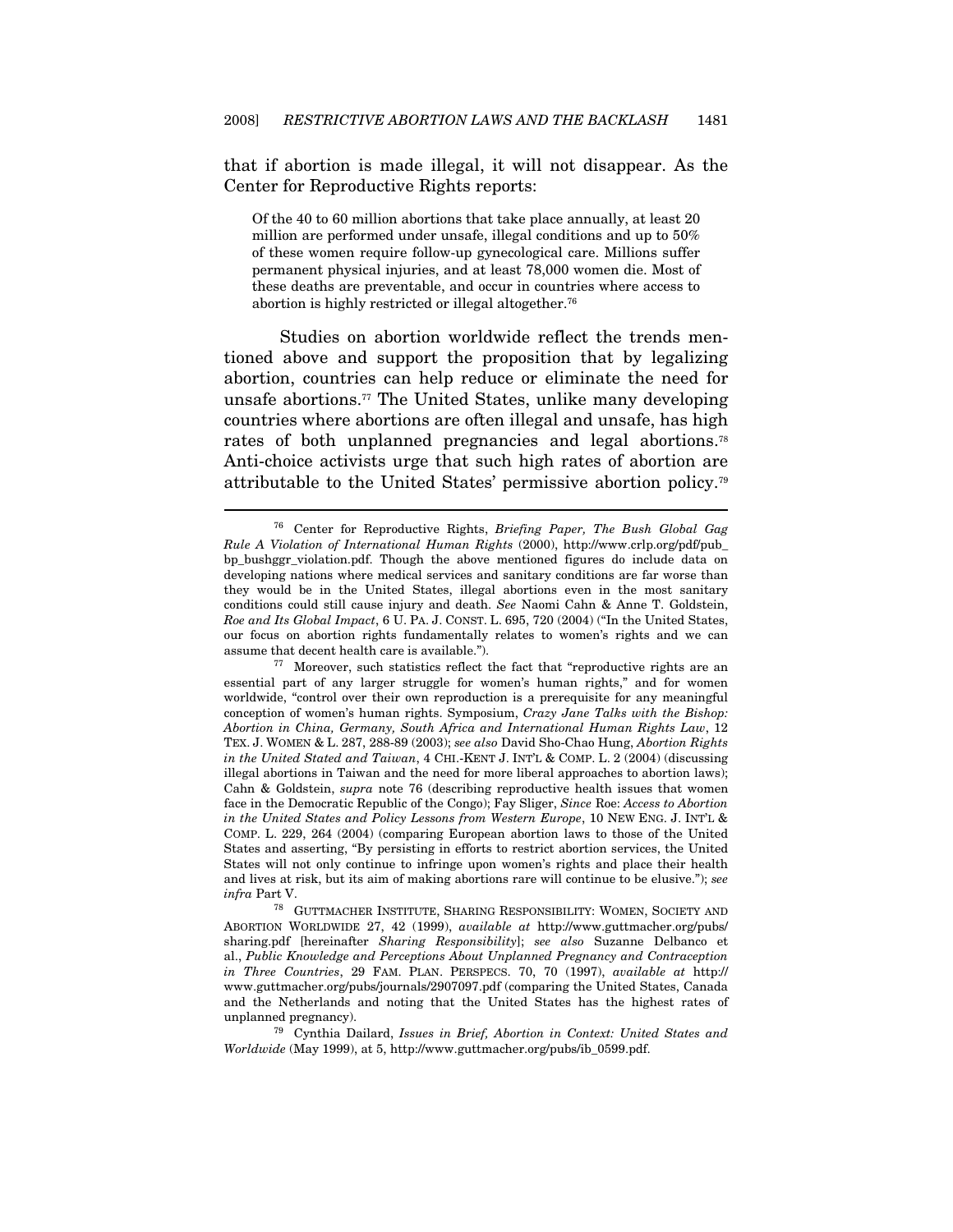They argue that states should enact even more abortion restrictions in an effort to lessen the number of abortions.<sup>80</sup> Such claims, however, have little merit because worldwide statistics suggest that "the key variable that accounts for the high U.S. abortion rate is not a permissive law, but a high unintended pregnancy rate."81

Although very few states have been as bold as South Dakota in their attempt to ban abortion outright, state legislatures considering abortion restrictions should acknowledge the reality in the United States, and in the world, that when abortions are unavailable or severely restricted, women will suffer.82 Even if legislatures refuse to consider statistics on illegal abortions during the pre- $Roe$  years,<sup>83</sup> current statistics

In this regard, understanding that the legal status of abortion correlates much more with its safety than with its incidence is critical. One need only look at the experience in many developing countries—with their high rates of maternal death and disability related to illegal, unsafe abortions—for a powerful reminder of the social and medical costs routinely borne by women when access to safe abortion is denied.

 $\overline{a}$ 

 $Id.$  at 5-6.  $83$  There is some dispute as to number of deaths that were the result of backalley abortions in the pre-Roe years. For instance, some commentators urge that proponents of abortion rights exaggerate the number of deaths. See, e.g., Jason A. Adkins, Note, Meet Me at the (West Coast) Hotel: The Lochner Era and the Demise of Roe v. Wade, 90 MINN. L. REV. 500, 523-24 (2005). Adkins states:

One of the major claims of abortion proponents both in 1973 and today is that if abortion is made illegal, women will have to resort to "back-alley" abortions where their lives will be in significant danger. This claim does not hold up under the weight of the facts. According to the Centers for Disease Control and Prevention's National Center for Health Statistics, from 1940 to 1972, deaths due to illegal abortions declined from 1,313 to 41 annually. If Roe were overturned today, the incidences of abortion deaths from illegal abortions would most likely be drastically less than in 1972 due to developments in technology, antibiotics, and the safety procedures of medical practice. A large percentage of illegal abortions performed prior to Roe were by licensed physicians. There is no reason to think this would be different today.

Id. (footnotes omitted); Associated Press, Potential Abortion Deaths in Dispute as Senate Girds for High Court Battle, July 19, 2005 ("Abortion rights supporters argue that those figures badly underestimate how many deaths actually occurred; they say very few doctors and parents wanted to admit that their patients or daughters died from illegal procedures."), available at http://www.signonsandiego.com/news/nation/ 20050719-1258-ca-scotus-abortion.html. But Benson Gold notes:

In 1930, abortion was listed as the official cause of death for almost 2,700 women—nearly one-fifth (18%) of maternal deaths recorded in that year. The

 $80$  Id.

 $81$  Id. See generally Sharing Responsibility, supra note 78; Delbanco et al., supra note 78.<br><sup>82</sup> See generally Dailard, supra note 79. Dailard notes: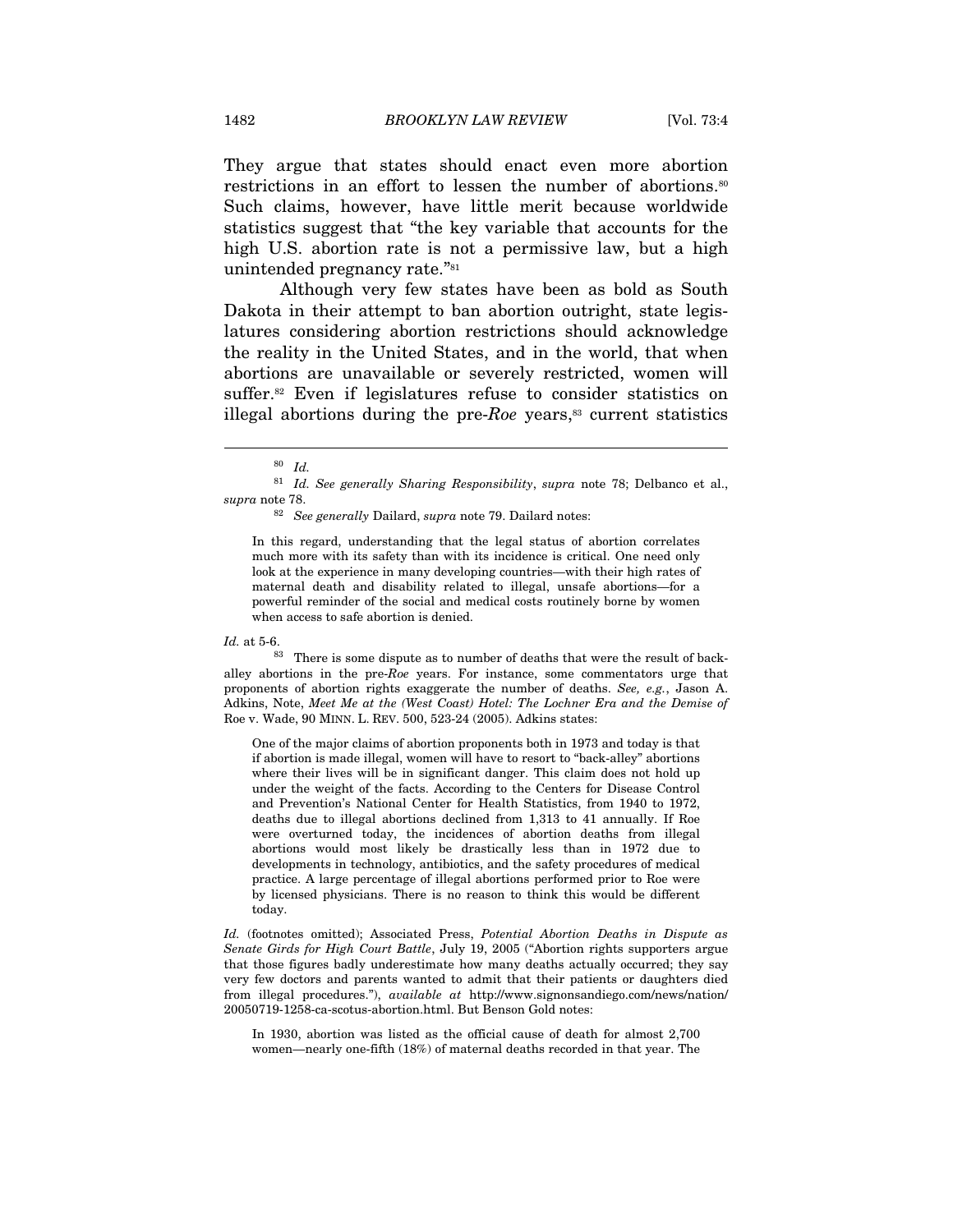on illegal abortions worldwide surely can provide valuable information to state lawmakers who claim that they strive to enact laws that protect women's health. Nevertheless, there is no indication that the South Dakota legislature, or the legislatures of other states, have given serious attention to data which indicates that, "where abortion is illegal, [the procedure] is too often also unsafe—performed by unskilled providers in hidden, often hazardous circumstances."<sup>84</sup> The rare testimony before state legislatures that addresses the likelihood that women will seek illegal abortions often takes the form of a sentence or two where an anti-abortion advocate calls into question the reliability of statistics on illegal abortions in the United States.85 These abortion opponents often assert that parental notification laws do not lead to an increase in illegal abortions,<sup>86</sup> yet they fail to acknowledge that the reason for this is because minors still have the option to travel other places to obtain abortions.87

death toll had declined to just under 1,700 by 1940, and to just over 300 by 1950 (most likely because of the introduction of antibiotics in the 1940s, which permitted more effective treatment of the infections that frequently developed after illegal abortion). By 1965, the number of deaths due to illegal abortion had fallen to just under 200, but illegal abortion still accounted for 17% of all deaths attributed to pregnancy and childbirth that year. And these are just the number that were officially reported; the actual number was likely much higher.

 $\overline{a}$ 

Benson Gold, supra note 34 (emphasis added). 84 Adovcates for Youth, The Facts: Adolescents and Abortion, http:// www.advocatesforyouth.org/publications/factsheet/fsabortion.htm (last visited Apr. 8, 2008); see also GUTTMACHER INSTITUTE, PREVENTING UNSAFE ABORTION AND ITS CONSEQUENCES: PRIORITIES FOR RESEARCH AND ACTION 2 (Ina K. Warriner & Iqbal H. Shah eds., 2006) [hereinafter PREVENTING UNSAFE ABORTION], available at http:// www.guttmacher.org/pubs/2006/07/10/PreventingUnsafeAbortion.pdf; Sharing Responsibility, supra note 78, at 32.  $85$  Some abortion opponents acknowledge that if abortion were made illegal in

all of the states, rates of illegal abortion might range from "25,600 to 209,600 illegal abortions (their worst projections) yearly," yet they assert that such numbers are promising for although it is "still too many," it is far fewer than the estimated 1.6 million women obtaining legal abortions each year. Physicians For Life—Abstinence, Abortion, Birth Control, If Abortion Is Made Illegal, Will U.S. Women Return to the Back Alley?, http://www.physiciansforlife.org/index2.php?option=com\_content&do\_pdf= 1&id=74 (last visited Apr. 8, 2008).

<sup>86</sup> Id. But see Jennifer Blasdell, Mother, May I?: Ramifications for Parental Involvement Laws for Minors Seeking Abortion Services, 10 AM. U. J. GENDER SOC. POL'Y & L. 287, 288 (2002) (asserting that risks associated with abortions increase as the pregnancy progresses and therefore parental notification laws increase the incidence of late term abortions which are more risky medical procedures).

 $87$  See Summers, supra note 63 (describing one girl's death that resulted from her having an illegal abortion because she was not able to travel to a neighboring state and she was too scared to tell her parents or a court that she was pregnant and wanted to have an abortion).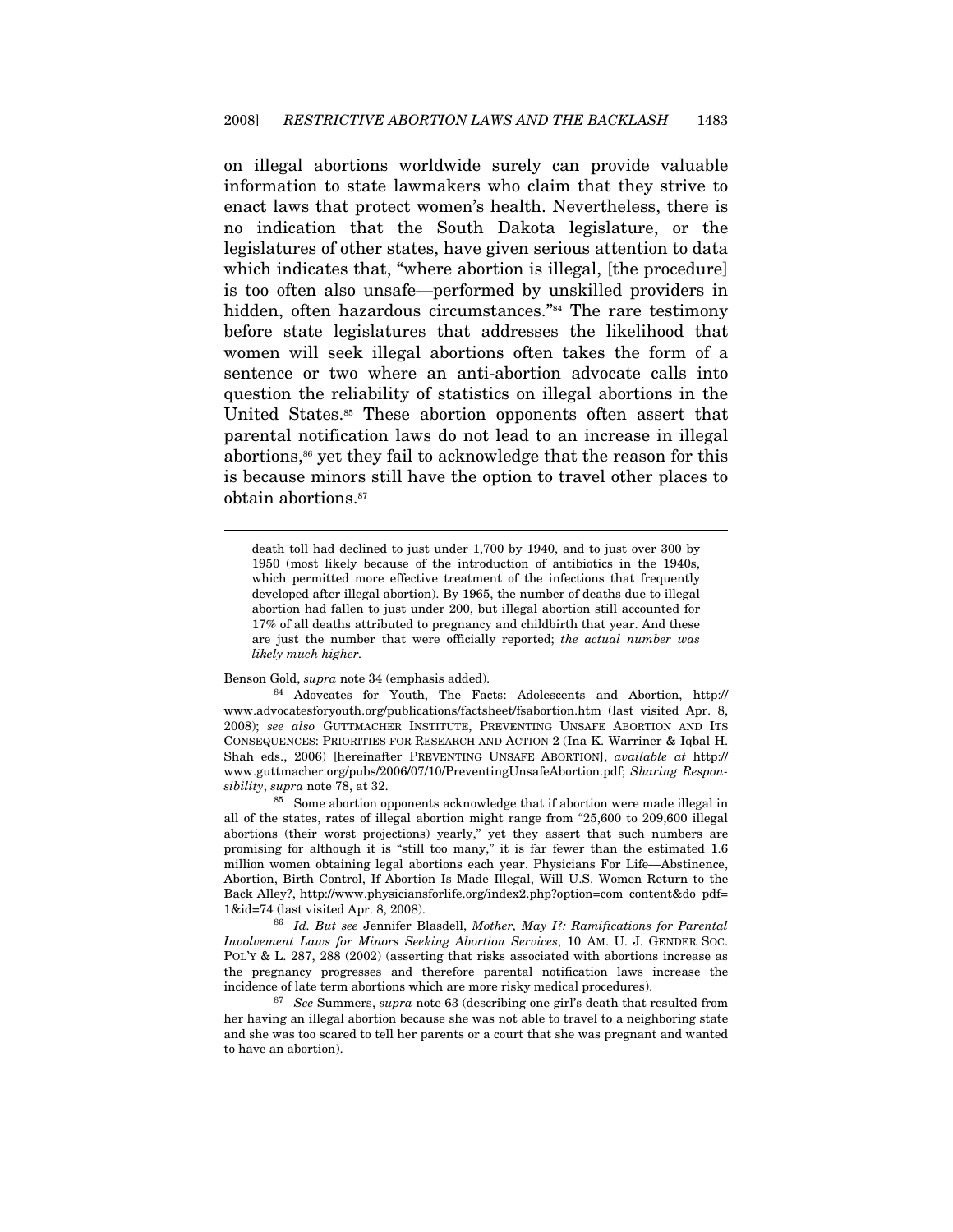Although Congressional debates have elicited ample testimony describing the effects of restricting abortion and the details of the underground movements that result both in the United States and abroad, such empirical and anecdotal data is often ignored by conservative state legislatures determined to outlaw the procedure.88 For example, it is noteworthy that the South Dakota legislature, prior to the drafting of the nowdefunct abortion ban, created a Task Force to study abortion since it has been legalized.<sup>89</sup> If the legislature had instead requested an analysis of abortion that included facts, statistics, and anecdotes detailing the high rates of illegal abortion before it was legalized, perhaps the legislatively created Task Force would have presented a more balanced picture of abortion in South Dakota.

### III. SOUTH DAKOTA'S ABORTION RESTRICTIONS: TESTING THE LIMITS

Although only 780 abortions are performed each year in South Dakota (which has a population of approximately 156,116 women of childbearing age<sup>90</sup>), the state has "becom[e] a leading national laboratory for testing the limits of state laws restricting abortion."91 South Dakota law currently requires that a woman seeking an abortion receive state-directed counseling that includes materials of information designed to discourage her from having the procedure.<sup>92</sup> The materials

<sup>91</sup> Evelyn Nieves, S.D. Makes Abortion Rare Through Laws and Stigma, WASH. POST, Dec. 28, 2005, at A1.<br><sup>92</sup> See S.D. CODIFIED LAWS § 34-23A-10.1 to -10.4 (2007). The Center for

Reproductive Rights reports:

 $88$  See supra note 83 and accompanying text; see, e.g., Child Custody Protection Act of 1998: Hearing on S. 1645 Before the S. Comm. on the Judiciary, 105th Cong. 24 (1998) (testimony of Rosemary J. Dempsey, Director of Washington, D.C. Office of the Center for Reproductive Law and Policy ("CRLP")).

 <sup>89</sup> REPORT OF THE SOUTH DAKOTA TASK FORCE TO STUDY ABORTION (2005), at 5, http://www.voteyesforlife.com/docs/Task\_Force\_Report.pdf [hereinafter TASK FORCE

<sup>&</sup>lt;sup>90</sup> Guttmacher Institute, State Facts About Abortion: South Dakota (2008), http://www.guttmacher.org/pubs/sfaa/pdf/south\_dakota.pdf. "In 2005, 98% of South Dakota counties had no abortion provider. 78% of South Dakota women lived in these counties. In the Midwest census region, where South Dakota is located, 19% of women having abortions traveled at least 50 miles, and 9% traveled more than 100 miles." Id.

In 2005, a court in South Dakota temporarily enjoined the State from enforcing an amendment to the biased counseling law, which required abortion providers to orally inform a woman that an abortion ends "the life of a whole, separate, unique, living human being," that she has a relationship with the "unborn human being" and this relationship is protected under law,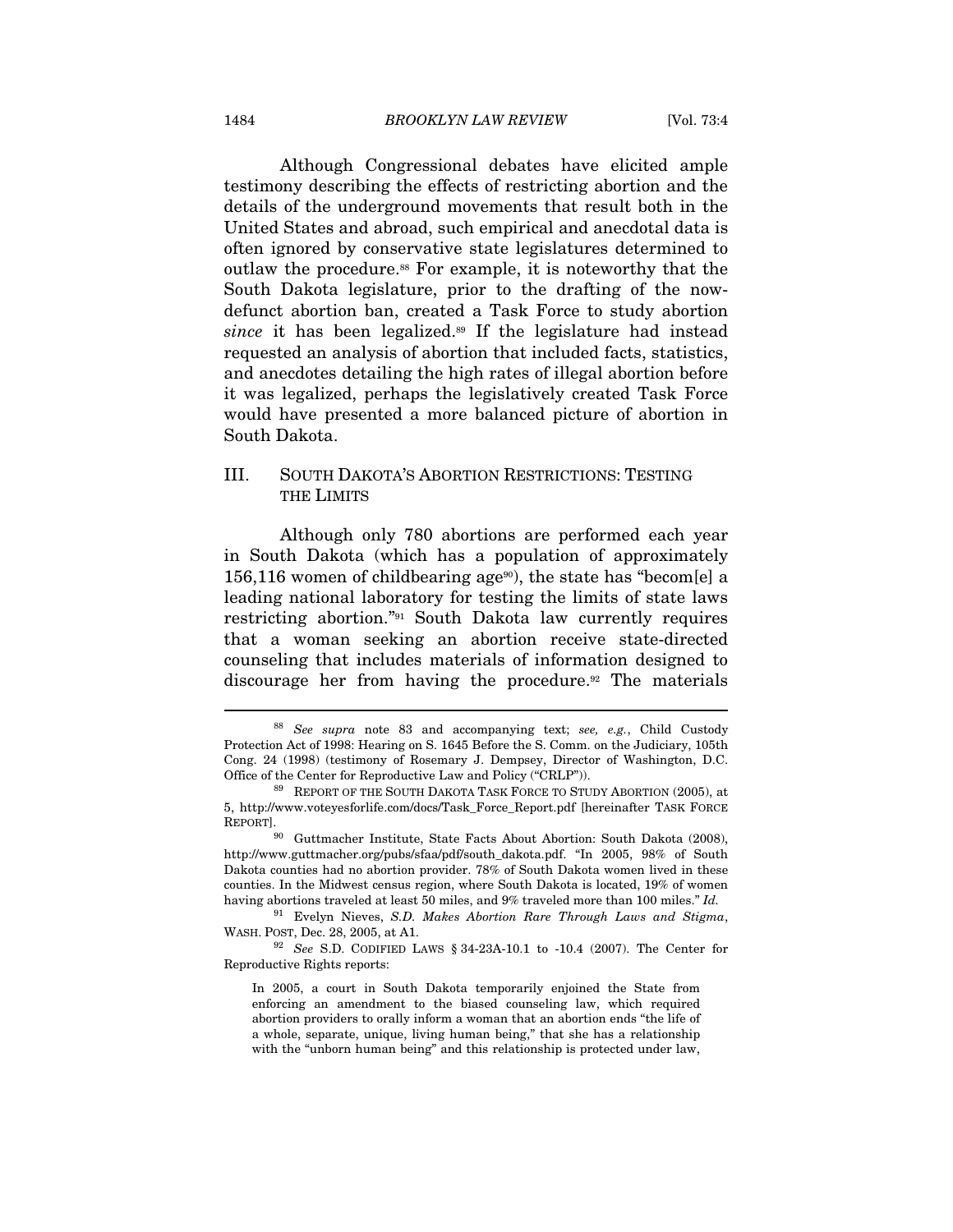assert that "a woman may experience suicidal thoughts or that she will suffer from what abortion foes call 'postabortion traumatic stress syndrome.'"93 The materials also state that "an unborn child may feel physical pain."94 After receiving these materials, the woman must then wait twenty-four hours before the procedure is provided.95 Public funding by the state is available for abortion only in cases of life endangerment,<sup>96</sup> and state law requires parental notification if a minor seeks to obtain an abortion.97 South Dakota has also enacted a ban on a method of late term abortion; proponents of such bans have dubbed the procedure "partial-birth" abortion.<sup>98</sup> On top of all these restrictions, there is only one health center in the entire state of South Dakota that provides abortions,<sup>99</sup> and its one clinic offers the procedure only once a week.<sup>100</sup>

and that "the relationship and the constitutional rights she enjoys with regards to that relationship will end when she has an abortion." The matter is currently awaiting appellate review by the U.S. Court of Appeals for the Eighth Circuit. Planned Parenthood MN, ND, SD v. Rounds, No. 05-3093 (D.S.D. 2005), appeal filed (8th Cir. Aug. 1, 2005).

CENTER FOR REPRODUCTIVE RIGHTS, MANDATORY DELAYS AND BIASED INFORMA-TION REQUIREMENTS: SOUTH DAKOTA, Aug. 2, 2006, http://www.crlp.org/pdf/mdbc\_ SouthDakota.pdf [hereinafter SOUTH DAKOTA MANDATORY DELAYS]; see also Chinué Turner Richardson & Elizabeth Nash, Misinformed Consent: The Medical Accuracy of State-Developed Abortion Counseling Materials, 9 GUTTMACHER POL'Y REV. 6, 9 (2006), available at http://www.guttmacher.org/pubs/gpr/09/4/gpr090406.pdf.<br><sup>93</sup> Richardson & Nash, *supra* note 93, at 9. But see Planned Parenthood

Federation of America, The Emotional Effects of Induced Abortion (2007) http:// www.plannedparenthood.org/files/PPFA/fact-induced-abortion.pdf (citing studies by numerous authors to support the contention that "[r]esearch studies indicate that emotional responses to legally induced abortion are largely positive. . . . [and] that emotional problems resulting from abortion are rare and less frequent than those following childbirth").

<sup>94</sup> See Richardson & Nash, supra note 92, at 9-10 (describing fetal pain legislation and stressing that data on fetal pain is limited and conflicting).  $$^{95}$$  SOUTH DAKOTA MANDATORY DELAYS,  $supra$  note 92.  $$^{96}$$  S.D. CODIFIED LAWS  $\S$  28-6-4.5 (2007); OVERVIEW OF ABORTION LAWS,

supra note 52. 97 S.D. CODIFIED LAWS § 34-23A-7. 98 Id. §§ 34-23A-27 to -32. Though the law has not yet been challenged in the

 $\overline{a}$ 

courts, it is presumably unenforceable and "unconstitutional based on the Supreme Court's ruling in Stenberg v. Carhart because it prohibits abortions prior to viability and fails to adequately protect women's health." Center for Reproductive Rights, Briefing Paper: So-Called "Partial-Birth Abortion" Ban Legislation: By State, Feb. 2004, at 3, available at http://www.crlp.org/pdf/pub\_bp\_pba\_bystate.pdf.<br><sup>99</sup> Nieves, *supra* note 91. Mississippi and North Dakota are the other states

with only one abortion provider. Id.

 $100$  Id. The Planned Parenthood clinic in Sioux Falls is operated by four doctors who fly in from Minnesota on a rotating basis to perform abortions because no doctor in the state will provide abortions because of the heavy stigma attached. See id.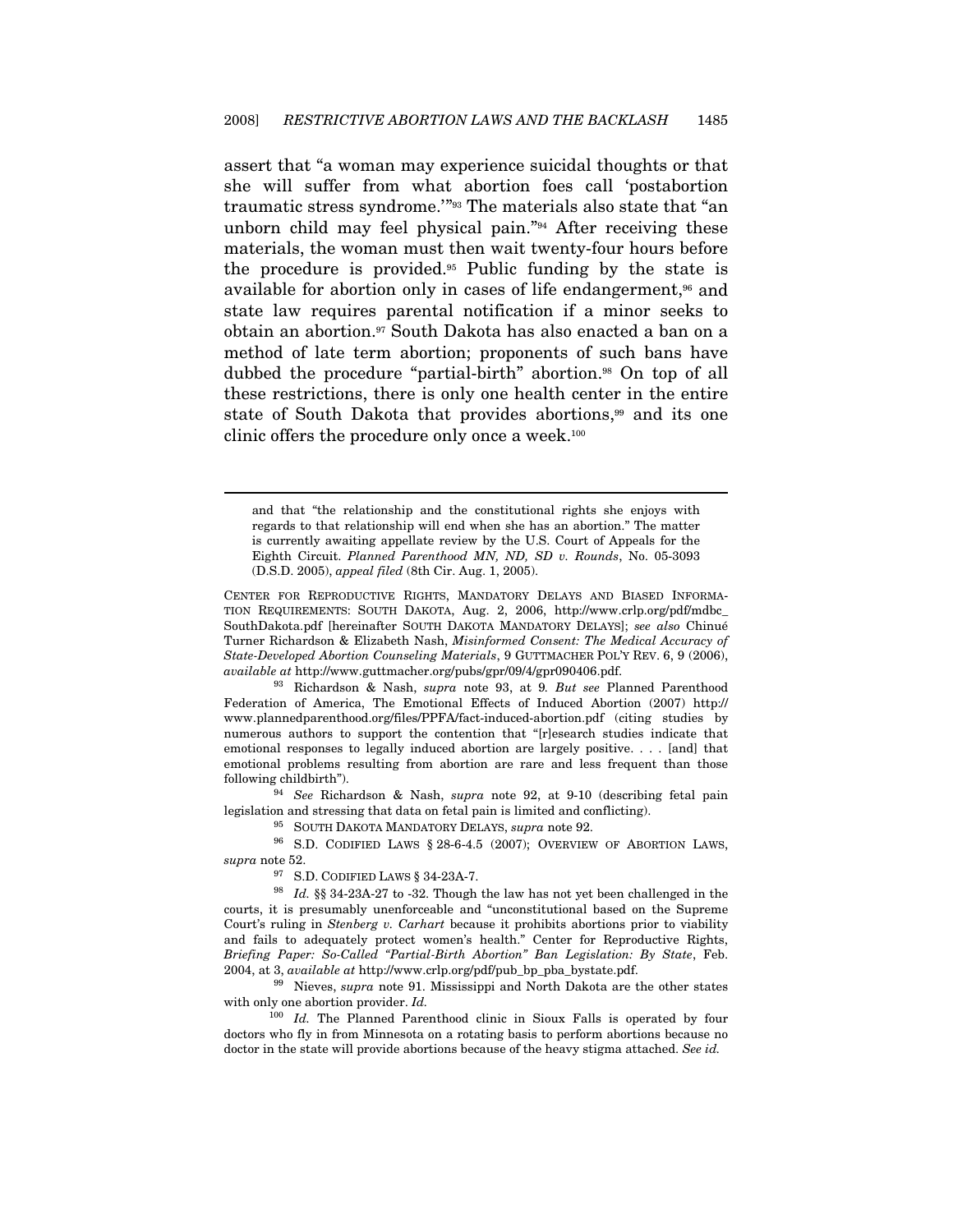South Dakota provides an interesting starting point for an investigation of the underground abortion railroad. As the state already has some of the most restrictive abortion regulation schemes in the country,101 it is likely that a number of South Dakota women have gone and will go "underground" if legislators continue to restrict their reproductive freedom. In order to best understand South Dakota's decision to enact such a sweeping abortion ban, it is necessary to examine the legislative history of the Women's Health and Human Life Protection Act.

#### A. The South Dakota Task Force to Study Abortion

During its 2005 session, the South Dakota Legislature voted to create the South Dakota Task Force to Study Abortion.102 Though nominally bipartisan, the Task Force ultimately consisted of a majority of staunchly anti-abortion members, including a representative of the Catholic Diocese of Sioux Falls and a chiropractor whose wife runs the largest "crisis pregnancy center"103 in the state.104 This conservative push ensured that the Task Force would recommend legislation that represented the goals of the anti-choice legislature to enact numerous abortion restrictions until pro-life lobbyists succeeded in overturning Roe v. Wade.<sup>105</sup> The job of the Task

<sup>&</sup>lt;sup>101</sup> See supra text accompanying notes 90-100.<br><sup>102</sup> H.R. B. 1233, 80th Legis. Assem., Reg. Sess. (S.D. 2005).

 <sup>103</sup> According to the National Abortion Federation, Crisis Pregnancy Centers ("CPCs") are designed to discourage pregnant women from seeking abortions:

In many instances, they misinform and intimidate women to achieve their goal. Women describe being harassed, bullied, and given blatantly false information. . . . By and large, CPCs are not medical facilities, and most CPC volunteers who work directly with women are not medical professionals. Their main qualifications are a commitment to Christianity and anti-choice beliefs. Although CPCs historically have not employed medical staff, there is an emerging trend on the part of CPCs to gain validity by hiring part-time anti-choice medical providers and purchasing ultrasound equipment. . . . CPCs have a long history of engaging in deceptive advertising. For example, some CPCs intentionally choose their name to mislead women into believing that they offer a wide range of services, including family planning and abortion care.

National Abortion Federation, Crisis Pregnancy Centers: An Affront to Choice 11 (2006), available at http://www.prochoice.org/pubs\_research/publications/downloads/ public\_policy/cpc\_report.pdf.

<sup>&</sup>lt;sup>104</sup> Nancy Hatch Woodward, Planned Parenthood News, Abortion in South Dakota, Dec. 12, 2005, http://www.plannedparenthood.org/issues-action/abortion/ sdakota-abortion-6156.htm.

 $105$  See id.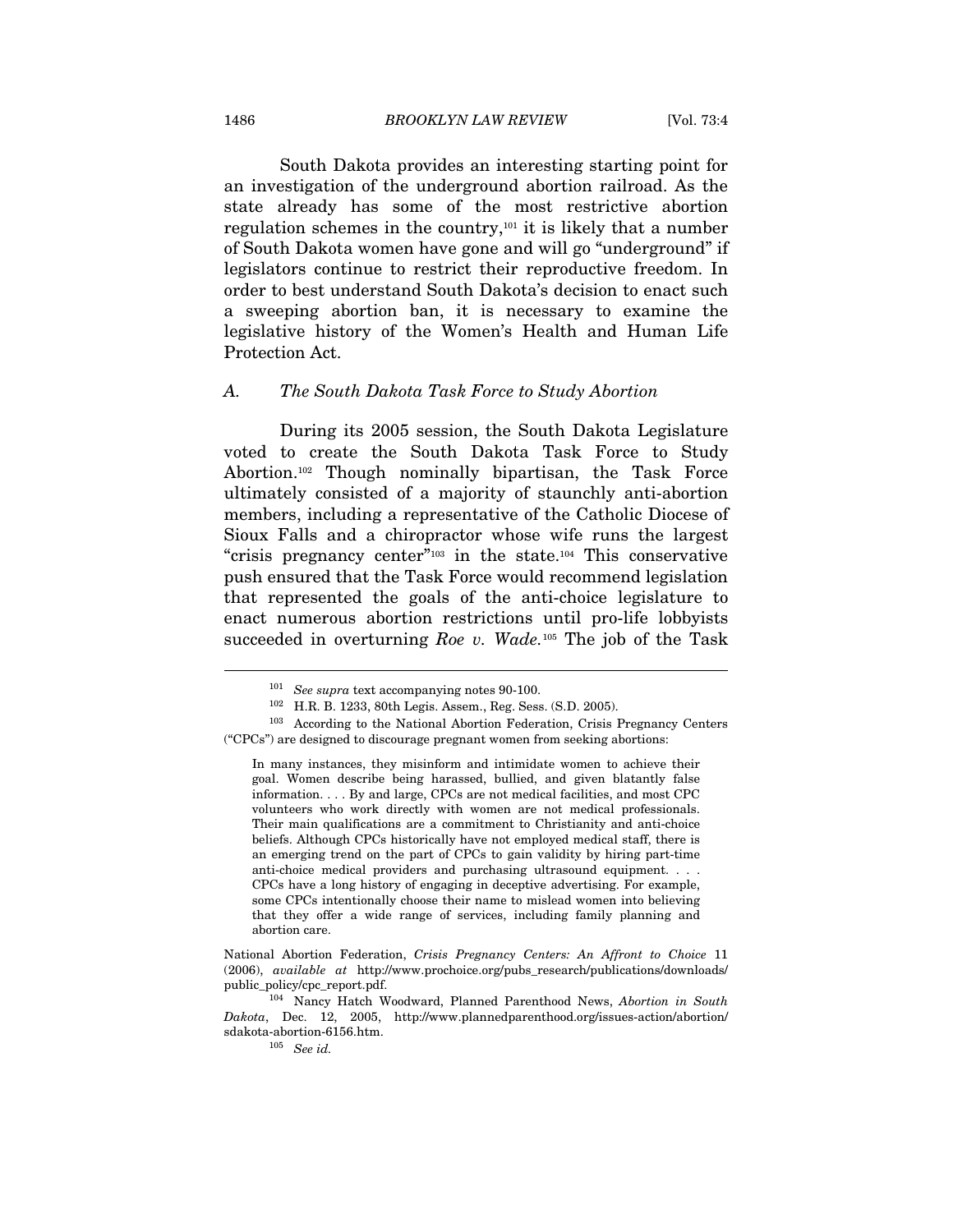Force was to study the practice of abortion since its legalization, evaluate medical evidence, report its findings, and make recommendations as to the need for additional legislation governing abortion.106 Though the Task Force Report purports to be impartial and to have fully examined and evaluated evidence, a self-proclaimed pro-life doctor who chaired the Task Force admitted that, "The final report was authored by a few people on the Task Force, and it is less than completely objective and factual."107

The findings of the seventy-one page report authored by the Task Force are cited within the first clause of the nowrejected abortion ban as the scientific rationale for the statute.108 The Task Force Report asserts that abortion harms

106 The Task Force was directed to study:

A. the practice of abortion since its legalization,

B. the body of knowledge concerning the development and behavior of the unborn child which has developed because of technological advances and medical experience since the legalization of abortion,

C. the societal, economic, and ethical impact and effects of legalized abortion,

D. the degree to which decisions to undergo abortions are voluntary and informed,

E. the effect and health risks that undergoing abortions has on the women, including the effects on the women's physical and mental health, including the delayed onset of cancer, and her subsequent life and socioeconomic experiences,

F. the nature of the relationship between a pregnant woman and her unborn child,

G. whether abortion is a workable method for the pregnant woman to waive her rights to a relationship with the child,

H. whether the unborn child is capable of experiencing physical pain,

I. whether the need exists for additional protections of the rights of pregnant women contemplating abortion, and

J. whether there is any interest of the state or the mother or the child which would justify changing the laws relative to abortion.

TASK FORCE REPORT, supra note 89, at 5-6.<br><sup>107</sup> South Dakota Task Force Approves Final Report on Abortion-Related Issues; Some Members Disappointed with Outcome, Henry J. Kaiser Family Foundation Daily Women's Health Policy Report (Washington, D.C.), Dec. 15, 2005 (quoting Task Force Chair Marty Allison, an abortion-rights opponent), available at http:// www.kaisernetwork.org/Daily\_reports/rep\_index.cfm?DR\_ID=34333. 108 H.R. B. 1215, 2006 Leg., 81st Sess. (S.D. 2006).

The Legislature accepts and concurs with the conclusion of the South Dakota Task Force to Study Abortion, based upon written materials, scientific studies, and testimony of witnesses presented to the Task Force, that life begins at the time of conception, a conclusion confirmed by scientific advances since the 1973 decision of Roe v. Wade, including the fact that each human being is totally unique immediately at fertilization.

Id. § 1.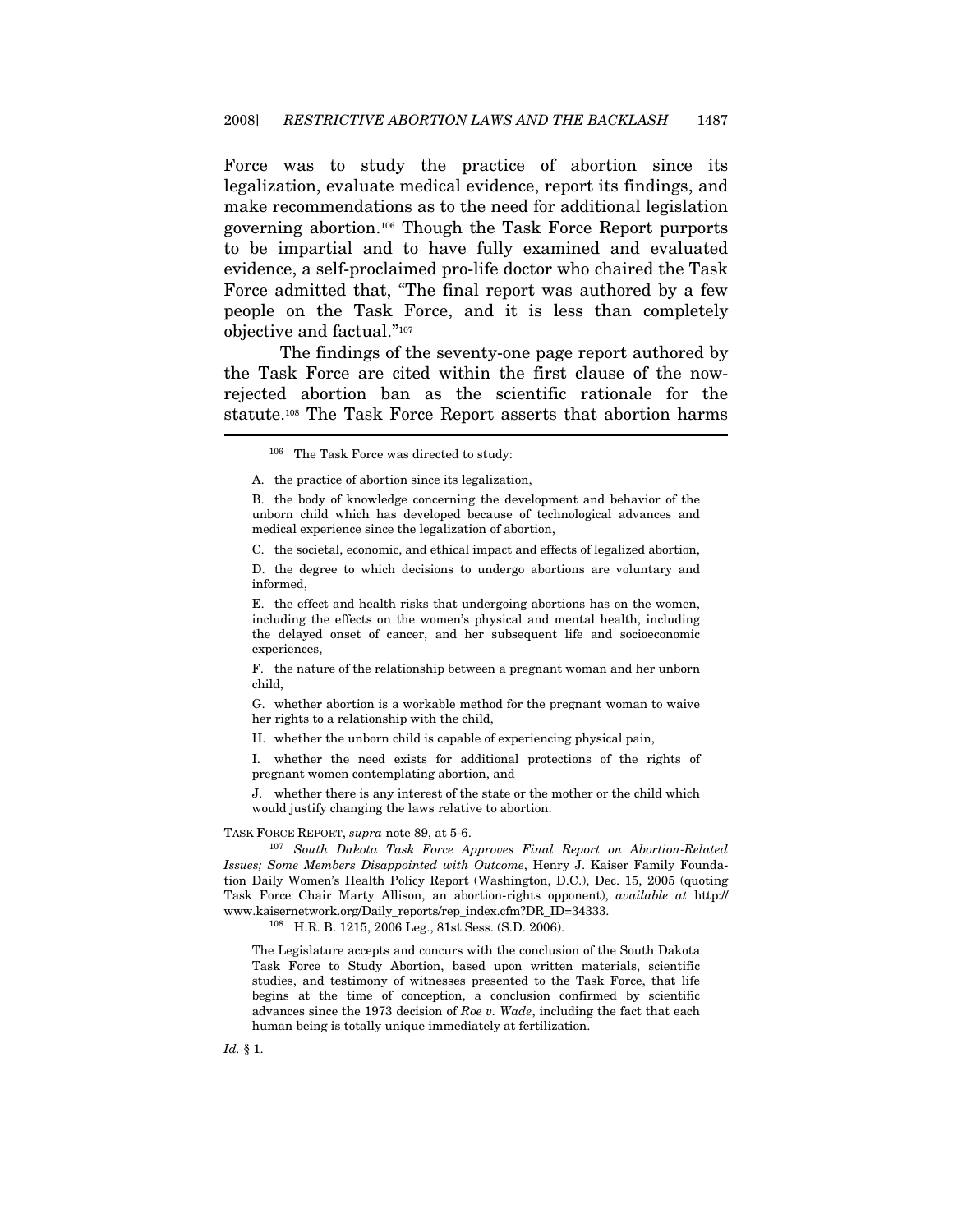women, stressing that women in South Dakota have not chosen to have abortions, but instead that abortion providers, spouses and/or parents of pregnant women have misled and coerced women into obtaining abortions.109 The Report further argues that a ban on abortion will help prevent the exploitation of women because abortions inflict psychological and physical harm on women.<sup>110</sup> The Task Force justifies such findings by asserting that the 2000 testimonies it received from women who experienced abortions, and which described the devastating impact that abortion had on their lives, is explanation enough for such a broad ban.111 Though the Report largely consists of many gender-based arguments to support its conclusion that abortion harms women, it also sets forth several fetal-focused anti-abortion arguments and policy considerations.112

110 TASK FORCE REPORT, supra note 89, at 31-34. But Klick asserts:

[I]t is interesting to note, anti-abortion advocates have claimed there is a causal link between abortion and suicide arising out of this regret-based depression. Relying on some academic work on the subject, they point out that suicide rates tend to be higher among women who abort their pregnancy rather than miscarry or carry the baby to term. However, such a finding could very well be the result of a self-selection bias. That is, it could be the case that women who choose to abort their pregnancies tend to be those who are predisposed to depression, implying that the link between abortion and suicide is coincidental as opposed to causal.

Klick, supra note 53, at 186-87.  $\frac{111}{111}$  TASK FORCE REPORT, supra note 89, at 48; see also Siegel, supra note 39, at 991. But see Klick, supra note 53, at 207-08 (suggesting that abortion restrictions lead women to bear significant burdens in the form of childbirth and child rearing and thus such burdens could increase stress levels and bring about a rising suicide rate).<br><sup>112</sup> For a discussion of one such argument, see Siegel, *supra* note 39, at 1014-

23. Siegel argues that the Task Force Report purports to protect women, yet in doing so it reinforces gender-stereotypes about women. For example, the Report asserts that women must be protected from others who will coerce them into having abortions. Such an assertion reflects the paternalistic assumption that women lack the capacity to make well-informed and responsible decisions. TASK FORCE REPORT, supra note 89, at 44. Though the Report does assert that the fetus should be protected, see infra note 114, it does so by reinforcing stereotypes about women's roles as mothers. TASK FORCE REPORT, supra note 89, at 47. The Report stresses the "great benefit and joys that the mother-child relationship brings to the mother," and therefore it seemingly implies that a ban on abortion can protect both a woman and her unborn child. Id. at 9.

<sup>&</sup>lt;sup>109</sup> See TASK FORCE REPORT, supra note 89, at 37-39; Siegal, supra note 39, at 991. The Report's analysis of the coercion and pressure that women face fails to address the fact that an outright ban on abortion will result in women being coerced into pregnancy. Reva Siegel & Sarah Blustain, Mommy Dearest?, AM. PROSPECT, Oct. 1, 2006, at 22, available at 2006 WLNR 17116964 (quoting Kate Looby, one of the only pro-choice members of the Task Force: "The idea coming out . . . of the task force [is] that women just really aren't smart enough to figure out what they want, they need to be told.").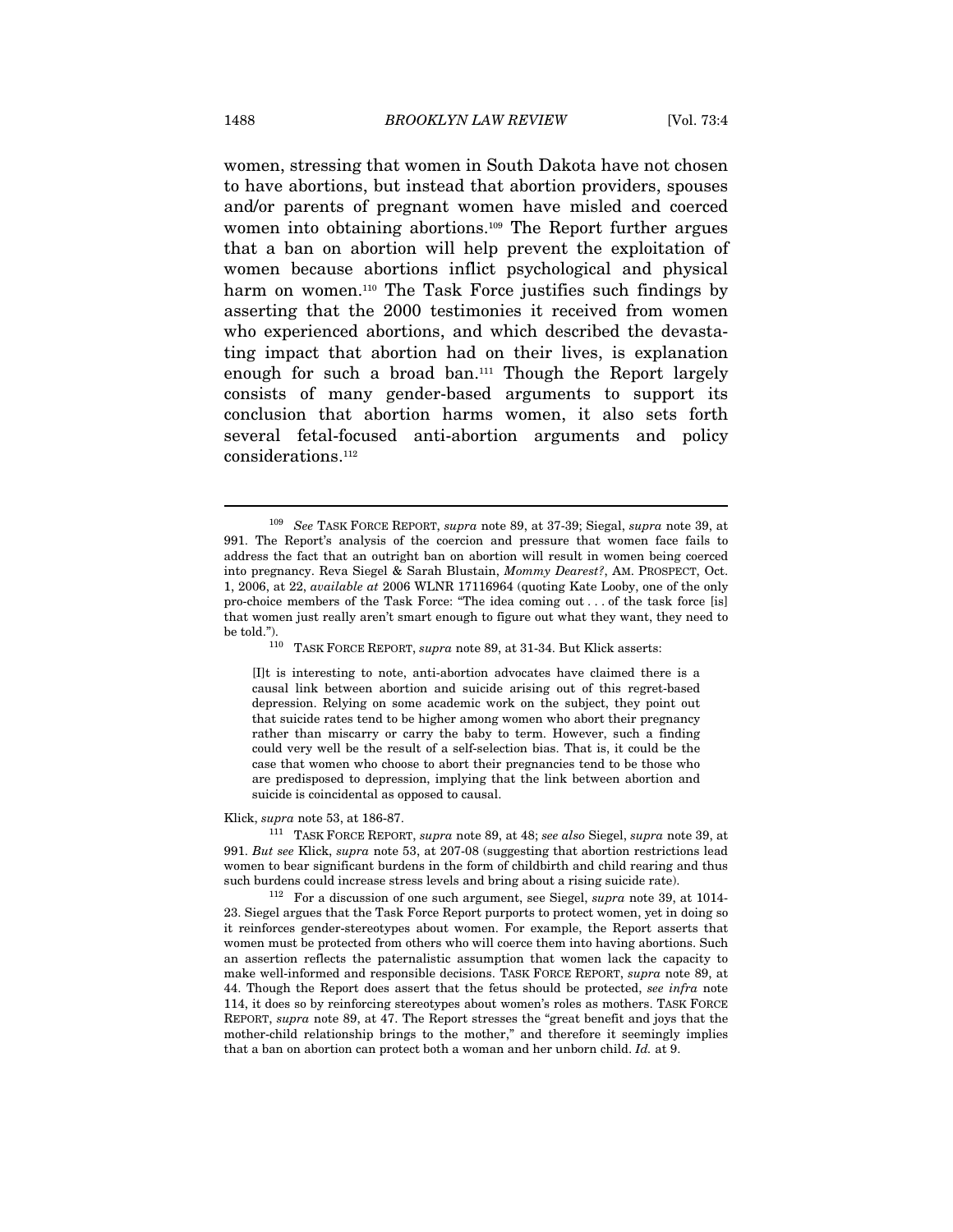The Report ultimately concludes that "the unborn child from the moment of conception is a whole separate human being . . . . [and] all abortions, whether surgically or chemically induced, terminate the life of a whole, separate, unique, living human being."113 The Task Force bases this assertion upon scientific studies that indicate that the unborn child can experience pain at twenty-four weeks post-conception.114 The Report goes on to explain that, although it has not been proven, an unborn child may be able to experience pain as early as seven weeks post-conception and therefore state abortion law should reflect such findings.115 The Task Force relied on these scientific findings and on the claim that a mother's relationship with her child during pregnancy "has intrinsic beauty and benefit to both the mother and the child"<sup>116</sup> to urge the legislature that until an outright ban on abortion can constitutionally be implemented, South Dakota state laws should aim to lessen the loss of life and harm caused by abortion.117

#### B. Task Force Recommendations for Legislation

The Task Force Report set forth fourteen legislative recommendations, including a requirement that no abortion be performed unless the pregnant mother, prior to making an appointment for an abortion, receives counseling and disclosures about the nature of the risks and the alternatives to abortion by a pregnancy care center that does not perform abortions.118 The Task Force also recommended more stringent informed consent requirements such as a requirement that the abortion doctor show the pregnant mother a quality ultrasound image of her unborn child before the procedure is performed, and prior to her signing a consent form indicating that she had viewed the ultrasound.119 The Task Force further urged that

<sup>&</sup>lt;sup>113</sup> TASK FORCE REPORT, supra note 89, at 10.<br><sup>114</sup> Id. at 58. Although research on fetal pain has produced varying results, see Richardson & Nash, supra note 92, at 9, the Task Force accepts as fact that a fetus can experience pain. TASK FORCE REPORT, supra note 89, at 58. Richardson & Nash note that South Dakota is one of only five states where women seeking abortions are given state-scripted information asserting that a fetus may be able to feel pain. Richardson & Nash, supra note 92, at 11. South Dakota requires that every woman be given such % information, regardless of her stage of pregnancy.  $Id$ .<br>
<sup>115</sup> TASK FORCE REPORT, *supra* note 89, at 58.<br>
<sup>116</sup>  $Id$ . at 55.<br>
<sup>117</sup>  $Id$ . at 69.<br>
<sup>117</sup>  $Id$ . at 69-71; *see also* South Dakota Mandatory Delays, *supra* not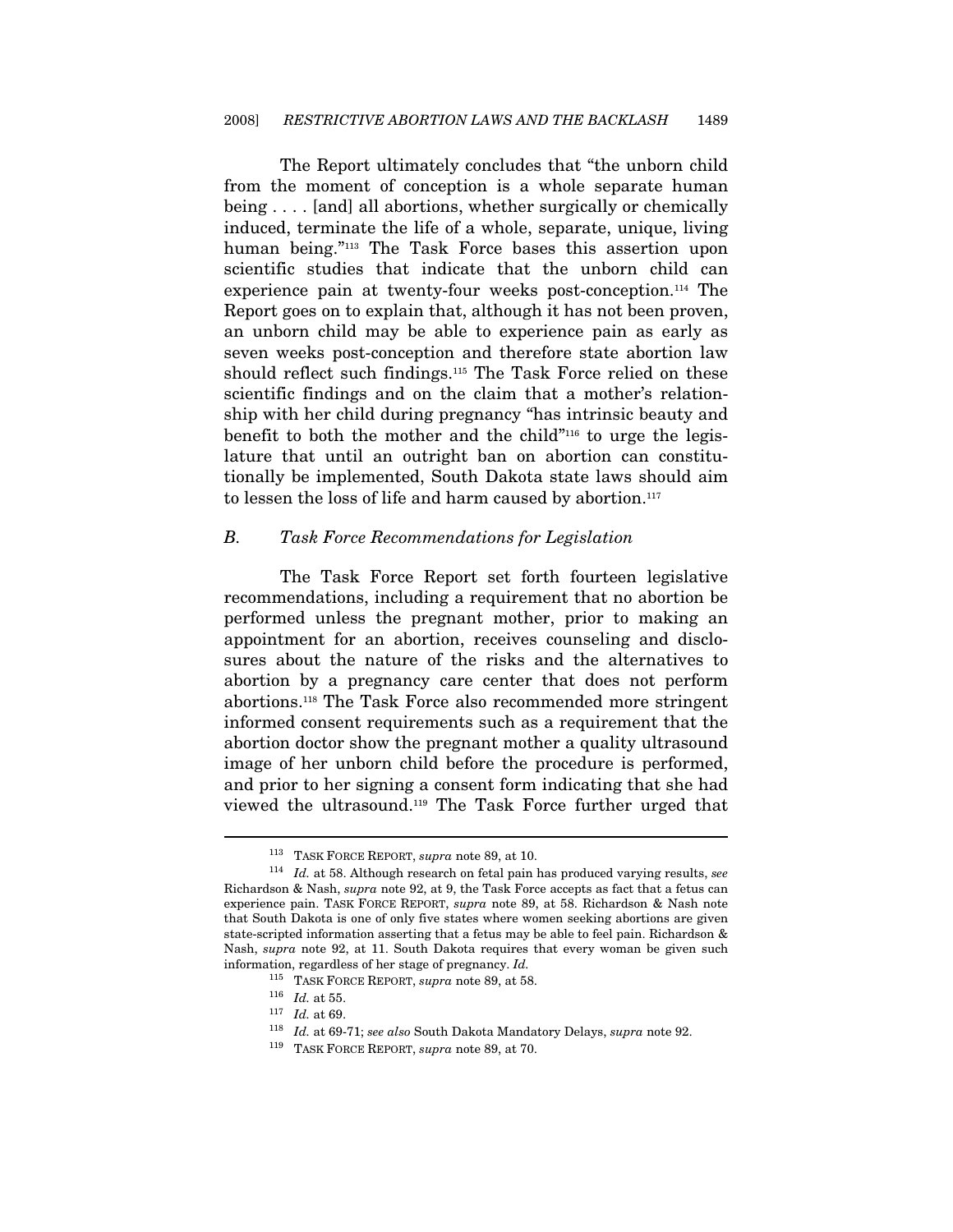South Dakota "strengthen [its] child support laws including the requirement that the father of an unborn child support the mother and their unborn child during the pregnancy and thereafter . . . and strengthen state laws that provide financial and other support to pregnant women, so that lack of support no longer compels a woman to seek an abortion."120 Because much of the data contained within the Task Force Report will likely be used by anti-abortion lobbyists and legislators in the future around the country, $121$  the following section will evaluate such data in order to determine how accurately and fully it reflects the actual and scientific realities of abortion in both South Dakota and the United States.

#### 1. A Legislative History Based on Biased Policy and Bad Science

Though the Task Force stressed that the evidence it included in its report represented a balanced viewpoint, and that testimony was divided almost equally between witnesses who opposed abortion and those who thought it should be legal, $122$  the openly anti-abortion chairwoman<sup>123</sup> of the Task Force admitted, "[T]he report does not reflect all the information that the task force gathered from experts and the public on both sides of the issue, and it does not deal with preventing unintended pregnancies and other important issues."124 The

<sup>&</sup>lt;sup>120</sup> Id. But, as Siegel notes, the Report never mentions the necessity of strengthening state laws to ensure that employers do not discriminate against pregnant women. Siegel, supra note 39, at 1050.

 $121$  See generally Siegel, supra note 39 (noting the power of the gender-based antiabortion argument and the fact that in using such arguments the pro-life movement can be both 'pro-woman' and yet still oppose abortion); see also Siegel & Blustain, supra note 109 ("[The Report is] by far the most comprehensive government account of the arguments and evidence for protecting women from abortion.").<br><sup>122</sup> Lauren Bans, Anatomy of a Bad Law, THE NATION, Mar. 30, 2006,

http://www.thenation.com/doc/20060417/bans (asserting that "[o]f the nine physicians who testified, eight claimed it was not medically advisable to create an environment where abortion was illegal," yet such statements are absent from the final Report).<br><sup>123</sup> Siegel & Blustain, *supra* note 109. Although Allison served as chairwoman

of the Task Force, she voted against the final Report, stating that she was disappointed with the process and stressing that "minds were already made up from the very beginning. . . . There was a limited amount of discussion on a lot of the issues because of that." Abortion Task Force Chair Disappointed with Final Report, Process, SIOUX CITY J., available at http://www.siouxcityjournal.com/articles/2005/12/14/news/south\_ dakota/bcb56c23098be88f862570d70018961b.txt (last visited Apr. 4, 2008) [hereinafter Task Force Chair Disappointed].<br><sup>124</sup> See TASK FORCE REPORT, supra note 89, at 70-71 (recommending that

<sup>&</sup>quot;abstinence education in South Dakota is to exclude contraceptive-based sexuality education"); see also Siegel & Blustain, supra note 109 (noting that Dr. Allsion opposed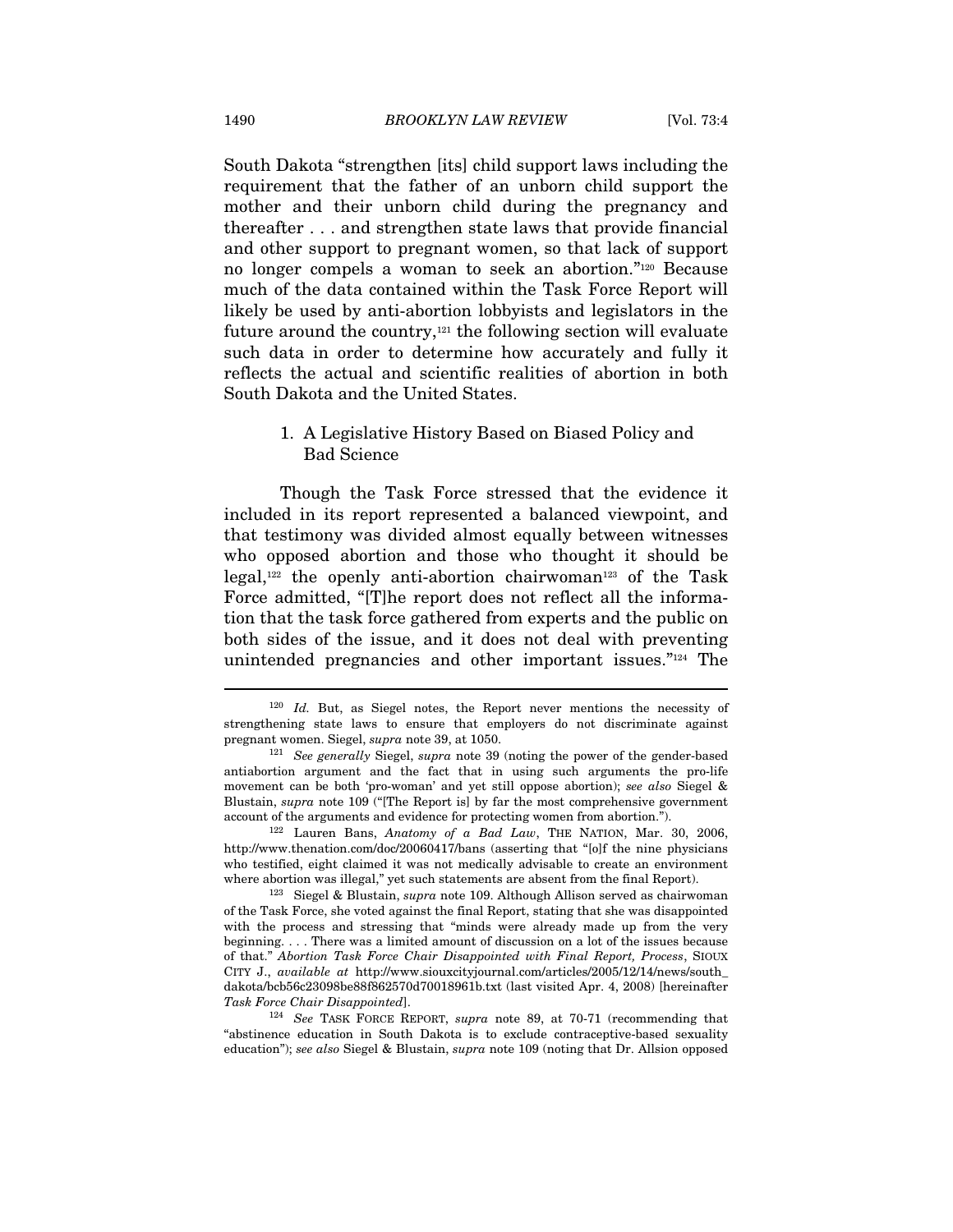legislature, nevertheless, relied upon the Report when they enacted the now-defunct abortion ban, and therefore it remains necessary to examine the Task Force Report, as well as the testimony that the Task Force chose to ignore or omit from its final Report.

The Report asserts as fact only those scientific findings made by doctors who oppose abortion.<sup>125</sup> It states that abortion causes psychological and physical harm to women despite the fact that a large number of medical professionals and thirdparty organizations, including the South Dakota Section of the American College of Obstetricians and Gynecologists ("ACOG"), opposed the South Dakota abortion ban and expressed very different opinions as to the medical effects of this procedure.<sup>126</sup> In their position statement condemning South Dakota's measure, ACOG asserted, "[The] reproductive health ban . . . is not based on science, strips women of their legal rights, and criminalizes essential aspects of women's health care."127 Such findings by medical professionals reflect the one-sided nature of the Report and the obvious lack of credible evidence to support the Task Force's findings and recommendations.128 Nonetheless, "South Dakota's official endorsement of these faulty arguments gives such arguments more validity than ever and antiabortion activists will likely urge that these arguments be employed to lobby for abortion restrictions across the nation."<sup>129</sup>

such recommendations); Bans, supra note 122; Task Force Chair Disappointed, supra note 123 (quoting Dr. Allison: "It got to the point at the end that part of the task force members, as well as the vast majority of our public audience, left the meeting because

it just got so ridiculous. It was an embarrassing end . . . .").<br><sup>125</sup> See infra notes 138-154 and accompanying text. As noted by Kate Looby, one of the pro-choice members of the Task Force, the Report failed to include testimony from almost every medical expert witness stating that they would not ever "want to practice in an environment in which all abortions were illegal." Bans, *supra* note 122.<br><sup>126</sup> South Dakota Section of the American College of Obstetricians and

Gynecologists, Position Statement Opposing H.B. 1215/Referred Law 6 (Sept. 26, 2006), http://www.sdhealthyfamilies.org/media/pdf/ACOGPositionStatementHB1215.pdf [hereinafter ACOG Statement]. The Report explicitly rejects the research and findings of the ACOG. TASK FORCE REPORT, supra note 89, at 48; see Reva Siegel 2007 Baum Lecture: Enforcing Sex Roles in South Dakota: An Equality Analysis of Abortion Restrictions, U. ILL. L. REV. (forthcoming), available at http://papers.ssrn.com/sol3/ papers.cfm?abstract\_id=958254&download=yes.<br><sup>127</sup> ACOG Statement, *supra* note 126.<br><sup>128</sup> Siegel & Blustain, *supra* note 109; Siegel, *supra* note 39, at 1012-14.

Ultimately, four members walked out of the final meeting because of the biased nature of the proceedings. South Dakota Task Force on Abortion's Final Report Altered, Planned Parenthood Official Says, MED. NEWS TODAY, Jan. 19, 2006, http:// www.medicalnewstoday.com/medicalnews.php?newsid=36299 [hereinafter South Dakota  $\emph{Task Force}.$ 129 Siegel & Blustain, supra note 109.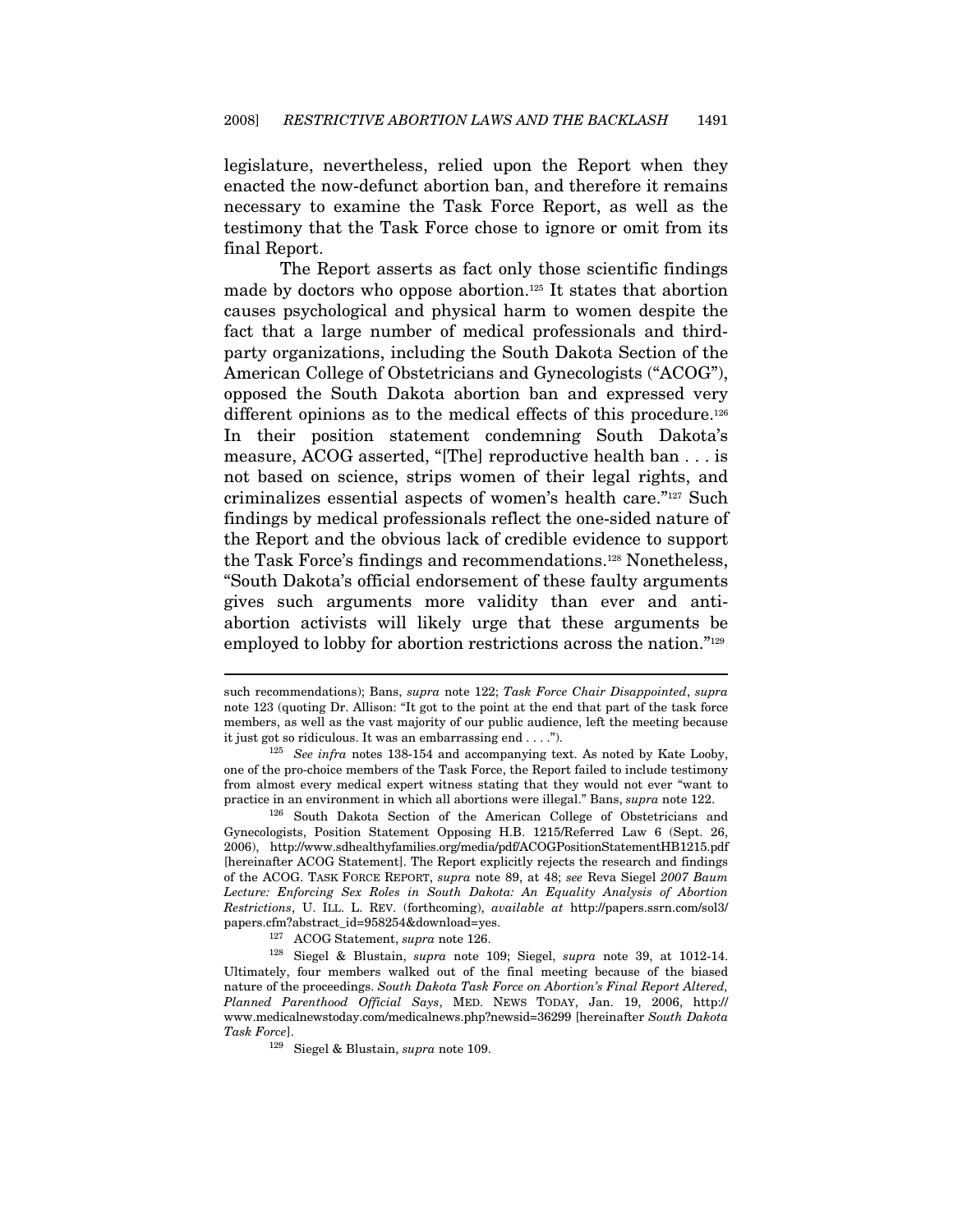The Task Force Report also asserts that women are coerced and misled into having abortions by their lovers, parents, and abortion doctors.130 This is a questionable proposition considering the widely accepted acknowledgement that "women will seek abortions, whether access to the procedure is guaranteed by or prohibited by the law."131 One must inquire why the Task Force Report neither addressed the devastating impact that illegal abortions had on many other women,<sup>132</sup> nor addressed the likelihood that women may face negative physical, mental and social consequences from being coerced or pressured into bearing children.133 There was, however, a minor mention made in testimony before the Task Force that rates of illegal abortion in the United States in the 1960s ranged from 200,000 to 1,200,000.134 Lynn M. Paltrow, Executive Director of National Advocates for Pregnant Women, testified to these figures and stated, "The fact that women had abortions in the past, despite criminalization, and continue to have abortions in America today in spite of increasing barriers to that health care service makes clear that the decision to have an abortion is a voluntary decision."135 Although the Task Force had the discretion to reject testimony that it found problematic, their decision to omit from the Report all of the testimony of those who supported keeping abortion a safe and legal option illuminates the Task Force's inability to approach their investigation objectively.136

<sup>&</sup>lt;sup>130</sup> TASK FORCE REPORT, supra note 89, at 56; see Siegel, supra note 39, at 991, 1009-14, 1019.<br><sup>131</sup> Douglas R. Miller, *The Alley Behind First Street, Northeast: Criminal* 

Abortion in the Nation's Capital, 1872-1973, 11 WM. & MARY J. WOMEN & L. 1, 45 (2004) (describing illegal abortions during the pre-Roe years and stating that "abortion has always been a part of human experience and remains so even when prohibited").<br><sup>132</sup> See id.; supra note 66; infra note 157 and accompanying text; see also Lynn

M. Paltrow, Executive Director, National Advocates for Pregnant Women, Testimony Before the Task Force: Sept. 22, 2005, http://www.advocatesforpregnantwomen.org/ articles/so\_dak\_tf.htm [hereinafter Paltrow Testimony]. 133 For an analysis of "coerced pregnancy" as a violation of the Thirteenth

Amendment, see Andrew Koppelman, Forced Labor: A Thirteenth Amendment Defense of Abortion, 84 NW. U. L. REV. 480, 487 (1990) ("When abortion is outlawed, a woman who does not want to carry her pregnancy to term must serve the fetus, and that % servitude is involuntary."). 134 Paltrow Testimony, *supra* note 132.<br>135  $I$ d.

<sup>136</sup> See Siegel, supra note 39, at 1008-09; Bans, supra note 122; Task Force Chair Disappointed, supra note 123.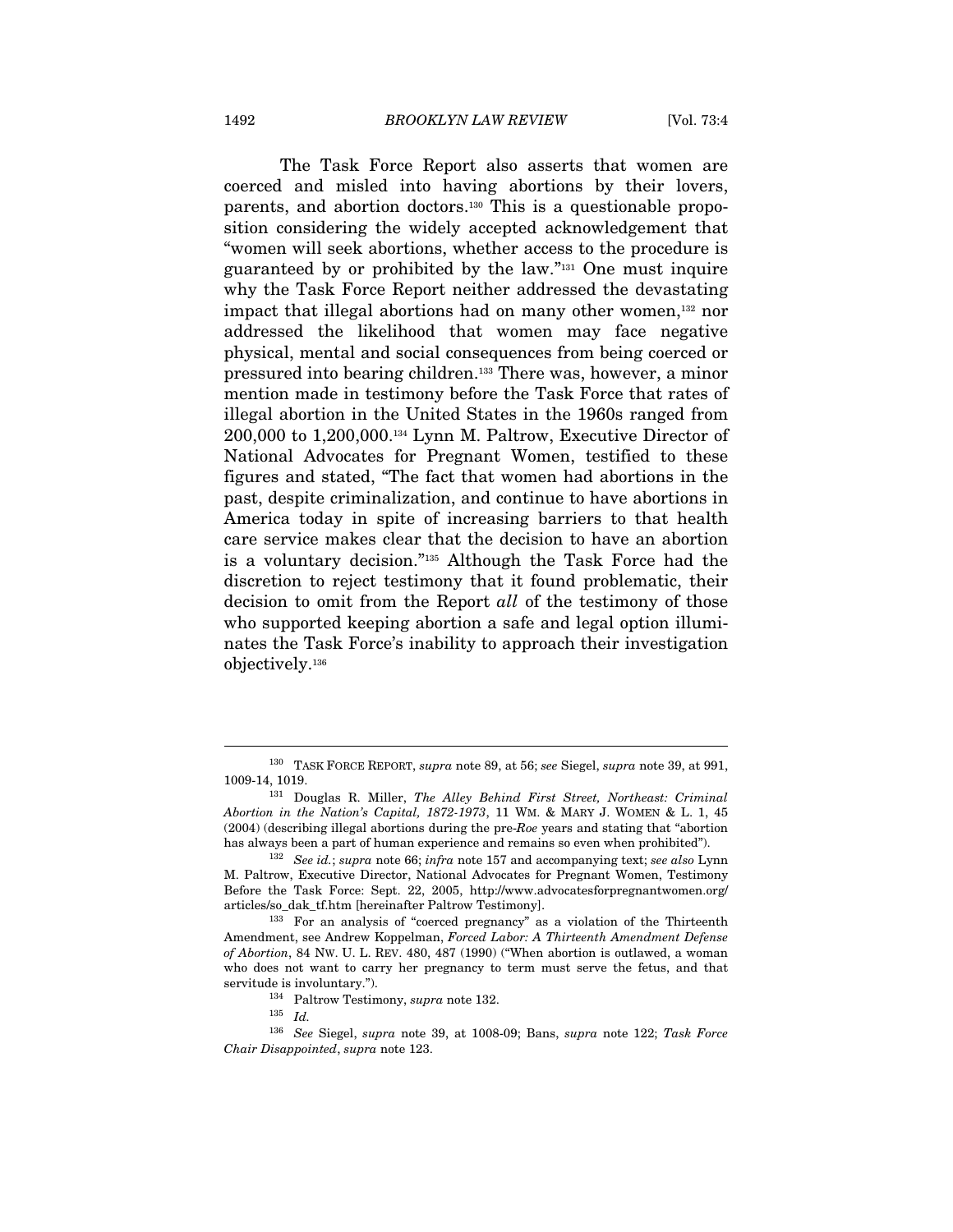#### 2. Expert Testimony Before the Task Force

The testimonies by experts and witnesses who support legalized abortions are noticeably absent from the Report, although the Task Force did hear such testimonies.137 The Task Force instead relied solely upon studies performed by antichoice doctors,138 and failed to give any weight to empirical data on abortion which differed from that submitted by these doctors and anti-abortion lobbyists.139 The Report accepts scientific findings that women who have had abortions experience postabortion depression,140 despite the fact that testimony and studies by the American Psychological Association ("APA") and the American Psychiatric Association controvert such findings.141 The Report also overtly raised a question as to the biases and validity of the testimony and research offered by doctors who advocate for abortion rights.142 For example, when confronted with testimony by a doctor from the Alan Guttmacher Institute<sup>143</sup> stating that abortion does not cause physical and mental health problems, the Task Force explicitly questioned the credibility of the doctor's opinions regarding the effects of abortion due to the biases and goals of the Institute and its representatives.144

Apparently the Task Force chose to ignore the biases of the studies and doctors upon which it relied in recommending

 $137$  See South Dakota Task Force, supra note 128. Ultimately, four members of the Task Force walked out of the final meeting because of the biased nature of the proceedings and the unwillingness of the majority of the Task Force to accept any testimony from experts in favor of keeping abortion legal and available. Id.

<sup>138</sup> Commonly, these studies are by Dr. David Reardon, Director of the Elliot Institute, an Illinois-based organization that opposes abortion, and Priscilla Coleman, assistant professor in the School of Family and Consumer Sciences at Bowling Green State University. See Siegel, supra note 39, at 1015-47. Many of their studies claim that women are harmed physically and psychologically when they obtain abortions. Id. at 1011-13. 139 See id. at 1034-35 (citing a variety of research studies that refute the

findings of both Coleman and Reardon).<br><sup>140</sup> Reardon, who "is said to have a doctorate in biomedical ethics from Pacific

Western University, an unaccredited correspondence school," uses his controversial studies to argue that women who have abortions experience depression. Emily Bazelon, *Is There a Post-Abortion Syndrome?*, N.Y. TIMES, Jan. 21, 2007, at § 6.<br><sup>141</sup> *See* Siegel, *supra* note 39, at 1011.<br><sup>142</sup> TASK FORCE REPORT, *supra* note 89, at 46, 50-51.<br><sup>143</sup> *Id.* at 50-51. Dr. Stanley Henshaw, Fel

testified before the Task Force. The Report emphasizes that he has been "long associated with Planned Parenthood Federation of America" and used his association with the organization to justify their unwillingness to accept, as credible, his research. See id. at 36.

 $144$  *Id.* at 46.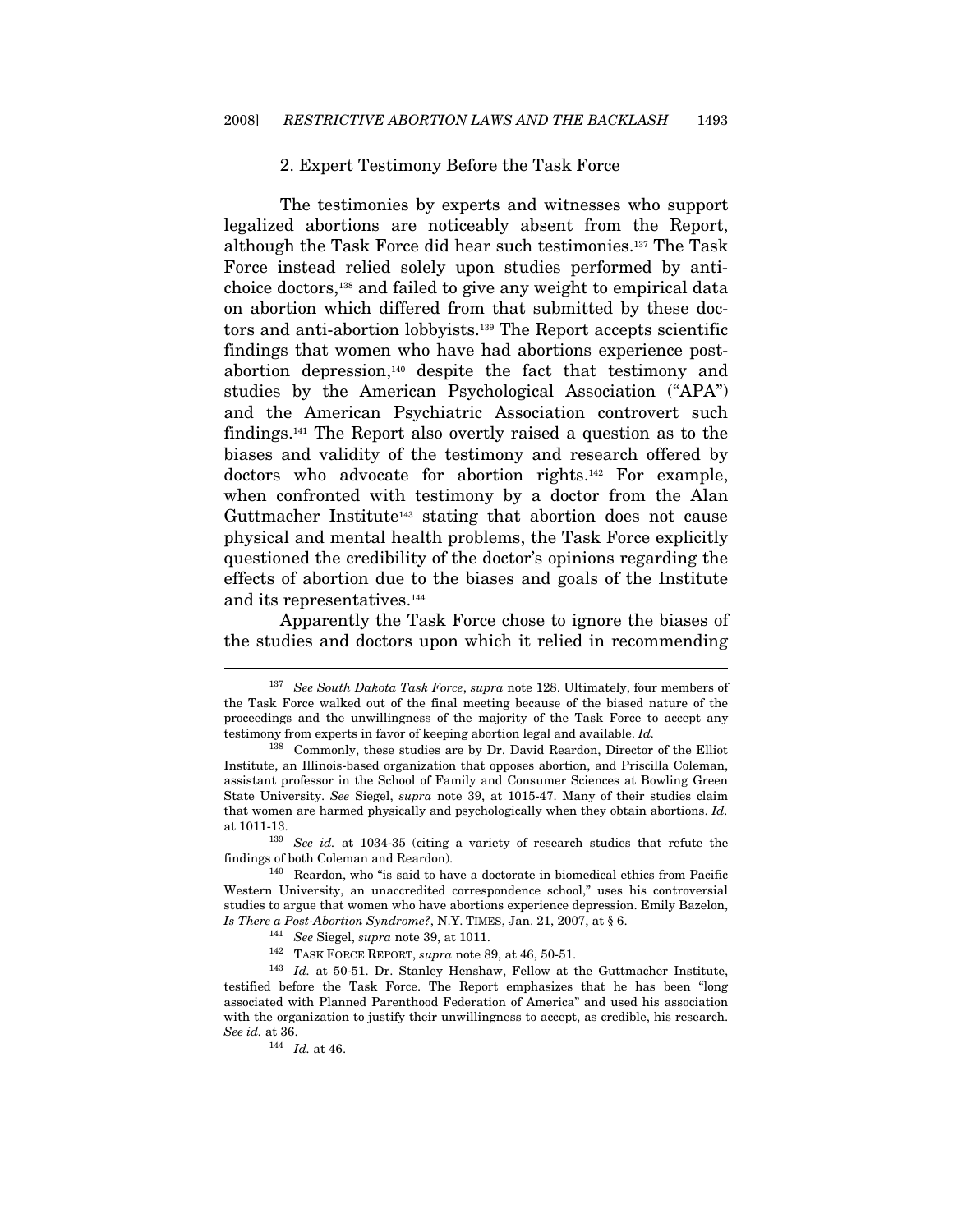the abortion ban, and never called into question the research of doctors who are activists in the anti-abortion movement. For example, Dr. David Reardon, whose testimony and research is cited numerous times within the Report, is active in the antiabortion movement.145 Dr. Reardon founded the Elliot Institute, a self-proclaimed outreach organization and ministry dedicated to the study of the effects of abortion on women, men, families and society. He has publicly asserted that he believes that abortion is "evil" and that "because abortion is morally wrong, women will suffer."146 The Elliot Institute's publications cite oftdisputed research<sup>147</sup> and emotionally charged news stories<sup>148</sup> in support of their claim that most abortions are coerced, unwanted, or based on insufficient information.149 They assert that the state, in the interest of women's health, must protect women from abortion, a claim which necessarily suggests that women's best interests will be promoted only through forced childbirth.150

"The Report even went so far as to denigrate the need for access to abortion in cases of incest, citing evidence that 97 percent of the time such pregnancies result in healthy babies."151 Instead of questioning the injustice of the state

reference to recent news stories to suggest that abortion is forced upon all women (whether they know it or not). For instance, one fact sheet recites:

In Jackson, MS, a judge issued a temporary restraining order against the parents of a 16-year-old girl after they allegedly tried to force her into having an abortion. The girl said she pleaded with her parents to let her have the baby but they made an appointment for her at a local abortion clinic.

Elliot Institute, Forced Abortion in America, http://www.unfairchoice.info/pdf/ ForcedAbortions.pdf (last visited Apr. 8, 2008).<br><sup>149</sup> See id.<br><sup>150</sup> See Siegel, supra note 39, at 1018-24 (discussing the anti-choice agenda

and Dr. Reardon's approach to changing the abortion dialogue).<br><sup>151</sup> Paul Demko, *The Final Frontier*, CITY PAGES, Mar. 8, 2006, *available at* 

<sup>&</sup>lt;sup>145</sup> As noted by Siegel, *supra* note 39, at 1016-21, and Bazelon, *supra* note 140, Dr. Reardon's research and writing has become an integral part of the anti-abortion movement. See infra notes 146-149 and accompanying text.<br><sup>146</sup> Siegel, supra note 39, at 1021.<br><sup>147</sup> See Siegel, supra note 39, at n.96 (listing numerous studies that reject or

contradict the theory of post-abortion syndrome). Reardon's studies have been criticized by several experts who have found flaws in his methodology; one noted that while "up to 10 percent of women have symptoms of depression or other psychological distress after an abortion[,] the same rates [are] experienced by women after childbirth." Bazelon, *supra* note 140.<br><sup>148</sup> Reardon's Elliot Institute website, http://www.afterabortion.org/, makes

http://citypages.com/databank/27/1318/article14169.asp; see also TASK FORCE REPORT, supra note 89, at 32-33. Dr. Donald Oliver, a pediatrician in Rapid City, South Dakota testified: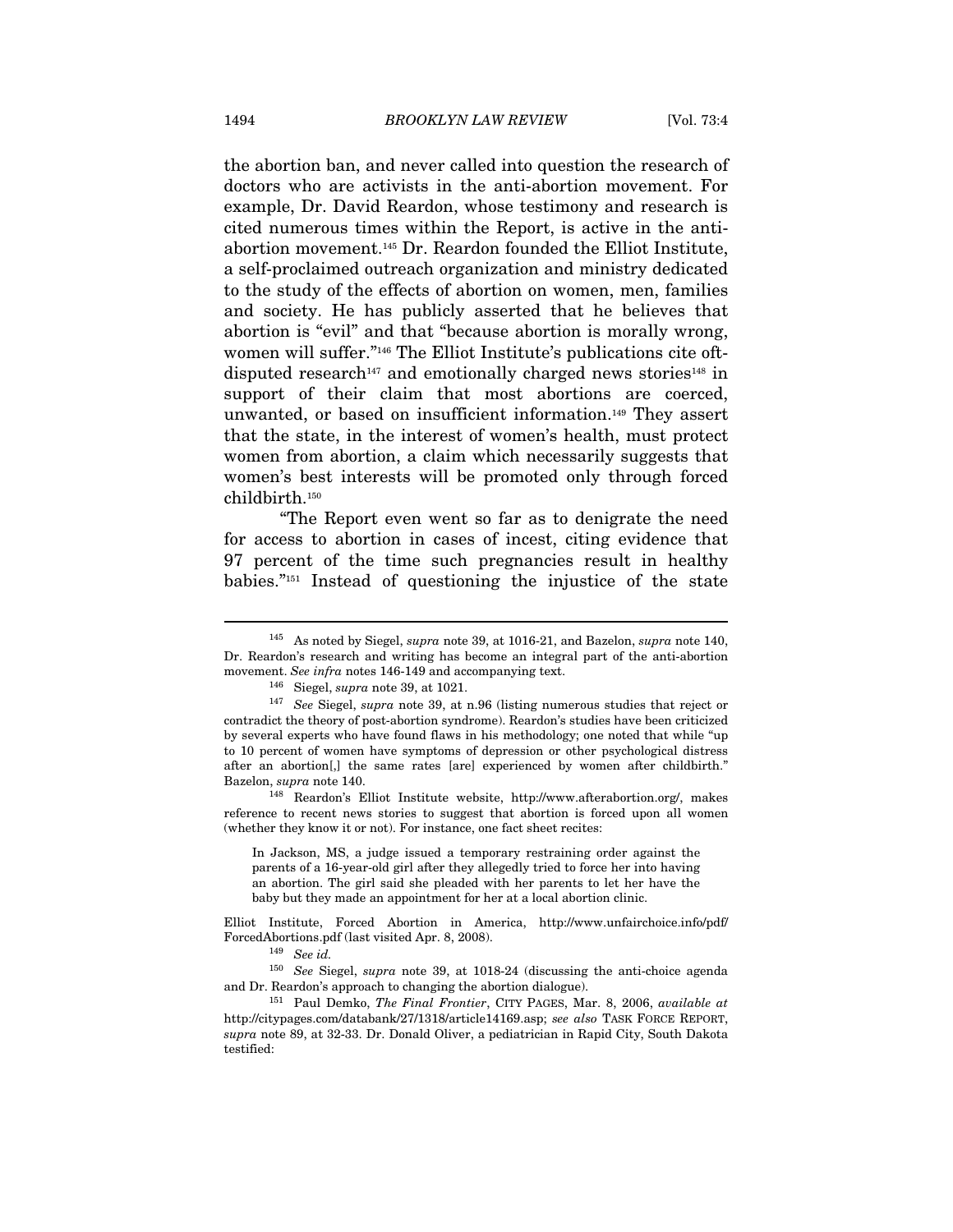requiring rape and incest victims to carry a child to term, the Task Force relied on testimony from the founder of the International Right to Life,<sup>152</sup> who argued that women who have been victimized should report the crimes, and carrying the child to term will encourage such reporting.153 The Report further failed to refute some of "the most scientifically dubious assertions about abortion, such as that it causes breast cancer."154 Scholars rightfully criticize the findings of the Task Force Report. For example, Reva B. Seigel, a law professor at Yale University, addressed the failure of the Task Force to investigate the reasons why women seek abortions. Seigel asserted:

I personally took care of a baby boy born to a very young teenage mother who was allegedly raped by her brother. So here we have the two scenarios brought forth most often by those on the pro-abortion side, rape and incest. This brave young lady carried her child to term and delivered a healthy normal boy. Here is an interesting fact that you may not be aware of. Just as two bad genes might pair up and lead to an unfortunate outcome, two good genes can pair up, and the infant of this incestuous relationship, may become the brightest person in the family—sometimes in the genius range of intellect.

 $\overline{a}$ 

to an ugly trauma, and she needs love, support and help. But she has been the victim of one violent act. Should we now ask her to be a party to a second violent act—that of abortion? Reporting the rape to a law enforcement agency is needed." (quoting J.C. WILLKE & BARBARA WILLKE, WHY CAN'T WE LOVE THEM BOTH 263 (2003)).<br><sup>154</sup> See Demko, supra note 151; see also South Dakota Task Force, supra note

128 (reporting that many Task Force members were angered by the Report's inaccurate claim that "the reasons to suspect such a connection [are] sufficiently sound," see TASK FORCE REPORT, supra note 89, at 52). Physicians for Reproductive Choice and Health states explicitly that it

objects to laws that require abortion providers to warn women of the potential risk of breast cancer. This is not informed consent—this is misinformed consent, requiring physicians to make inaccurate and misleading statements to their patients. These mandates are particularly nefarious because they prevent physicians from open and honest dialogue with patients.

Physicians for Reproductive Choice and Health, Policy Statement on the Purported Link Between Abortion and Breast Cancer (Apr. 2005), available at http:// www.prch.org/assets/library/48\_48breastcancer.pdf.

*Id.* at 32. <sup>152</sup> "[The] International Right To Life Federation is a worldwide, non-sectarian federation of pro-life organizations from over 170 countries. [It is] dedicated to the protection of all innocent human life from conception to natural death." Jeanie E. Head, U.N. Representative, International Right to Life Federation, Inc., Statement to the Hague Forum (Feb. 11, 1999), available at http://www.un.org/popin/icpd/icpd5/ hague/irlf.pdf. Dr. J.C. Willke is the founder of the Right to Life organization and president of International Right to Life. TASK FORCE REPORT, *supra* note 89, at 32.<br><sup>153</sup> TASK FORCE REPORT, *supra* note 89, at 32 ("The woman has been subjected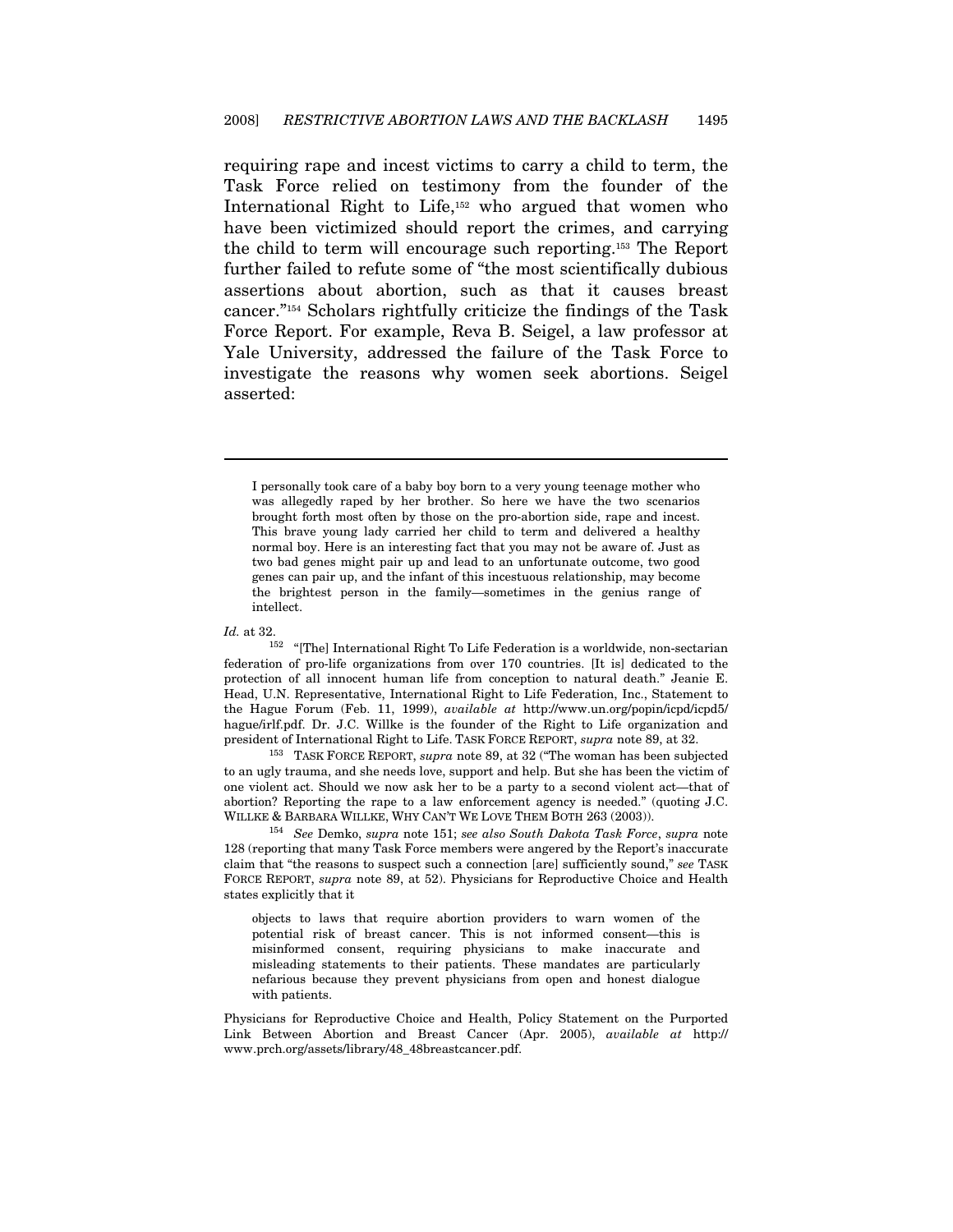Criminalizing abortion would not, for instance, address the needs of women who seek an abortion because they lacked contraception or were raped or are living in abusive relationships, or will have to drop out of work or school to raise a child alone, or are stretched so thin that they cannot emotionally or financially provide for their other children.155

The lack of investigation into such fundamentally important questions is significant as it suggests that the Task Force approached its investigation with the premeditated intention of eliminating all abortions, regardless of what they actually found. Instead of hearing all testimony before determining whether additional abortion laws are necessary, the Task Force approached its hearings with a clear intent to recommend additional abortion restrictions.

One must question the wisdom of abortion bans and restrictions in light of well-known horror stories about the pre-Roe years when abortion was illegal and women were either forced into pregnancy or subjected to "back alley abortions" that resulted in numerous deaths, injuries and even rapes.156 History has proven that women will seek and ultimately obtain abortions, even if they are illegal or hard to get,157 yet far too often such considerations are absent from debates over abortion bans and restrictions. The Task Force Report did not attempt to address the reasons that women seek abortions. And, in failing to question why a woman would desire to terminate a pregnancy, the Report failed to address the

<sup>&</sup>lt;sup>155</sup> Siegel, *supra* note 39, at 1049 n.229.<br><sup>156</sup> See generally Senate Comm. on Labor And Human Resources, the Freedom of Choice Act of 1992, S. Rep. No. 321, 102d Cong., 2d Sess. 4 (1992) (attempting to codify the holding of Roe, Congress heard testimony on the increase in illegal abortions and the burdens placed on women who were forced to travel significant distances to obtain abortions).

The report included testimony by survivors of illegal abortions. One woman testified that she was forced by the unavailability of a legal abortion to pay \$1000 in the mid-1950s for an illegal abortion with a dirty knife. Another woman related her attempts to self abort by taking a quinine and turpentine, laxatives, steaming hot baths, and eventually turning to knitting needles. Finally, a retired Marine testified that his mother had been given, illegally, a quantity of the controlled drug "ergot apiol" by a back alley abortionist on which she overdosed, went into convulsions, and died in front of her family.

Id. 157 See, e.g., Naomi Cahn & Anne T. Goldstein, Roe and Its Global Impact, 6 U. PA. J. CONST. L. 695, 701 (2004) (arguing that "[w]omen are still dying in back alleys" and, according to World Health Organization estimates, "more than 80,000 women die each year from medically unsafe abortions in countries where abortion is restricted").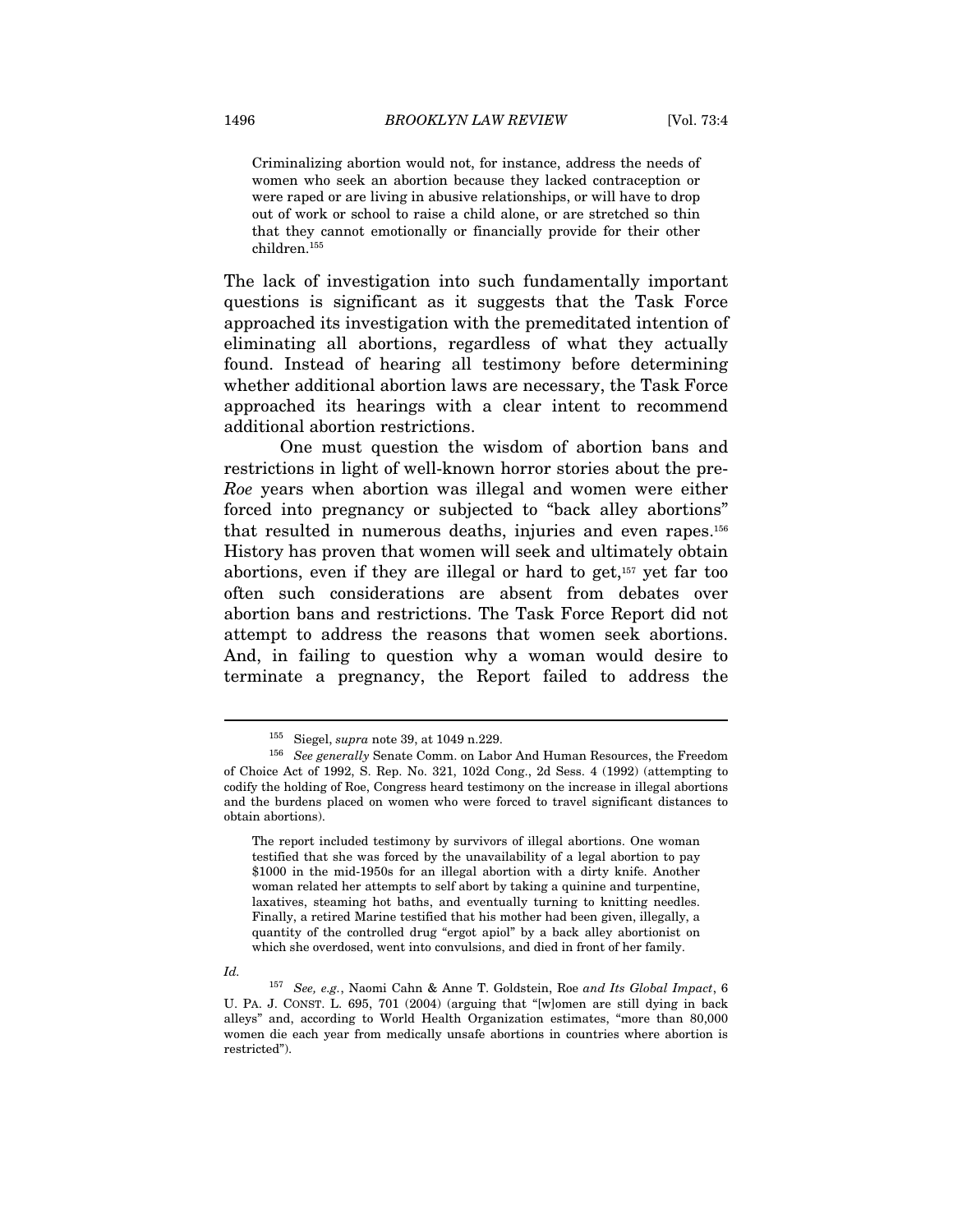likelihood that women will continue to obtain abortions, even if prevented from doing so by the South Dakota Legislature.

#### IV. THE MODERN DAY ABORTION UNDERGROUND RAILROAD

The debate over the South Dakota abortion ban demonstrates that abortion is one of the most divisive political issues that our country has confronted since the abolition of slavery.158 In fact, opponents of abortion, whose activism includes, among other things, the physical obstruction of women's access to abortions clinics, have likened themselves to abolitionists who maintained the Underground Railroad.159 Pro-choice activists have also seized the slavery metaphor in their assertion that forced pregnancy is, in essence, "forced labor."160 Although commentators have raised valid criticism as to the problematic nature of using such a racially charged and polarizing metaphor in the context of the abortion debate,161 such disapproval should not preclude a pointed analysis of the underground movement as it relates to the gendered struggles that women have faced—with particular attention to their attempts to obtain abortions—when the laws of this country fail to protect their freedom and bodily integrity.

The modern-day abortion "underground railroad" is a network of volunteers and organizations that has developed in two contexts.162 First, the underground railroad provides overnight lodging for women seeking second-term abortions.163 Second, the underground railroad contributes donated funds to subsidize abortions for low-income women.164 Late-term abor-

<sup>&</sup>lt;sup>158</sup> See Klick, supra note 53, at 206 (stressing that the abortion debate has "not grown any more conciliatory" since 1973 when the Supreme Court decided Roe v. Wade). See generally Deborah Threedy, Slavery Rhetoric and the Abortion Debate, 2 MICH. J. GENDER & L. 3 (1994).<br><sup>159</sup> See, e.g., Charles E. Rice, *Issues Raised by the Abortion Rescue Movement*,

<sup>23</sup> SUFFOLK U. L. REV. 15, 30 (1989).<br><sup>160</sup> See generally Koppelman, supra note 133.<br><sup>161</sup> See Threedy, supra note 158, at 24 (arguing that the use of the slavery

metaphor by proponents and opponents of abortion is problematic as it is racist and it "shuts down the dialogue between the pro-choice and anti-abortion sides of the debate").<br><sup>162</sup> See Nathan, supra note 33.<br><sup>163</sup> Id. For a description of the services offered by one such underground

network, see Haven Coalition, http://www.havencoalition.org/ (last visited Apr. 8, 2008). 164 For a description of the many abortion funds and their goals, see Nat'l

Network of Abortion Funds, http://www.nnaf.org/fundinfo.html (last visited Apr. 8, 2008).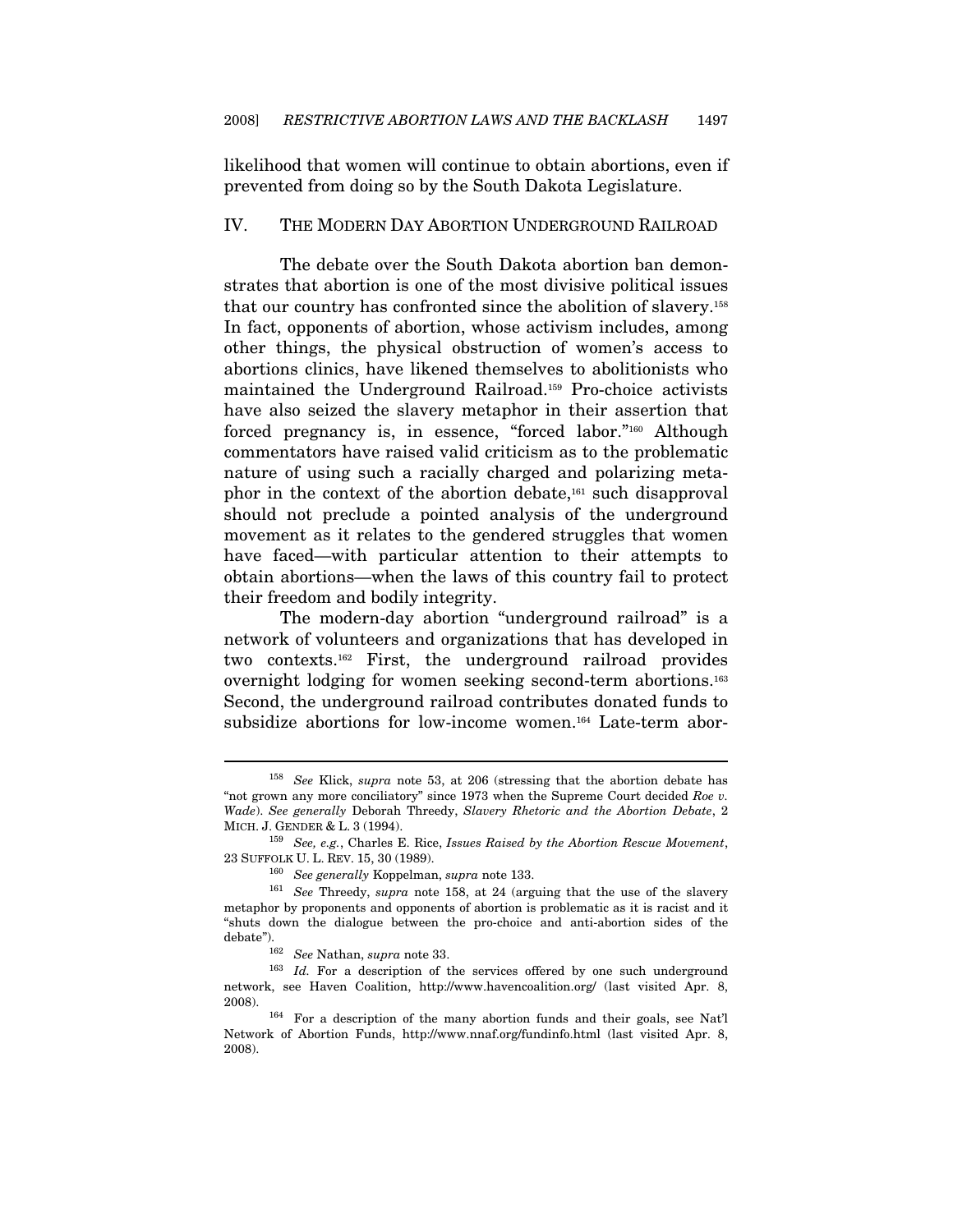tions are a major point of controversy in the ongoing abortion debate, especially since the Supreme Court upheld the federal partial-birth<sup>165</sup> abortion ban in Gonzales v. Carhart.<sup>166</sup> Antiabortion activists and politicians have publicized the debate over late-term abortions, urging that the procedures are the equivalent of infanticide and that they are "never medically necessary."167 They argue that abortions are typically elective and that only rarely do women have abortions for health reasons.168 Abortion rights proponents counter these arguments by asserting that women seek late-term abortions for a variety of reasons, including a nonviable or severely deformed fetus, maternal health, rape or incest, failure to detect pregnancy or lateness of stage,<sup>169</sup> difficulty in arranging for and paying for an abortion, and, in the case of teenagers, fear of parental reaction.170 The controversy surrounding the issue of late-term abortion is interesting in light of the fact that only one percent of all abortions take place after twenty-one weeks of pregnancy.171 Nevertheless, women seeking late-term abortions face significant financial and geographic obstacles, and the underground abortion railroad network has emerged to assist them.172

<sup>&</sup>lt;sup>165</sup> The term "partial-birth abortion," originally coined by abortion opponents to refer to late-term abortions, is not recognized as a medical term by the AMA, see H-5.982 Late-Term Pregnancy Termination Techniques, http://www.ama-assn.org/apps/ pf\_new/pf\_online?f\_n=resultLink&doc=policyfiles/HnE/H-5.982.HTM&s\_t=abortion&catg =AMA/HnE&&nth=1&&st\_p=0&nth=2& (last visited Apr. 21, 2008), nor by the American College of Obstetricians and Gynecologists ("ACOG"), see Press release, ACOG, ACOG Files Amicus Brief in Gonzales v. Carhart and Gonzales v. PPFA (Sept, 22, 2006), http://www.acog.org/from\_home/publications/press\_releases/nr09-22-06.cfm (last visited Apr. 20, 2008).

<sup>166</sup> Gonzales v. Carhart, 127 S. Ct. 1610, 1638-39 (2007); See Masci & Shimabukuro, supra note 28, at 2-3.<br><sup>167</sup> See Masci & Shimabukuro, supra note 28, at 2-3.<br><sup>168</sup> Douglas Johnson, National Right to Life, The Partial-Birth Abortion Ban

Act—Misconceptions and Realities (Nov. 5, 2003), http://www.nrlc.org/abortion/pba/ PBAall110403.html. 169 See Nathan, supra note 33; Guttmacher Institute, Issues in Brief: The

Limitations of U.S. Statistics on Abortion, Jan. 1997, at 1, 3, available at http:// www.guttmacher.org/pubs/ib14.pdf.

<sup>&</sup>lt;sup>170</sup> See supra Part II.B (discussing parental involvement laws). <sup>171</sup> See Nathan, supra note 33. <sup>172</sup> Id. Nathan notes:

<sup>[</sup>O]ften as not, it's poverty that has pushed their bellies into the fifth or sixth month. Medicaid in most states won't cover abortions, and money for the procedure is hard to round up. Ending a seven- or eight-week pregnancy costs about \$400. . . . And the price shoots up as the weeks pass and the procedure grows more complex. At 24 weeks, the price is about \$2,000 in New York—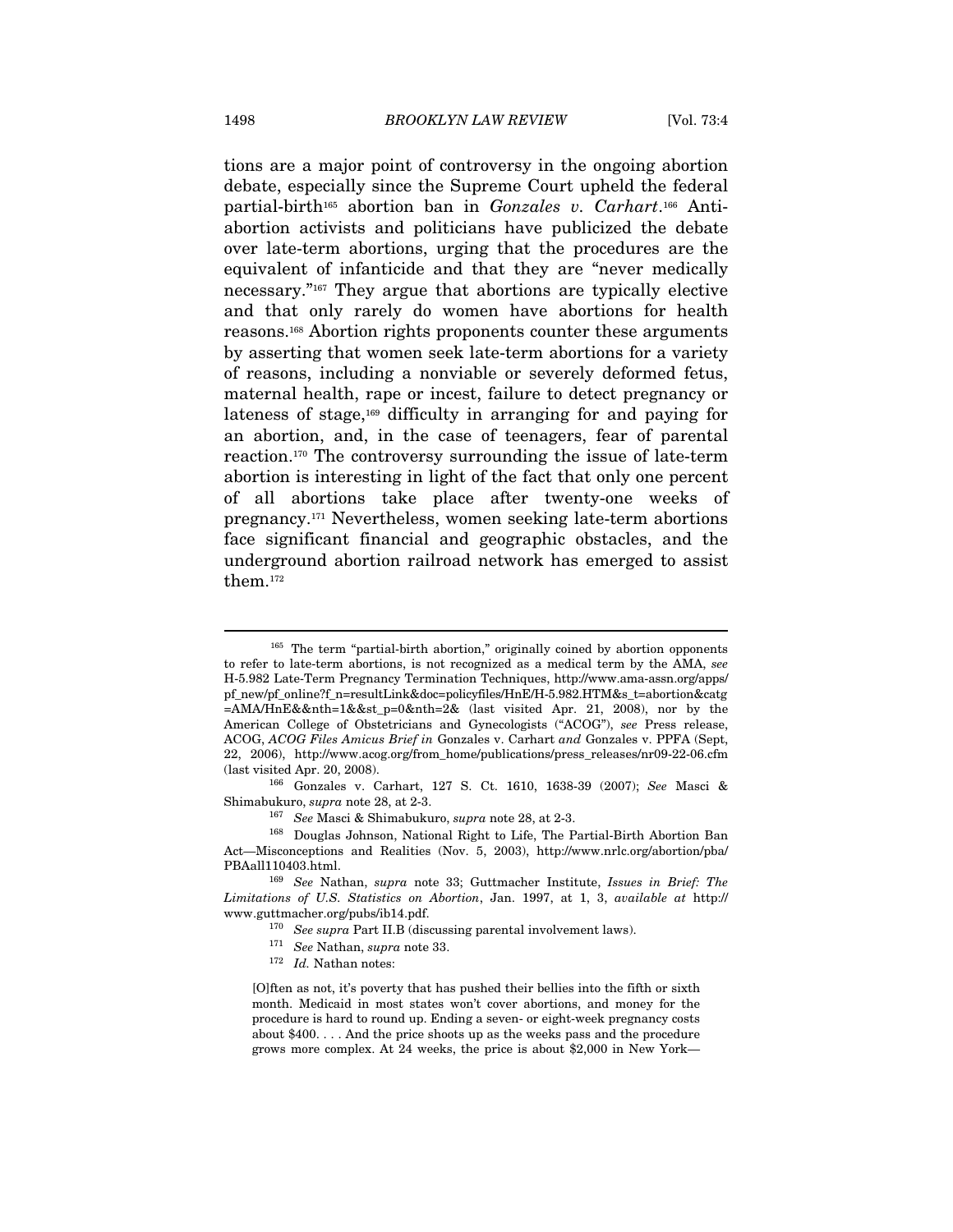#### A. Finding a Safe Haven in a Strange City

Women who decide to have second-term abortions often have to travel from states where the procedure is too costly or unavailable to other states, primarily New York, to have such abortions.173 Because late-term abortion procedures require two visits to the clinic, women who travel from other states to get this procedure must choose to absorb the cost of a hotel stay, sleep on the streets, or rely on the "underground."<sup>174</sup> Haven Coalition is one underground volunteer network, maintaining relationships with several clinics, in which volunteers open their homes to women—and anybody who accompanies them who travel to New York seeking second-term abortions.<sup>175</sup> Haven Coalition, though, is not truly "underground" because the women who reach out to the organization are not undergoing illegal abortions.176 Instead, Haven provides a safe and confidential means by which women can obtain abortions that, although illegal or unavailable in their home states, are legal elsewhere.177

Id.

 $\overline{a}$ 

<sup>173</sup> Id. One commentator describes New York as the "abortion capital of America," noting:

New York has the highest abortion rate in America. In 2000, the last year for which good data are available, 39 out of every 1,000 women in the state ended a pregnancy, for a total of 164,000 abortions that year. In America, one of every ten abortions occurs in New York, and in New York, seven of every ten abortions are performed in New York City. In absolute terms, there are more abortions performed on minors, more repeat abortions, and more late abortions (over 21 weeks) in New York City than anywhere else in the country.

Ryan Lizza, The Abortion Capital of America, NEW YORK MAG., Dec. 4, 2005, available at http://nymag.com/nymetro/news/features/15248/. In addition, New York has no parental consent laws, waiting periods, or mandatory counseling laws, and the state subsidizes abortions for low-income women. See Overview of Abortion Laws, supra note 52. Therefore, it is not surprising that New York has become the home base for the underground abortion railroad and what one author has termed, "a late-term abortion mecca." See Eleanor Bader, Sisterhood Is Local, BROOKLYN RAIL, Apr. 2006, available at http://www.brooklynrail.org/2006/04/local/sisterhood-is-local-offering-womenan-abortion-haven.<br><sup>174</sup> Bader, *supra* note 173.<br><sup>175</sup> Id.; Jennifer Block, Emergency Landing, VILLAGE VOICE, July 2, 2002,

available at http://www.villagevoice.com/news/0227,block,36211,1.html. 176 See id.

much cheaper than the \$7,000 it costs in New Jersey, but still a virtually insurmountable sum.

<sup>177</sup> Haven Coalition, http://www.havencoalition.org/ (last visited Apr. 8, 2008).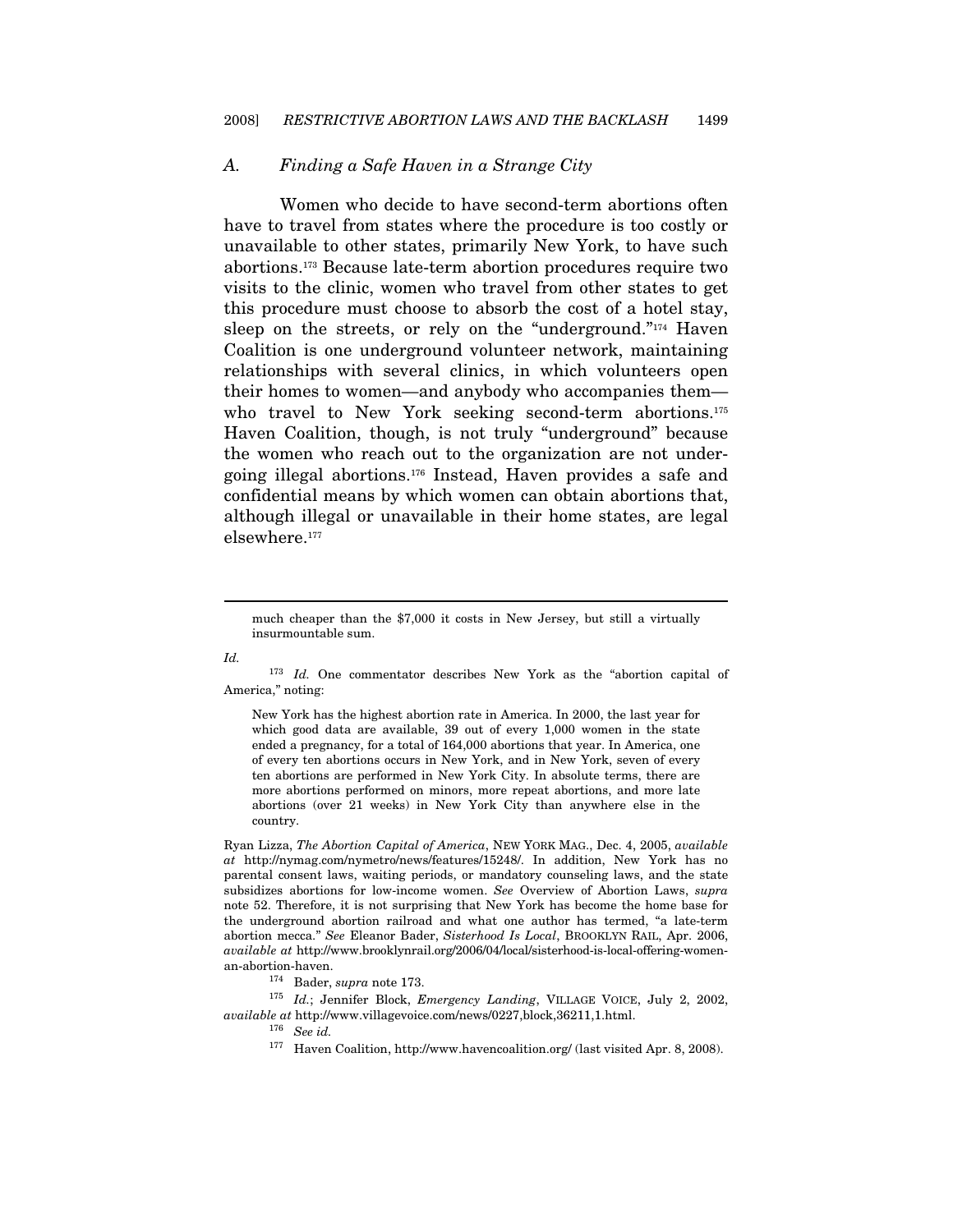Though yearly women have about 2000 late-term abortions in New York,178 Haven Coalition has only been able to aid fewer than 150 women each year.179 Such figures are indicative of the very nature of underground networks—their absence from the mainstream ensures that volunteer organizations are only able to serve the needs of a small number of women.180 And in fact, it is probable that very few women are actually aware of the existence of such underground organizations. Yet it is increasingly likely that women seeking abortions will require the assistance of these networks. Presently, only seventeen states fund abortions for low-income women,181 87% of United States counties have no abortion provider,<sup>182</sup> and  $16\%$  of women have to travel between fifty and one-hundred miles to obtain first-trimester abortions.183 Such statistics, in conjunction with the anti-abortion legislation of states like South Dakota, will likely drive many women to states such as New York that have more liberal abortion laws.

#### B. The Economics of Abortion

The second way that the underground railroad aids women seeking abortions is by providing some, if not all, of the money for the procedure.184 There are a variety of funds that subsidize the cost of abortion,<sup>185</sup> including the National Network of Abortion Funds and the Women's Medical Fund.186 These organizations also provide "information and support, and some provide related services such as transportation, housing,

<sup>&</sup>lt;sup>178</sup> Nathan, *supra* note 33; Block, *supra* note 175.<br><sup>179</sup> See Block, *supra* note 175. Even in the pre-Roe years when underground abortion networks consisted of many more volunteers, many women still were forced to carry a child to term that was unwanted or to seek out alternative and dangerous ways to terminate the pregnancy. See supra note 156; see also notes 33-35 and accompanying text.  $\frac{180}{181}$  See Block, supra note 175; Nathan, supra note 33. 181 Induced Abortion, supra note 69.

<sup>183</sup> Stanley K. Henshaw & Laurence B. Finer, The Accessibility of Abortion Services in the United States, 2001, PERSPECTIVES ON SEXUAL AND REPRODUCTIVE HEALTH, Jan./Feb. 2003, at 16, 18, available at http://www.guttmacher.org/pubs/ journals/3501603.pdf; see Benson Gold, supra note 34 (discussing the history of impediments to abortion access).

<sup>184</sup> See National Network of Abortion Funds, http://www.nnaf.org/ fundinfo.html (last visited Apr. 8, 2008).  $185\;\;Id.$  186  $\;\;Id.$ ; see also Women's Medical Fund, http://www.womensmedicalfund.org/

<sup>(</sup>last visited Apr. 8, 2008).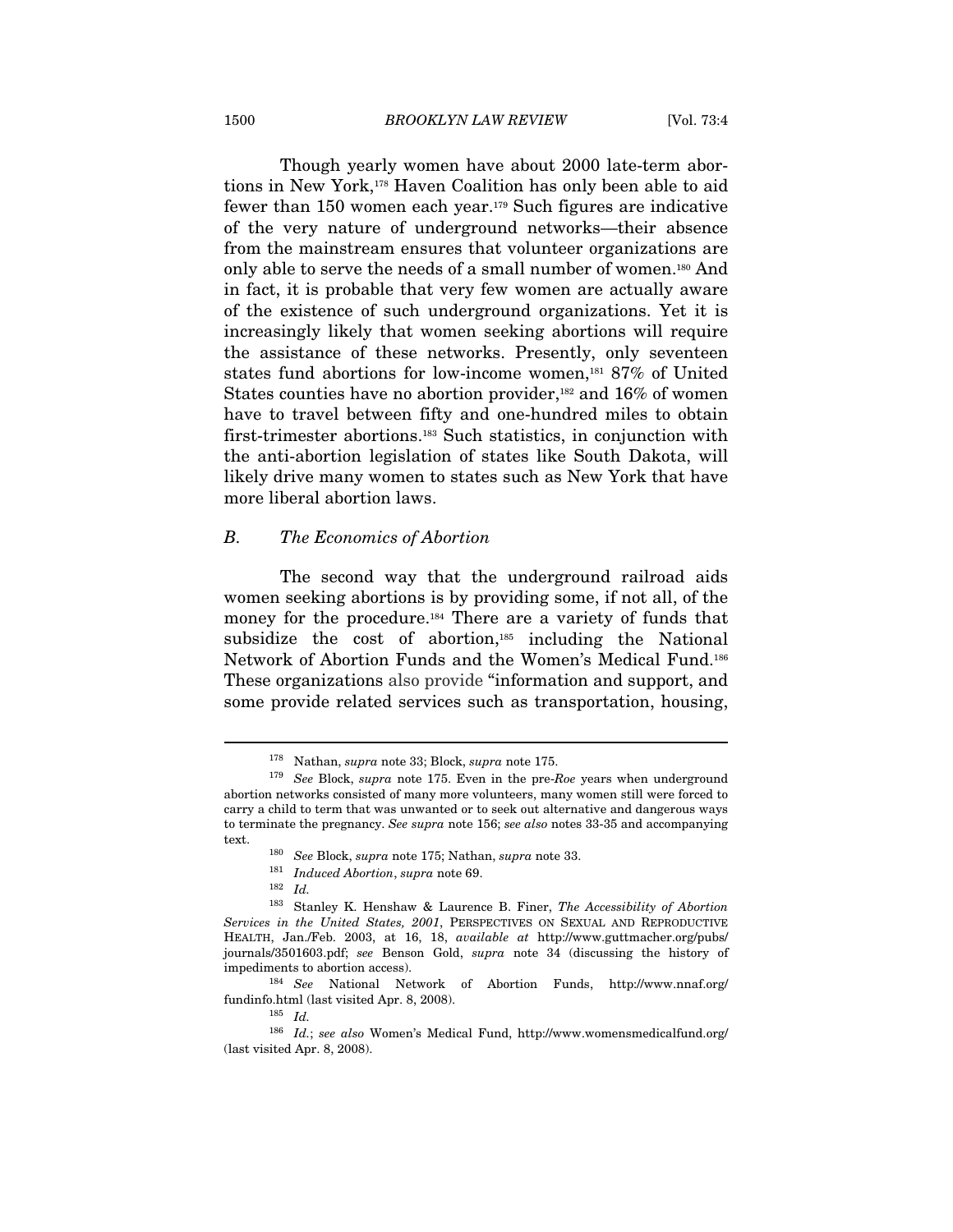child care, options counseling, or funding for ultrasound, pregnancy testing, or followup care."<sup>187</sup> These funds rely upon the donations of individuals and organizations, and consequently they, like the underground abortion network discussed above, will likely be unable to meet the needs of all of the women seeking their services.<sup>188</sup> For example, some funds only provide women with loans that they must later repay, and others are only able to serve small geographic areas.189

Although abortion funds provide assistance to women seeking both first-trimester and late-term abortions, women typically require a great deal more financial assistance to pay for a late-term abortion.190 While it is quite probable that poverty is one of the primary factors that causes delays that push women's pregnancies into the second trimester,191 the extraordinary costs associated with late-term abortions procedures can in many instances ensure that poor women and girls who desire abortions are instead forced to carry unwanted pregnancies to term.192 Given the fact that late-term abortions can cost anywhere from \$400 to \$7000193 and that states typically restrict the use of state funds,194 if not for the existence of underground networks like the National Network of Abortion Funds, many more women would be unable to obtain abortions.195

#### C. Changing the Abortion Dialogue

Underground networks should be addressed by the state legislatures considering abortion restrictions and bans because such networks provide valuable evidence of the necessity of

<sup>187</sup> National Network of Abortion Funds, http://www.nnaf.org/fundinfo.html (last visited Apr. 8, 2008). 188 I do not mean to imply that these funds turn away women seeking help;

rather, I argue that the very nature of these networks—as part of the underground ensures that the number of women that they can help is very limited. If activists organize and develop these networks, as they did in the years when abortion was illegal, it is likely that they can increase the number of women they help. Nevertheless, the only way to ensure that abortions are available and affordable is through legislation that liberalizes abortion laws.  $189\,$  See Nat'l Network of Abortion Funds, http://www.nnaf.org/fundinfo.html

<sup>%) (</sup>last visited Apr. 8, 2008). 190 See Block, supra note 175; Nathan, supra note 33.<br>
191 Nathan, supra note 33.<br>
192 Block, supra note 175.

<sup>&</sup>lt;sup>193</sup> Nathan, *supra* note 33.<br><sup>194</sup> See supra note 3.<br><sup>195</sup> See Block, supra note 175; Nathan, supra note 33.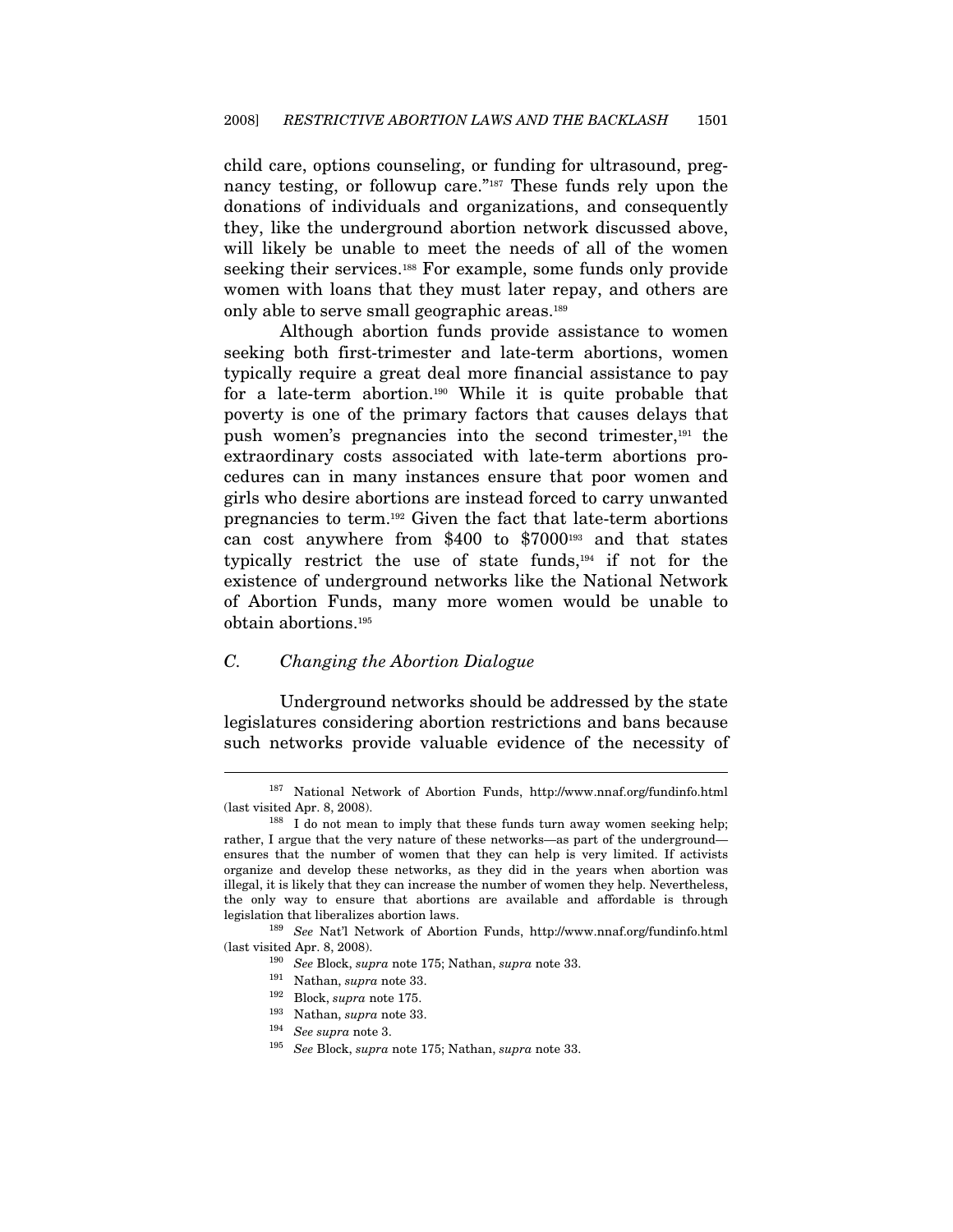liberalizing, rather than criminalizing, abortions. Instead of continually seeking to eliminate abortion, legislatures should consider the major reasons why women seek abortions and why they are, in some circumstances, resigned to seeking them in late stages of pregnancy. Arguably, the very reasons that women seek late-term abortions<sup>196</sup> will, in the future, influence women to seek illegal abortions should a state legislature succeed in enacting an outright ban on abortion. The stories of the women who have had abortions and who have used the underground railroad will likely differ considerably from those of women who assert that abortions have negatively impacted their lives.197 The contrasting narratives of women on both sides of the abortion debate reflect the stark reality that the decision to have an abortion or to carry a pregnancy to term, though politically charged, is a deeply personal one. Women's life experiences vary considerably and for this reason, state legislatures should listen to the narratives of women on both sides of the debate in order to understand the reasons why women seek abortions and to determine whether there is any middle ground whereby laws can ensure that abortions are both safe and rare.198

A variety of studies and statistics from both the United States and abroad support the claims of pro-choice advocates that abortion laws ought to be liberalized rather than restricted.199 For instance, state legislatures should recognize that women who live in states with restrictive laws seek

unintended pregnancies.").<br><sup>199</sup> See, e.g., Michèle Alexandre, Dance Halls, Masquerades, Body Protest and The Law: The Female Body as a Redemptive Tool Against Trinidad's Gender-Biased Laws, 13 DUKE J. GENDER L. & POL'Y 177, 198 (2006). Alexandre states:

Abortions are illegal in Trinidad, except to protect the life or health of the mother; those who are found guilty of procuring an abortion can be imprisoned for up to four years. Despite its being illegal, the abortion rate in Trinidad is thought to be higher than in the United States, and abortion has turned into a lucrative business for those willing to perform them.

Id.; see supra note 76; infra Part V.

<sup>196</sup> See Block, supra note 175; Nathan, supra note 33.

 $197$  One of the problems in trying to get women to tell their stories about their personal experiences with abortion is that even today significant stigma attaches to the experience. Conversely, women who speak out about abortion harming them will gain support from both proponents and opponents of abortion rights.<br><sup>198</sup> Proponents of a woman's right to choose to have an abortion often stress

that, each year, women in the United States experience a very large number of unintended pregnancies. See, e.g., Kathryn Kolbert, Two Steps Forward and One Step Back, 6 U. PA. J. CONST. L. 686, 690 (2004) ("[W]e—as a movement—have an obligation to put many more of our resources into reducing the number of women who face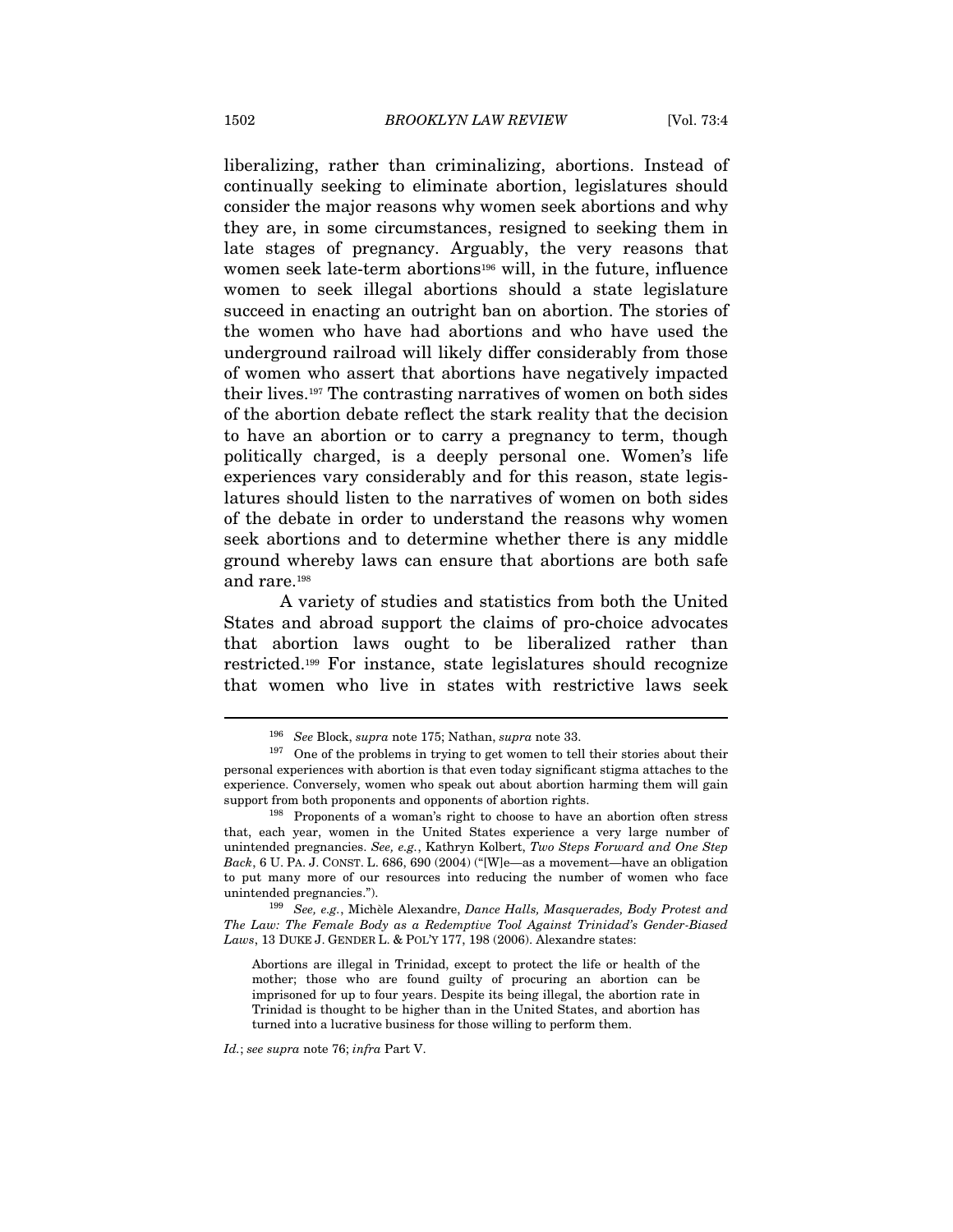abortions in other states, and women will continue to seek abortions, even when their availability is severely restricted.200 In 2000, a study by the Alan Guttmacher Institute documented Mississippi's abortion frequency following the enactment of a twenty-four hour mandatory delay.201 According to the study, the overall abortion rate declined among women in the treatment group, but the percentage of second-trimester procedures increased by fifty-three percent.202 Moreover, the percentage of Mississippi women traveling out of state for abortions increased by some forty percent.203 Such figures indicate that restrictive state abortion laws fail to decrease abortion rates, but they simultaneously ensure that women already facing the difficult question of whether to terminate a pregnancy are forced to travel far from their homes to get abortions or to delay the procedure until well into their pregnancy. If state legislatures examined such figures and discussed them frankly, then perhaps current state abortion laws would look quite different than they are today.

### V. ABORTION AT HOME AND ABROAD—HARSH LAWS HAVE HARSH CONSEQUENCES ON WOMEN

An analysis of abortion undergrounds in other countries also provides valuable information that may aid legislatures in drafting laws that promote sound policy aimed at ensuring that "women seeking to fulfill their childbearing goals . . . are able not only to protect their lives and health should they decide to have an abortion, but to avoid unplanned pregnancies in the first place."204 A comparative analysis of abortion in countries with restrictive abortion laws is particularly telling, considering that women "have relied on abortion to end unwanted pregnancies throughout history and in every region of the world, even though abortion was illegal in almost every country

<sup>&</sup>lt;sup>200</sup> See infra Part V.<br><sup>201</sup> Joyce & Kaestner, *supra* note 49.<br><sup>202</sup> Id. The authors found that the fifty-three percent increase in secondtrimester procedures was among women whose closest provider was in-state. Id. They found, however, only an eight percent increase among women whose closest provider was out-of-state. Id. "And although the overall abortion rate declined among women in the treatment group over the period (from 11.3 procedures per 1000 women aged 15-44 to 9.9), the rate of second-trimester procedures increased among these women (from 0.8 per 1000 women to 1.1)."  $Id$ .

<sup>203</sup> Id.

 $204$  Dailard, supra note 79, at 1.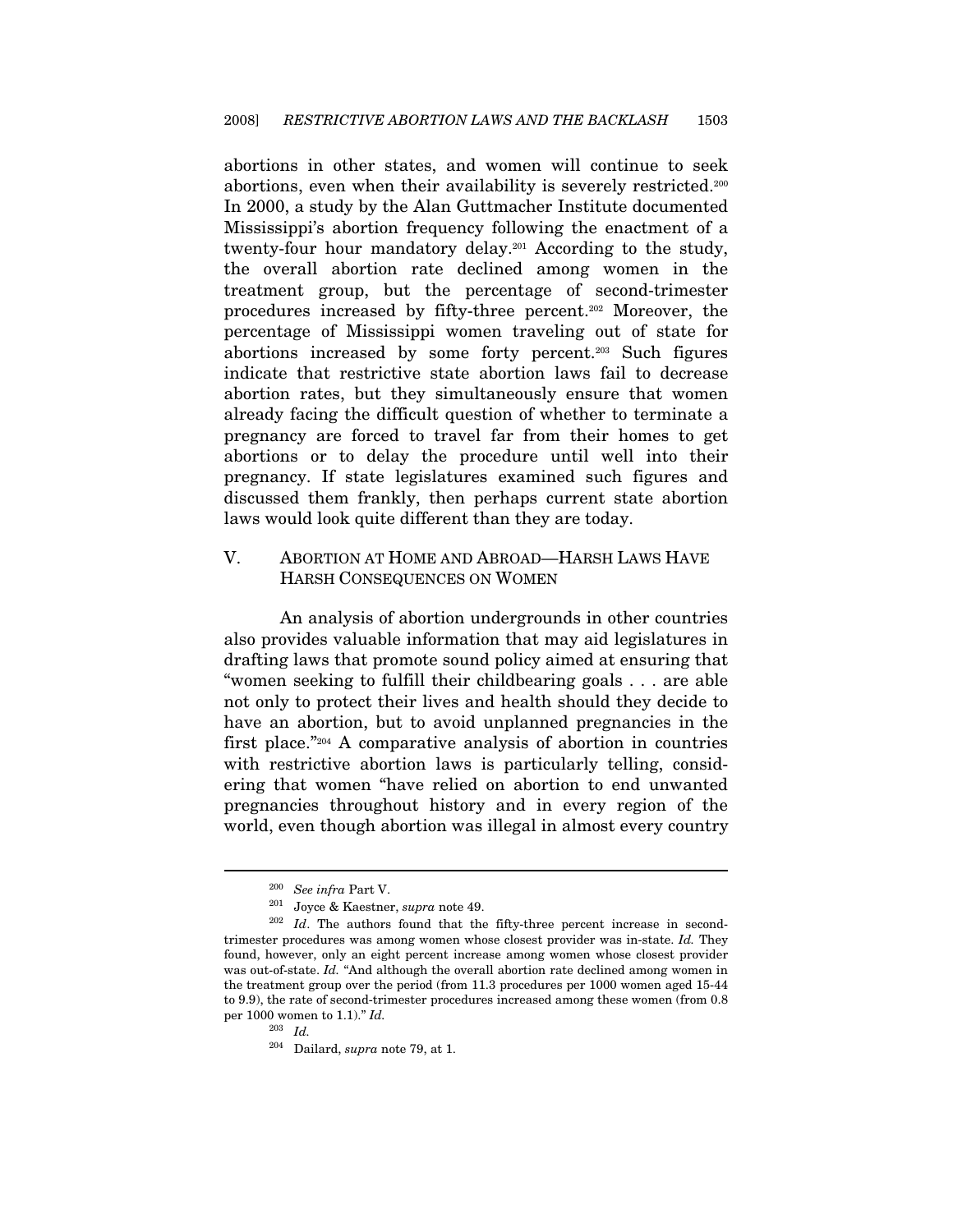until the second half of this century."205 Moreover, worldwide statistical data establishes that "the legal status of abortion correlates much more with its safety than with its incidence."206 Therefore, abortion rights advocates should reference such data whenever possible during legislative debates in an effort to persuade Unites States lawmakers that their attempts to eliminate abortion through bans and restrictions is misguided, and will ultimately prove to be unsuccessful.

Countries such as Chile, Colombia, El Salvador, Ireland, and Nicaragua, all legally forbid abortions,<sup>207</sup> while a significant number of other countries have enacted severe abortion restrictions.208 Poland, for example, has numerous restrictions in place, yet

[u]nderground private abortion services are robust in Poland, as is "tourism" abortion by Polish women who travel to neighbouring countries including, Austria, Belarus, Belgium, the Czech Republic, Germany, Holland, Lithuania, the Russian Federation, Slovakia and Ukraine. Rough 1996 estimates suggest there may be 50,000 underground abortions a year.<sup>209</sup>

Such statistics are relevant to any abortion legislation as they refute arguments that abortion, if criminalized or severely restricted, will disappear. In Ireland, for example, abortion is illegal and yet it is estimated that some 72,000 Irish women have travelled to England to obtain abortions since 1970.<sup>210</sup> That number continues to climb.<sup>211</sup>

Similarly, the government in El Salvador has succeeded in doing that which South Dakota failed to do—outlawing abortion in all instances, even when the pregnancy is the result of rape, incest or fetal malformation.212 The outright ban on

<sup>&</sup>lt;sup>205</sup> Id. at 2-3.<br><sup>206</sup> Id. at 5.<br><sup>207</sup> Stanley K. Henshaw et al., *The Incidence of Abortion Worldwide*, 25 INT'L FAMILY PLANNING PERSP. S30 (Supp. 1999), available at http://www.guttmacher.org/ pubs/journals/25s3099.html.<br><sup>208</sup> Dailard, *supra* note 79, at 2-3.<br><sup>209</sup> UNITED NATIONS POPULATION DIVISION, ABORTION POLICIES: A GLOBAL

REVIEW 40 (2001) [hereinafter U.N. ABORTION REVIEW]. 210 Maureen C. McBrien, Note, Ireland Balancing Traditional Domestic

Abortion Law with Modern Reality and International Influence, 26 SUFFOLK TRANSNAT'L L. REV. 195, 195-96 (2002).  $\frac{211}{Id}$ .

<sup>212</sup> U.N. ABORTION REVIEW, supra note 209, at 136; see also David A. Grimes et al., Unsafe Abortion: The Preventable Pandemic, 368 LANCET 1908, 1908 (2006), available at http://cdrwww.who.int/reproductive-health/publications/articles/ article 4.pdf.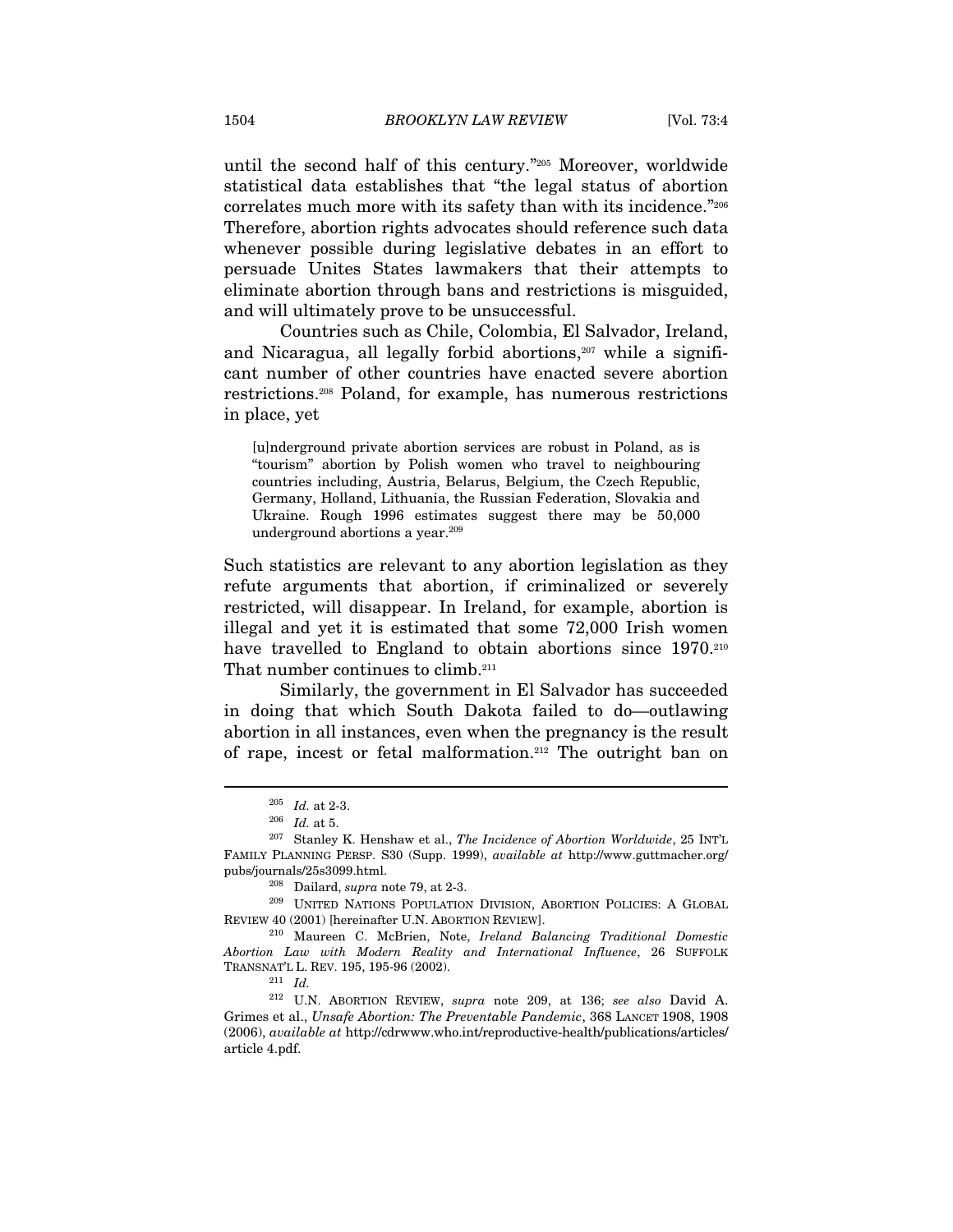abortions in El Salvador has resulted in unsafe "back-alley abortions" where women use a variety of tools including coat hangers and fertilizers to rid themselves of unwanted pregnancies.213 The country also prohibits abortion in cases where the life of the mother is in danger.<sup>214</sup> Though many countries with abortion laws in place largely fail to enforce them, El Salvador has "an active law-enforcement apparatus the police, investigators, medical spies, forensic vagina inspectors and a special division of the prosecutor's office responsible for Crimes Against Minors and Women, a unit charged with capturing, trying and incarcerating" any abortion provider and women seeking the procedure.215 Such drastic measures should provide warning enough to United States and individual state lawmakers that women's interests will be best served by laws which protect their health, not laws that constrict their reproductive choices.

#### VI. CONCLUSION

Despite its illegality or near impossibility, women who live in places where abortion is illegal will seek out abortions even though they pose serious health risks as well as deep psychological trauma.216 The high mortality rates that resulted from illegal "abortion mills" in the years prior to Roe influenced state legislatures to regulate the conditions for abortion in order to prevent abortion-related injuries and deaths.217 As noted by Supreme Court Justice Harry A. Blackmun sixteen years after authoring Roe v. Wade, "To overthrow  $[Roe]$ ... will turn thousands of American women into criminals  $\&$  their MD's too. Or [it] will return us to the back alley, and a number of these women, an unconscionable number, will die."218 Despite Justice Blackmun's all too accurate prediction, some state's laws continue to restrict the abortion right.

<sup>&</sup>lt;sup>213</sup> Jack Hitt, *Pro-Life Nation*, N.Y. TIMES MAG., Apr. 9, 2006.<br><sup>214</sup> U.N. ABORTION REVIEW, *supra* note 209, at 136.<br><sup>215</sup> Hitt, *supra* note 213. The country's penal code provides stiff penalties: the abortion provider, whether a medical doctor or a back-alley practitioner, faces six to twelve years in prison. The woman herself can get two to eight years. Anyone who helps her can get two to eight years. U.N. ABORTION REVIEW, supra note 209, at 137.

helps her can get two to eight years. U.N. ABORTION REVIEW, supra note 209, at 137. 216 See supra note 156 and accompanying text. 217 Id. 218 LINDA GREENHOUSE, BECOMING JUSTICE BLACKMUN: HARRY BLACKMUN'S SUPREME COURT JOURNEY 190 (2005).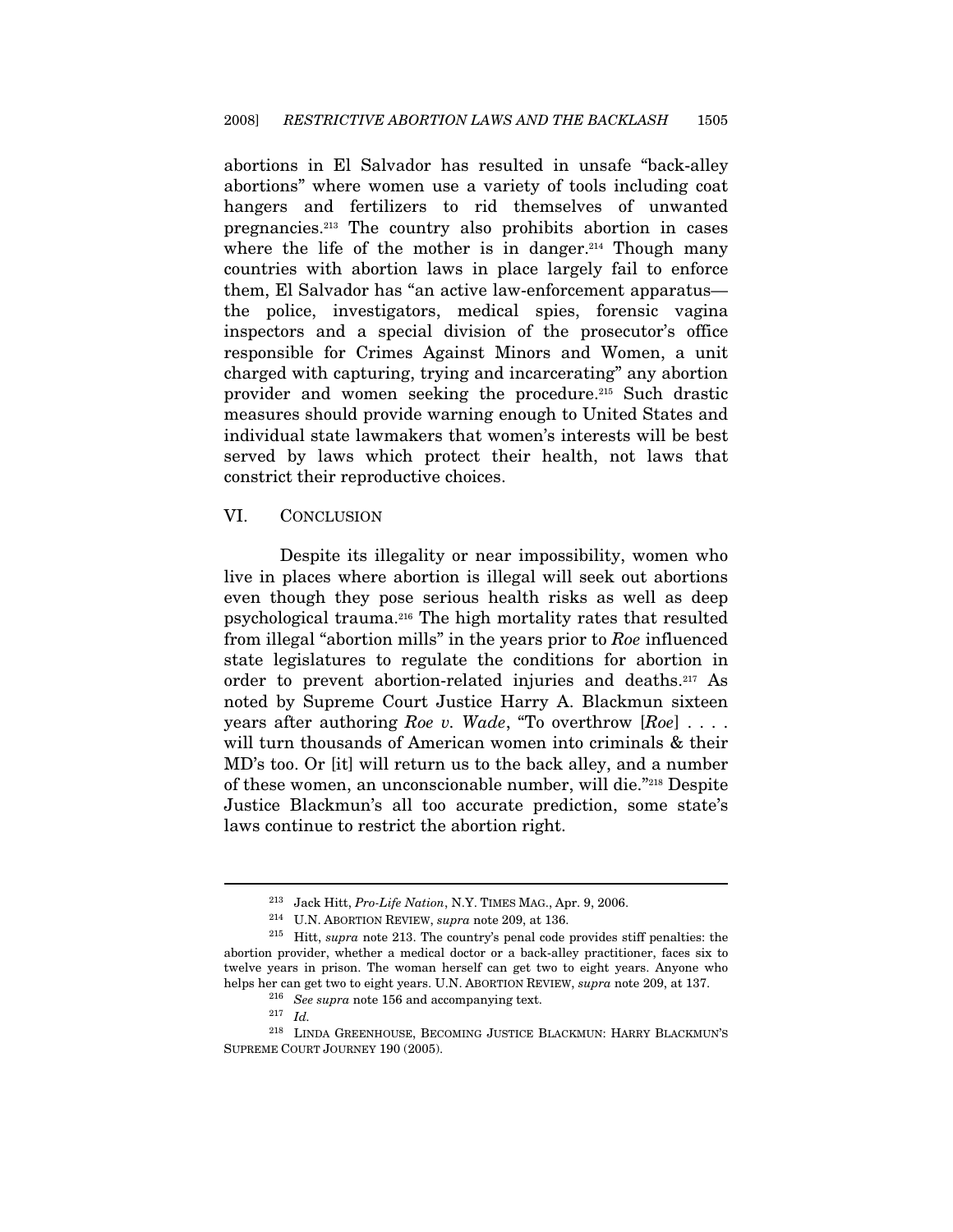When legislatures choose to ignore the desperate and deadly lengths to which women are willing to go to obtain abortions, they send a significant message to the citizenry that women's bodies and lives are less valuable than those of men, and that women's bodies must be controlled. Rather than allowing women to determine when and whether they are prepared to bear and rear children, these legislatures have attempted to restrict, or even eliminate, a right to abortion. They have done so under the guise of protecting women.<sup>219</sup> Typically, as was the case in South Dakota, lawmakers argue that a woman could never voluntarily choose to abort her child, but instead that spouses, boyfriends, parents, abortion doctors, and even society, promote and pressure women in our abortion culture.220 Such arguments, though, promote gender stereotypes of women as dependent and easily controlled. Such arguments ultimately allow for state lawmakers to control women's bodies and to determine their futures.

Excessive abortion restrictions do not prevent abortions, but instead they relegate the procedures to back-alleys and to clinics in other states.221 What is worse, such laws harm poor women to a greater degree because restrictive state abortion laws ensure that these women are forced into unwanted pregnancy while "wealthy women, middle class women, and women who have some money stashed away will be able to obtain abortions in another country or across a state line or from a doctor who is a relative or friend."222 When legislators ignore the obvious impact of state laws, they ensure that women go underground and take matters into their own hands.

The increasingly active and visible anti-abortion movement has made significant strides in recent years in politicizing abortion and gaining allies in the U.S. Congress.223 Their political efforts, in conjunction with medical advances that allow fetuses to survive outside of the womb at much younger ages, have in many instances silenced pro-choice lobbyists. In order to ensure that abortion bans and restrictions are not enacted,

<sup>&</sup>lt;sup>219</sup> See Siegel, *supra* note 39 (examining the arguments of certain pro-life activists).<br><sup>220</sup> See supra notes 109-112 and accompanying text.<br><sup>221</sup> See supra notes 109-112 and accompanying text.<br><sup>222</sup> Hearing on H.B. 239 Before the Ohio H. Health Comm. (2005) (statement of

Barbara Avery, Director, Ohio Religious Coalition for Reproductive Choice), available at http://www.ohiorcrc.org/assets/documents/Testimony%20opposing%20HB%20239 –  ${\rm November}\%202,\!%202005.{\rm doc}.$   $^{223}$   $\,See\,supra$  notes 11-12 and accompanying text.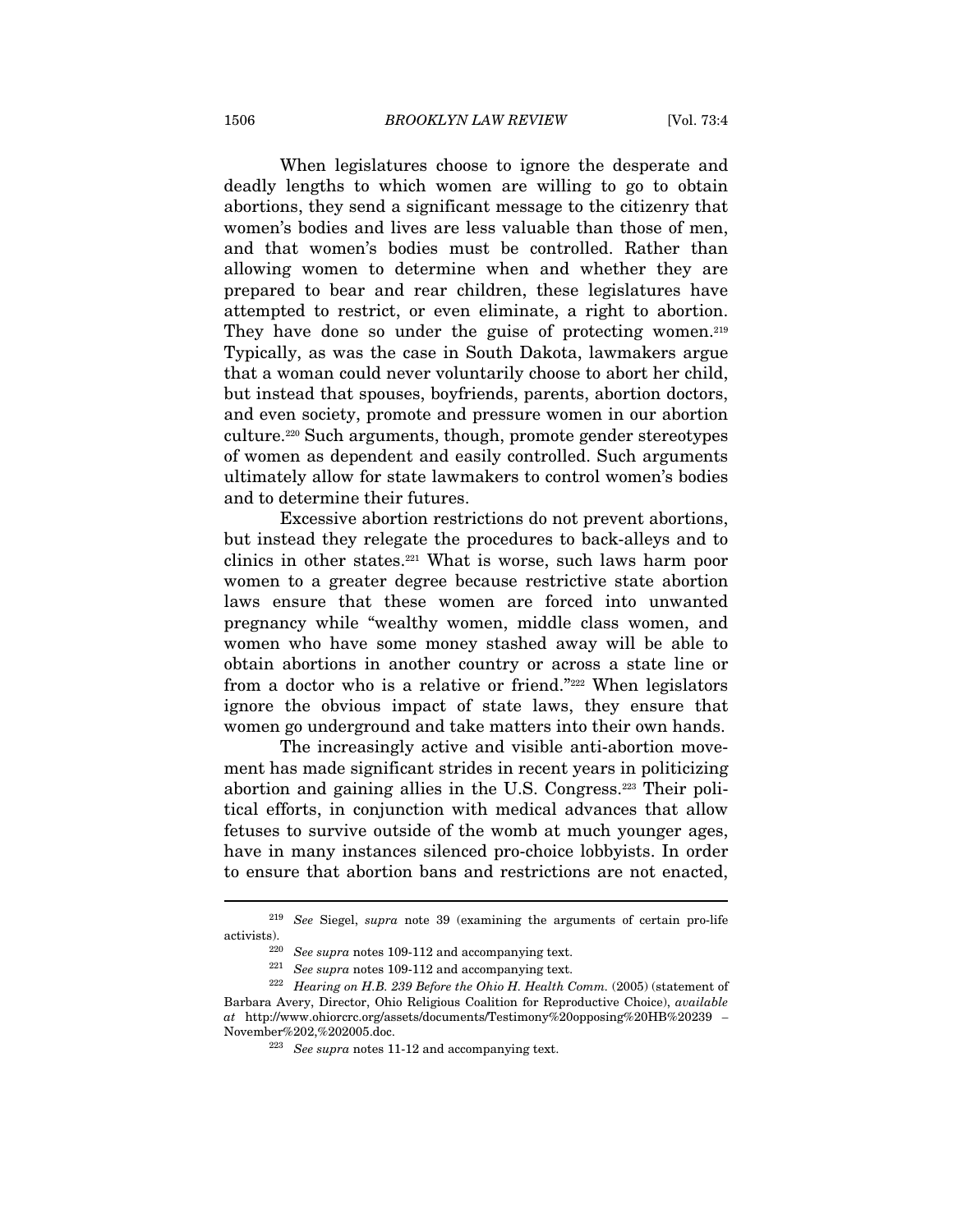abortion rights activists must advocate against abortion restrictions and bans by introducing into legislative debates evidence that such laws do not curb the large numbers of unintended pregnancies in our nation. They must describe the dangers and deaths that resulted from back-alley abortions, the re-emergence of the underground, and encourage women who have had abortions to speak out about their experiences, and to reject the claims by anti-abortion activists that abortions harm women.

Proponents of abortion rights, though, must tread carefully when arguing about abortion and inquiring into whether women actually suffer physical or psychological harm as a result of abortions. They must reject the impulse to deny the veracity of the narratives and the powerfulness of the experiences of women who have obtained abortions and later regretted the decision. By supporting these women and trying to understand their viewpoints, abortion proponents may gain support from many women. Like their anti-abortion counterparts, abortion proponents should show support and compassion for women who have been negatively affected by abortion.224 Such a strategy will then promote the healing of those women who have undergone the procedures while also promoting the agenda of pro-choice advocates: to ensure that abortions are safe and rare, and that there is no need for an underground abortion network.225

If, however, pro-choice activists are unsuccessful in slowing the progress of the anti-choice movement, they will ultimately be forced to retreat into the underground. Such a maneuver, though, would unquestionably prove quite daunting. Just as the Jane Collective in the pre-Roe years assisted women who sought abortions while also training doctors to perform the procedures safely, so too will the modern day abortion railroad activists.<sup>226</sup>

The ability of women to participate equally in the economic and social life of the nation has been facilitated by

<sup>&</sup>lt;sup>224</sup> For a discussion of some anti-abortion strategies, see Siegel, *supra* note 39.<br><sup>225</sup> Charlotte E. Hord, *Unsafe Abortion in the Developing World*, ProChoice

Action Network (1997), http://www.prochoiceactionnetwork-canada.org/prochoicepress/

<sup>97</sup>autumn.shtml#unsafe. 226 "Jane was the contact name for a group in Chicago officially known as the Abortion Counseling Service of Women's Liberation." KAPLAN, supra note 35, at ix. Organized in 1969, the group counseled women and originally only made referrals to underground abortion networks. Id. The group eventually had many members learn the technical skills necessary to perform abortions safely. Id. at x.